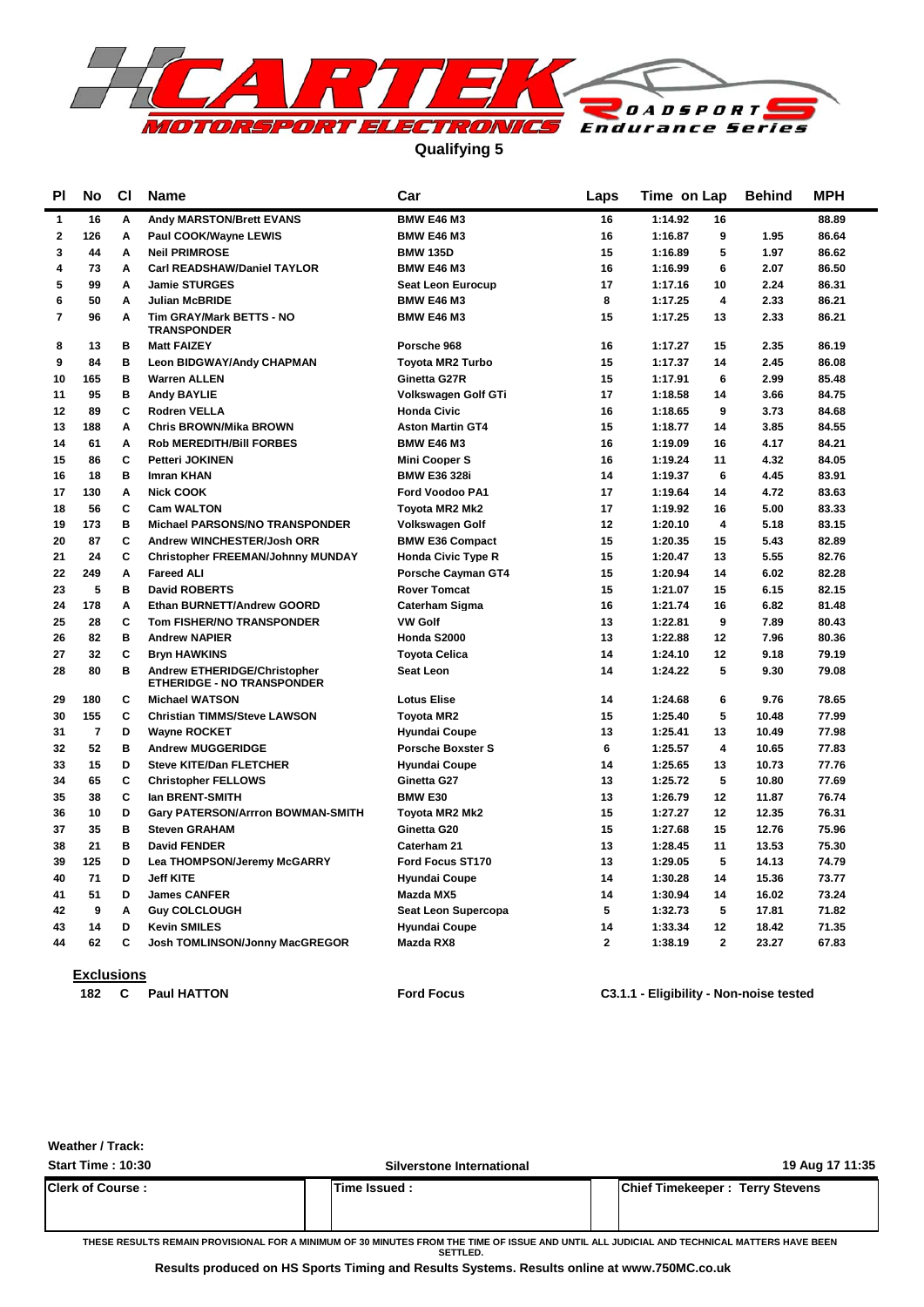## **Cartek Roadsports Series**

### **LAP TIMES - Qualifying 5**

| 5              | <b>David ROBERTS</b>   |                                  |                    |                         |                         |                  |                            |                |         |                        |                            |  |  |  |
|----------------|------------------------|----------------------------------|--------------------|-------------------------|-------------------------|------------------|----------------------------|----------------|---------|------------------------|----------------------------|--|--|--|
|                | Lap                    | $\sim$ 1                         | 2 <sup>7</sup>     | $\overline{\mathbf{3}}$ | $\overline{4}$          | 5 <sub>1</sub>   | 6 <sup>1</sup>             | $\overline{7}$ | 8       | $\overline{9}$         | 10 <sub>1</sub>            |  |  |  |
|                | $1 \quad$              | 3:36.92                          | 1:31.73            | 1:26.88                 | 1:22.72                 | 1:21.53          | 1:22.07                    | 1:26.42        | 1:27.06 | 1:31.41                | 2:59.72                    |  |  |  |
|                | 11                     | 2:38.39                          | 1:22.71            | 1:23.15                 | 1:22.35                 | 1:21.07          |                            |                |         |                        |                            |  |  |  |
| $\overline{7}$ |                        | <b>Wayne ROCKET</b>              |                    |                         |                         |                  |                            |                |         |                        |                            |  |  |  |
|                | Lap                    | $\blacktriangleleft$             | 2 <sup>1</sup>     | $\mathbf{3}$            | $\overline{\mathbf{4}}$ | 5 <sup>1</sup>   | 6                          | $\mathbf{7}$   | 8       | $9^{\circ}$            | 10 <sup>°</sup>            |  |  |  |
|                | $1 \quad \blacksquare$ | 2:38.98                          | 1:28.59            | 1:27.70                 |                         | 1:29.49  1:27.84 | 1:26.93                    | 1:28.76        | 1:41.11 | 5:52.67                | 2:07.21                    |  |  |  |
|                |                        | 11  1:26.35                      | 1:26.71            | 1:25.41                 |                         |                  |                            |                |         |                        |                            |  |  |  |
| 9              |                        | <b>Guy COLCLOUGH</b>             |                    |                         |                         |                  |                            |                |         |                        |                            |  |  |  |
|                | Lap                    | $\sim$ 1 $\sim$ 2                |                    | 3 <sup>1</sup>          | 4                       | 5 <sub>1</sub>   | $6^{\circ}$                | $\mathbf{7}$   | 8       | 9                      | 10 <sub>1</sub>            |  |  |  |
|                | $1 \quad \Box$         | 2:38.54                          | 1:55.52            | 4:03.35                 | 2:00.79                 | 1:32.73          |                            |                |         |                        |                            |  |  |  |
| 10             |                        | <b>Gary PATERSON</b>             |                    |                         |                         |                  |                            |                |         |                        |                            |  |  |  |
|                |                        | Lap 1                            | 2 <sup>1</sup>     | $\overline{\mathbf{3}}$ | $\overline{\mathbf{4}}$ | 5 <sub>1</sub>   | $6^{\circ}$                | $\mathbf{7}$   | 8       | $\overline{9}$         | 10 <sub>1</sub>            |  |  |  |
|                | $1 \quad \Box$         | 3:56.57                          | 1:36.36            | 1:31.43                 | 1:36.31                 | 1:31.62          | 1:29.28                    | 1:30.67        | 1:28.74 | 1:28.51                | 1:47.73                    |  |  |  |
|                |                        | 11 2:36.53                       | 1:27.27            | 1:31.20                 | 1:27.61                 | 1:31.32          |                            |                |         |                        |                            |  |  |  |
| 13             |                        | <b>Matt FAIZEY</b>               |                    |                         |                         |                  |                            |                |         |                        |                            |  |  |  |
|                | Lap                    | $\sim$ $-1$                      | $2^{\circ}$        | $\sim$ 3                | $\overline{4}$          | $5 -$            | $\overline{\phantom{a}}$ 6 | $\overline{7}$ | 8       | $9^{\circ}$            | 10                         |  |  |  |
|                | $1 \quad$              | 3:12.32                          | 1:31.06            | 1:27.02                 | 1:21.61                 | 1:20.28          | 1:20.03                    | 1:19.56        | 1:18.52 | 1:20.56                | 1:17.89                    |  |  |  |
|                | 11                     | 2:13.68                          | 2:30.66            | 1:21.21                 | 1:17.49                 | 1:17.27          | 1:19.44                    |                |         |                        |                            |  |  |  |
| 14             |                        | <b>Kevin SMILES</b>              |                    |                         |                         |                  |                            |                |         |                        |                            |  |  |  |
|                | Lap                    | $\sim$ 1                         | 2 <sup>7</sup>     | $\overline{\mathbf{3}}$ | $\overline{4}$          | 5 <sub>1</sub>   | 6 <sup>1</sup>             | $\mathbf{7}$   | 8       | $\overline{9}$         | 10 <sub>1</sub>            |  |  |  |
|                | $1 \quad$              | 3:43.06                          | 1:38.19            | 1:36.98                 | 1:36.72                 | 1:35.85          | 1:35.81                    | 1:34.36        | 1:35.79 | 1:40.71                | 1:44.32                    |  |  |  |
|                |                        | 11 2:34.62                       | 1:33.34            | 1:33.34                 | 1:35.38                 |                  |                            |                |         |                        |                            |  |  |  |
| 15             |                        | <b>Steve KITE</b>                |                    |                         |                         |                  |                            |                |         |                        |                            |  |  |  |
|                | Lap                    | $\sim$ $\sim$ 1                  | $\mathbf{2}$       | $\overline{\mathbf{3}}$ | $\overline{4}$          | 5 <sub>1</sub>   | $\overline{\phantom{0}}$ 6 | $\mathbf{7}$   | 8       | 9                      | 10                         |  |  |  |
|                | $1 \quad$<br>11        | 2:42.75<br>1:28.40               | 1:35.22<br>1:25.67 | 1:30.42<br>1:25.65      | 1:31.93<br>1:36.70      | 1:30.33          | 1:31.13                    | 1:30.98        | 1:36.71 | 4:10.53                | 2:32.71                    |  |  |  |
| 16             |                        |                                  |                    |                         |                         |                  |                            |                |         |                        |                            |  |  |  |
|                |                        | <b>Andy MARSTON</b>              |                    |                         |                         |                  |                            |                |         |                        |                            |  |  |  |
|                |                        | Lap 1 2 3 4 5 6 7 8<br>1 2:56.15 | 1:18.88            | 1:18.28                 | 1:16.91                 | 1:18.10          | 1:16.14                    | 1:19.65        | 1:20.59 | $9^{\circ}$<br>1:25.67 | $\overline{10}$<br>3:07.56 |  |  |  |
|                |                        | 11  1:44.36                      | 2:34.38            | 1:21.26                 | 1:16.18                 | 1:16.47          | 1:14.92                    |                |         |                        |                            |  |  |  |
| 18             |                        | <b>Imran KHAN</b>                |                    |                         |                         |                  |                            |                |         |                        |                            |  |  |  |
|                |                        | Lap 1                            |                    | $2 \t 3 \t 4$           |                         |                  | 5 6 7 8 9                  |                |         |                        | $\overline{\mathbf{10}}$   |  |  |  |
|                | $1 \quad$              | 5:02.36                          | 1:31.84            | 1:23.42                 | 1:21.00                 | 1:20.48          | 1:19.37                    | 1:32.88        | 1:19.94 | 1:23.24                | 1:56.01                    |  |  |  |
|                |                        | 11 2:25.60                       | 2:04.94            | 1:26.48                 | 1:21.80                 |                  |                            |                |         |                        |                            |  |  |  |
| 21             |                        | <b>David FENDER</b>              |                    |                         |                         |                  |                            |                |         |                        |                            |  |  |  |
|                | Lap                    | $1 \t 2 \t 3$                    |                    |                         | $\overline{\mathbf{4}}$ |                  | 5 6 7 8                    |                |         | $9^{\circ}$            | $\overline{10}$            |  |  |  |
|                | $1 \quad \Box$         | 3:47.02                          | 1:35.13            | 1:33.18                 | 1:37.41                 |                  | 1:41.94  4:34.45           | 1:30.66        | 1:45.89 | 2:38.89                | 1:28.97                    |  |  |  |
|                | 11                     | 1:28.45                          | 1:30.05            | 1:29.11                 |                         |                  |                            |                |         |                        |                            |  |  |  |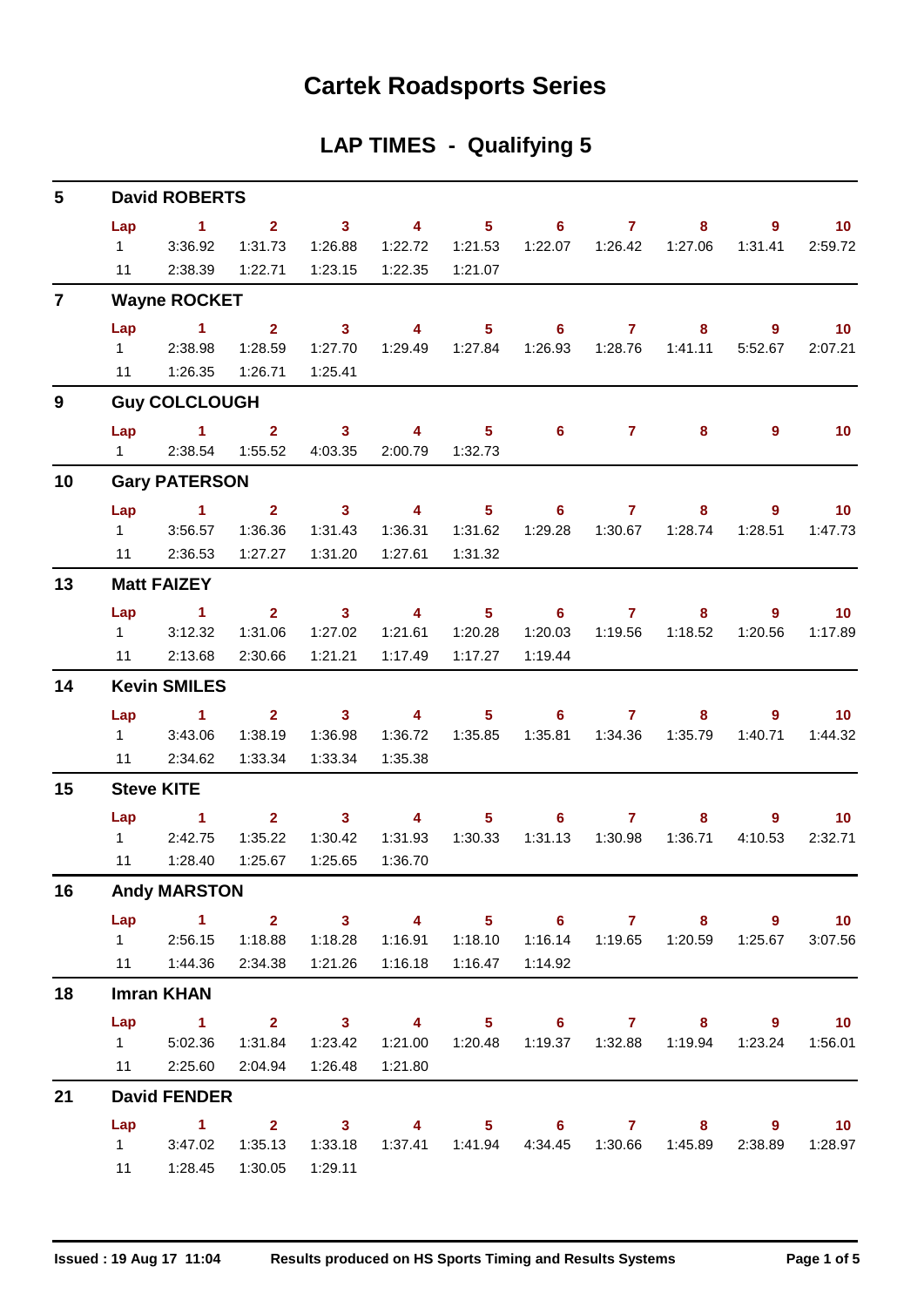| 24 | <b>Christopher FREEMAN</b> |                                                          |                |                         |                         |                  |                                                               |                |         |                |                   |  |  |  |
|----|----------------------------|----------------------------------------------------------|----------------|-------------------------|-------------------------|------------------|---------------------------------------------------------------|----------------|---------|----------------|-------------------|--|--|--|
|    | Lap                        | $\sim$ 1                                                 | $\overline{2}$ | 3 <sup>1</sup>          | $\overline{\mathbf{4}}$ | 5 <sup>1</sup>   | 6                                                             | $\overline{7}$ | 8       | 9              | 10 <sub>1</sub>   |  |  |  |
|    | $1 \quad$                  | 2:29.28                                                  | 1:29.34        | 1:24.03                 | 1:22.81                 | 1:26.43          | 1:20.83                                                       | 1:20.73        | 1:30.36 | 1:27.85        | 3:51.64           |  |  |  |
|    | 11                         | 2:30.59                                                  | 1:23.24        | 1:20.47                 | 1:21.64                 | 1:21.40          |                                                               |                |         |                |                   |  |  |  |
| 28 |                            | <b>Tom FISHER</b>                                        |                |                         |                         |                  |                                                               |                |         |                |                   |  |  |  |
|    | Lap                        | 1.                                                       | 2 <sup>1</sup> | 3 <sup>1</sup>          | 4                       | 5 <sup>5</sup>   | $6^{\circ}$                                                   | $\mathbf{7}$   | 8       | 9              | 10 <sup>°</sup>   |  |  |  |
|    | $1 \quad$                  | 3:43.69                                                  | 1:28.86        | 1:26.44                 | 1:25.83                 | 1:23.30          | 1:24.44                                                       | 1:23.83        | 1:25.01 | 1:22.81        | 3:33.88           |  |  |  |
|    | 11                         | 2:21.60                                                  | 1:24.38        | 1:28.93                 |                         |                  |                                                               |                |         |                |                   |  |  |  |
| 32 |                            | <b>Bryn HAWKINS</b>                                      |                |                         |                         |                  |                                                               |                |         |                |                   |  |  |  |
|    | Lap                        | $\sim$ 1                                                 | $2^{\circ}$    | $\overline{\mathbf{3}}$ | $\overline{4}$          | 5 <sup>1</sup>   | 6                                                             | $\overline{7}$ | 8       | 9              | 10                |  |  |  |
|    | $1 \quad$                  | 3:25.69                                                  | 1:30.48        | 1:27.12                 | 1:28.44                 | 1:29.10          | 2:36.64                                                       | 1:24.68        | 1:25.77 | 1:24.62        | 2:33.61           |  |  |  |
|    | 11                         | 2:16.43                                                  | 1:24.10        | 1:24.48                 | 1:29.45                 |                  |                                                               |                |         |                |                   |  |  |  |
| 35 |                            | <b>Steven GRAHAM</b>                                     |                |                         |                         |                  |                                                               |                |         |                |                   |  |  |  |
|    | Lap                        | $\blacktriangleleft$                                     | $\mathbf{2}$   | 3 <sup>1</sup>          | $\overline{4}$          | 5 <sup>1</sup>   | 6                                                             | $\mathbf{7}$   | 8       | 9              | 10 <sup>°</sup>   |  |  |  |
|    | $1 \quad \Box$             | 3:22.92                                                  | 1:38.28        | 1:34.25                 | 1:32.64                 | 1:32.72          | 1:30.46                                                       | 1:33.00        | 1:32.70 | 1:31.66        | 2:02.92           |  |  |  |
|    | 11                         | 2:31.22                                                  | 1:30.46        | 1:32.20                 | 1:29.87                 | 1:27.68          |                                                               |                |         |                |                   |  |  |  |
| 38 |                            | <b>Ian BRENT-SMITH</b>                                   |                |                         |                         |                  |                                                               |                |         |                |                   |  |  |  |
|    | Lap                        | $\mathbf{1}$                                             | $\overline{2}$ | $\mathbf{3}$            | $\overline{4}$          | 5 <sup>1</sup>   | 6                                                             | $\mathbf{7}$   | 8       | 9              | 10                |  |  |  |
|    | $1 \quad$                  | 6:10.29                                                  | 1:33.04        | 1:31.07                 | 1:29.85                 | 1:31.52          | 1:29.27                                                       | 1:28.47        | 2:24.89 | 2:36.97        | 1:53.96           |  |  |  |
|    | 11                         | 1:28.42                                                  | 1:26.79        | 1:27.10                 |                         |                  |                                                               |                |         |                |                   |  |  |  |
| 44 |                            | <b>Neil PRIMROSE</b>                                     |                |                         |                         |                  |                                                               |                |         |                |                   |  |  |  |
|    | Lap                        | $\blacktriangleleft$                                     | $\overline{2}$ | 3 <sup>1</sup>          | 4                       | 5 <sup>1</sup>   | 6                                                             | $\mathbf{7}$   | 8       | 9              | 10                |  |  |  |
|    | $1 \quad$                  | 3:47.18                                                  | 1:22.53        | 1:19.17                 | 1:20.48                 | 1:16.89          | 1:18.19                                                       |                |         | 2:40.59        | 2:00.63           |  |  |  |
|    | 11                         | 2:31.60                                                  | 1:20.08        | 1:18.75                 | 1:18.97                 | 1:19.07          |                                                               |                |         |                |                   |  |  |  |
| 50 |                            | <b>Julian McBRIDE</b>                                    |                |                         |                         |                  |                                                               |                |         |                |                   |  |  |  |
|    | Lap                        | $\mathbf 1$                                              | $\mathbf{2}$   | 3                       | 4                       | 5                | 6                                                             | 7              | 8       | 9              | 10 <sup>°</sup>   |  |  |  |
|    | $1 \quad \Box$             | 2:58.97                                                  | 1:24.16        | 1:18.72                 | 1:17.25                 | 1:18.64          | 1:17.74                                                       | 1:18.41        | 1:27.37 |                |                   |  |  |  |
| 51 |                            | <b>James CANFER</b>                                      |                |                         |                         |                  |                                                               |                |         |                |                   |  |  |  |
|    |                            | Lap 1 2 3 4 5 6 7 8                                      |                |                         |                         |                  |                                                               |                |         | $\overline{9}$ | $\blacksquare$ 10 |  |  |  |
|    |                            | 1 2:10.73                                                | 1:39.53        | 1:34.13                 |                         |                  |                                                               |                |         | 4:30.01        | 2:30.27           |  |  |  |
|    |                            | 11   1:36.40   1:38.93                                   |                | 1:31.06                 | 1:30.94                 |                  |                                                               |                |         |                |                   |  |  |  |
| 52 |                            | <b>Andrew MUGGERIDGE</b>                                 |                |                         |                         |                  |                                                               |                |         |                |                   |  |  |  |
|    |                            | Lap 1 2 3 4 5 6 7 8                                      |                |                         |                         |                  |                                                               |                |         | $9^{\circ}$    | 10                |  |  |  |
|    |                            | 1    1:59.33    1:39.45    1:33.36    1:25.57    1:25.98 |                |                         |                         |                  | 2:18.21                                                       |                |         |                |                   |  |  |  |
| 56 |                            | <b>Cam WALTON</b>                                        |                |                         |                         |                  |                                                               |                |         |                |                   |  |  |  |
|    | Lap                        | $1 \t2 \t3 \t4$                                          |                |                         |                         |                  | $5 \t\t 6 \t\t 7$                                             |                |         | $8 - 1$<br>9   | $\sim$ 10         |  |  |  |
|    |                            | 1 2:10.64 1:28.35 1:23.65                                |                |                         |                         |                  | 1:21.71  1:22.82  1:21.28  1:23.43  1:21.14  1:20.88  1:20.98 |                |         |                |                   |  |  |  |
|    |                            |                                                          |                | 2:35.08                 |                         |                  | 1:19.92                                                       | 1:21.38        |         |                |                   |  |  |  |
| 61 |                            | <b>Rob MEREDITH</b>                                      |                |                         |                         |                  |                                                               |                |         |                |                   |  |  |  |
|    |                            | Lap 1 2 3 4 5 6 7 8 9 10                                 |                |                         |                         |                  |                                                               |                |         |                |                   |  |  |  |
|    |                            |                                                          |                | 1:20.68                 |                         |                  |                                                               |                |         |                | 1:19.34  1:19.82  |  |  |  |
|    | 11                         | 1:19.64                                                  | 2:11.06        | 4:29.39                 |                         | 1:20.46  1:20.16 | 1:19.09                                                       |                |         |                |                   |  |  |  |
| 62 |                            | <b>Josh TOMLINSON</b>                                    |                |                         |                         |                  |                                                               |                |         |                |                   |  |  |  |
|    |                            | $Lap$ 1 2                                                |                | 3 <sup>1</sup>          | 4                       |                  | $5 \t\t 6$                                                    | $\overline{7}$ | 8       | 9              | 10                |  |  |  |
|    |                            | 1 3:25.45 1:38.19                                        |                |                         |                         |                  |                                                               |                |         |                |                   |  |  |  |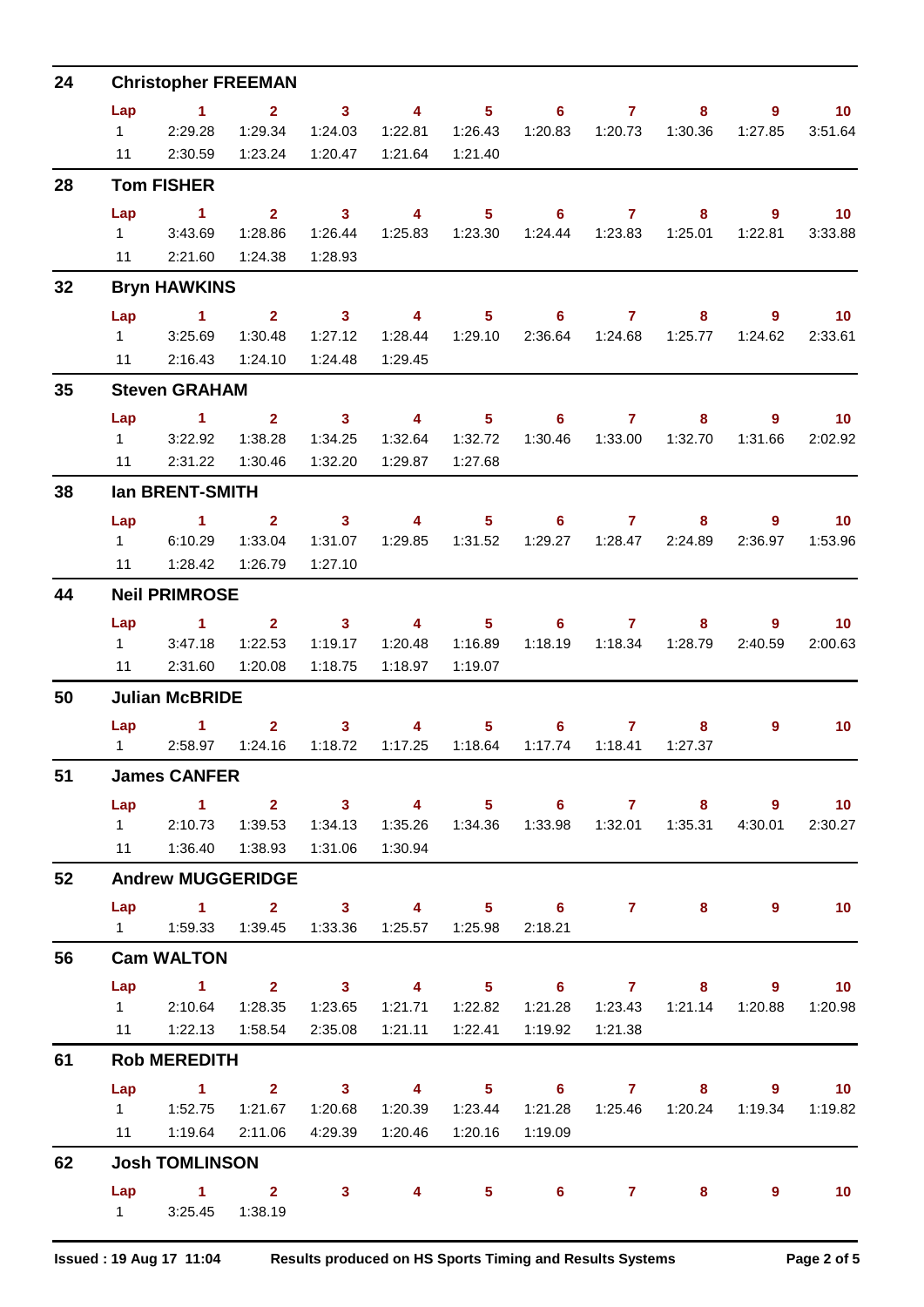| 65 | <b>Christopher FELLOWS</b> |                                                          |                         |                                                                                                                                                                                                                                                                                                                                                                                                                                    |                     |                                                                                                                                                                                                                                                                                                                                                        |                            |                    |                                |                                    |                            |  |  |  |
|----|----------------------------|----------------------------------------------------------|-------------------------|------------------------------------------------------------------------------------------------------------------------------------------------------------------------------------------------------------------------------------------------------------------------------------------------------------------------------------------------------------------------------------------------------------------------------------|---------------------|--------------------------------------------------------------------------------------------------------------------------------------------------------------------------------------------------------------------------------------------------------------------------------------------------------------------------------------------------------|----------------------------|--------------------|--------------------------------|------------------------------------|----------------------------|--|--|--|
|    | Lap                        | $\sim$ 1                                                 | $\mathbf{2}$            | $\overline{\mathbf{3}}$                                                                                                                                                                                                                                                                                                                                                                                                            | $\overline{4}$      |                                                                                                                                                                                                                                                                                                                                                        | $5 \t\t 6 \t\t 7$          |                    | 8                              | 9                                  | $\blacksquare$ 10          |  |  |  |
|    | $1 \quad \Box$             | 3:09.60                                                  | 1:28.60                 | 1:26.69                                                                                                                                                                                                                                                                                                                                                                                                                            |                     |                                                                                                                                                                                                                                                                                                                                                        |                            | 1:35.46    4:33.55 | 2:31.64                        | 2:34.66                            | 1:38.81                    |  |  |  |
|    | 11                         | 1:34.51                                                  | 1:34.10                 | 1:31.53                                                                                                                                                                                                                                                                                                                                                                                                                            |                     |                                                                                                                                                                                                                                                                                                                                                        |                            |                    |                                |                                    |                            |  |  |  |
| 71 | <b>Jeff KITE</b>           |                                                          |                         |                                                                                                                                                                                                                                                                                                                                                                                                                                    |                     |                                                                                                                                                                                                                                                                                                                                                        |                            |                    |                                |                                    |                            |  |  |  |
|    | Lap                        | $\sim$ 1                                                 | 2 <sup>1</sup>          | $\sim$ 3                                                                                                                                                                                                                                                                                                                                                                                                                           | $\overline{4}$      | 5 <sub>1</sub>                                                                                                                                                                                                                                                                                                                                         | $\overline{\phantom{0}}$ 6 | $\overline{7}$     | 8                              | $9^{\circ}$                        | 10                         |  |  |  |
|    |                            | 12:46.87                                                 | 1:36.45                 | 1:32.66                                                                                                                                                                                                                                                                                                                                                                                                                            | 1:31.09             | 1:31.60                                                                                                                                                                                                                                                                                                                                                |                            |                    |                                | 1:30.98                            | 2:26.69                    |  |  |  |
|    | 11                         | 3:37.69                                                  | 1:32.43                 | 1:31.04                                                                                                                                                                                                                                                                                                                                                                                                                            | 1:30.28             |                                                                                                                                                                                                                                                                                                                                                        |                            |                    |                                |                                    |                            |  |  |  |
| 73 |                            | <b>Carl READSHAW</b>                                     |                         |                                                                                                                                                                                                                                                                                                                                                                                                                                    |                     |                                                                                                                                                                                                                                                                                                                                                        |                            |                    |                                |                                    |                            |  |  |  |
|    | Lap                        | $\sim$ 1                                                 | $\overline{\mathbf{2}}$ |                                                                                                                                                                                                                                                                                                                                                                                                                                    | $3 \qquad \qquad 4$ |                                                                                                                                                                                                                                                                                                                                                        | $5 \t\t 6 \t\t 7$          |                    | 8                              | 9                                  | $\sim$ 10                  |  |  |  |
|    | $1 \quad \Box$             | 2:51.35                                                  | 1:22.40                 | 1:19.25                                                                                                                                                                                                                                                                                                                                                                                                                            | 1:17.90             | 1:18.35                                                                                                                                                                                                                                                                                                                                                | 1:16.99                    | 1:18.81            | 1:18.17                        | 1:21.85                            | 2:52.65                    |  |  |  |
|    | 11                         | 1:46.22                                                  | 2:34.26                 | 1:18.18                                                                                                                                                                                                                                                                                                                                                                                                                            | 1:20.07  1:17.15    |                                                                                                                                                                                                                                                                                                                                                        | 1:18.56                    |                    |                                |                                    |                            |  |  |  |
| 80 |                            | <b>Andrew ETHERIDGE</b>                                  |                         |                                                                                                                                                                                                                                                                                                                                                                                                                                    |                     |                                                                                                                                                                                                                                                                                                                                                        |                            |                    |                                |                                    |                            |  |  |  |
|    | Lap                        | $\sim$ 1                                                 | $\overline{2}$          | $\overline{\mathbf{3}}$                                                                                                                                                                                                                                                                                                                                                                                                            | $\overline{4}$      | $5 -$                                                                                                                                                                                                                                                                                                                                                  | $6 -$                      | $\overline{7}$     | 8                              | $\overline{9}$                     | 10 <sub>1</sub>            |  |  |  |
|    |                            | 12:57.35                                                 | 1:25.34                 | 1:40.37                                                                                                                                                                                                                                                                                                                                                                                                                            |                     | 2:06.72 1:24.22                                                                                                                                                                                                                                                                                                                                        |                            |                    |                                | 1:41.65                            | 2:39.84                    |  |  |  |
|    |                            | 11   1:28.64                                             | 1:26.33                 | 1:27.46                                                                                                                                                                                                                                                                                                                                                                                                                            | 1:24.57             |                                                                                                                                                                                                                                                                                                                                                        |                            |                    |                                |                                    |                            |  |  |  |
| 82 |                            | <b>Andrew NAPIER</b>                                     |                         |                                                                                                                                                                                                                                                                                                                                                                                                                                    |                     |                                                                                                                                                                                                                                                                                                                                                        |                            |                    |                                |                                    |                            |  |  |  |
|    | Lap                        | $\sim$ 1                                                 |                         |                                                                                                                                                                                                                                                                                                                                                                                                                                    | $2 \t 3 \t 4$       |                                                                                                                                                                                                                                                                                                                                                        | $5 \t\t 6 \t\t 7$          |                    | 8                              | 9                                  | $\sim$ 10                  |  |  |  |
|    | $1 \quad \Box$             | 2:27.50                                                  | 1:49.72<br>1:22.88      | 1:47.08<br>1:23.34                                                                                                                                                                                                                                                                                                                                                                                                                 |                     | 4:33.82  1:28.74                                                                                                                                                                                                                                                                                                                                       | 1:25.99                    | 1:24.00            | 1:29.79                        | 4:36.16                            | 1:29.60                    |  |  |  |
|    | 11                         | 1:24.30                                                  |                         |                                                                                                                                                                                                                                                                                                                                                                                                                                    |                     |                                                                                                                                                                                                                                                                                                                                                        |                            |                    |                                |                                    |                            |  |  |  |
| 84 |                            | <b>Leon BIDGWAY</b>                                      |                         |                                                                                                                                                                                                                                                                                                                                                                                                                                    |                     |                                                                                                                                                                                                                                                                                                                                                        |                            |                    |                                |                                    |                            |  |  |  |
|    | Lap                        | $\sim$ 1<br>12:16.02                                     |                         | $2 \qquad \qquad 3$                                                                                                                                                                                                                                                                                                                                                                                                                | $\overline{4}$      |                                                                                                                                                                                                                                                                                                                                                        | $5^{\circ}$<br>6           |                    | $7 \pm 1$<br>8                 | $9^{\circ}$<br>1:34.52             | 10 <sub>1</sub><br>1:57.78 |  |  |  |
|    | 11                         | 2:34.90                                                  | 1:28.15<br>1:18.90      | 1:22.54<br>1:20.96                                                                                                                                                                                                                                                                                                                                                                                                                 | 1:21.85<br>1:17.37  | 1:33.13<br>1:20.58                                                                                                                                                                                                                                                                                                                                     |                            |                    | 1:22.46  1:22.55  3:37.71      |                                    |                            |  |  |  |
|    |                            |                                                          |                         |                                                                                                                                                                                                                                                                                                                                                                                                                                    |                     |                                                                                                                                                                                                                                                                                                                                                        |                            |                    |                                |                                    |                            |  |  |  |
| 86 |                            | <b>Petteri JOKINEN</b>                                   |                         |                                                                                                                                                                                                                                                                                                                                                                                                                                    |                     |                                                                                                                                                                                                                                                                                                                                                        |                            |                    |                                |                                    |                            |  |  |  |
|    | $1 \quad \Box$             | $Lap$ 1<br>2:06.80                                       | 1:32.63                 | 3 <sup>1</sup><br>$\overline{\mathbf{2}}$ and $\overline{\mathbf{2}}$ and $\overline{\mathbf{2}}$ and $\overline{\mathbf{2}}$ and $\overline{\mathbf{2}}$ and $\overline{\mathbf{2}}$ and $\overline{\mathbf{2}}$ and $\overline{\mathbf{2}}$ and $\overline{\mathbf{2}}$ and $\overline{\mathbf{2}}$ and $\overline{\mathbf{2}}$ and $\overline{\mathbf{2}}$ and $\overline{\mathbf{2}}$ and $\overline{\mathbf{2}}$ a<br>1:24.37 |                     | $\overline{4}$ and $\overline{4}$ and $\overline{4}$ and $\overline{4}$ and $\overline{4}$ and $\overline{4}$ and $\overline{4}$ and $\overline{4}$ and $\overline{4}$ and $\overline{4}$ and $\overline{4}$ and $\overline{4}$ and $\overline{4}$ and $\overline{4}$ and $\overline{4}$ and $\overline{4}$ and $\overline{4}$ and<br>1:23.04  1:23.67 | $5 \t\t 6$                 | $\mathbf{7}$       | 8<br>1:23.18  1:22.22  1:22.09 | 9<br>1:20.82                       | 10 <sub>1</sub><br>1:26.09 |  |  |  |
|    |                            | 11  1:19.24  4:36.06  1:24.29  1:21.57  1:20.87  1:20.75 |                         |                                                                                                                                                                                                                                                                                                                                                                                                                                    |                     |                                                                                                                                                                                                                                                                                                                                                        |                            |                    |                                |                                    |                            |  |  |  |
| 87 |                            | <b>Andrew WINCHESTER</b>                                 |                         |                                                                                                                                                                                                                                                                                                                                                                                                                                    |                     |                                                                                                                                                                                                                                                                                                                                                        |                            |                    |                                |                                    |                            |  |  |  |
|    | Lap                        | 1 2 3 4 5 6 7 8 9 10                                     |                         |                                                                                                                                                                                                                                                                                                                                                                                                                                    |                     |                                                                                                                                                                                                                                                                                                                                                        |                            |                    |                                |                                    |                            |  |  |  |
|    |                            | 1 3:27.82                                                | 1:27.65                 | 1:24.45                                                                                                                                                                                                                                                                                                                                                                                                                            |                     | 1:21.06  1:22.20                                                                                                                                                                                                                                                                                                                                       |                            |                    | 1:21.51  1:20.94  1:27.07      | 2:58.45                            | 1:51.11                    |  |  |  |
|    |                            | 11  2:32.80  1:22.21  1:22.25                            |                         |                                                                                                                                                                                                                                                                                                                                                                                                                                    | 1:20.54  1:20.35    |                                                                                                                                                                                                                                                                                                                                                        |                            |                    |                                |                                    |                            |  |  |  |
| 89 |                            | <b>Rodren VELLA</b>                                      |                         |                                                                                                                                                                                                                                                                                                                                                                                                                                    |                     |                                                                                                                                                                                                                                                                                                                                                        |                            |                    |                                |                                    |                            |  |  |  |
|    | Lap                        | $\sim$ $\sim$ 1.                                         | $2 \t 3$                |                                                                                                                                                                                                                                                                                                                                                                                                                                    |                     |                                                                                                                                                                                                                                                                                                                                                        |                            |                    |                                | 4 5 6 7 8 9 10                     |                            |  |  |  |
|    |                            | 1 2:58.13 1:29.13 1:22.09                                |                         |                                                                                                                                                                                                                                                                                                                                                                                                                                    |                     |                                                                                                                                                                                                                                                                                                                                                        |                            |                    | 1:26.36  1:20.66  1:19.31      |                                    | 1:18.65 1:19.36            |  |  |  |
|    |                            | 11 2:13.86                                               | 3:30.17                 | 1:20.59                                                                                                                                                                                                                                                                                                                                                                                                                            |                     |                                                                                                                                                                                                                                                                                                                                                        | 1:19.02                    |                    |                                |                                    |                            |  |  |  |
| 95 |                            | <b>Andy BAYLIE</b>                                       |                         |                                                                                                                                                                                                                                                                                                                                                                                                                                    |                     |                                                                                                                                                                                                                                                                                                                                                        |                            |                    |                                |                                    |                            |  |  |  |
|    | Lap                        | 1 2 3 4 5 6 7 8 9 10                                     |                         |                                                                                                                                                                                                                                                                                                                                                                                                                                    |                     |                                                                                                                                                                                                                                                                                                                                                        |                            |                    |                                |                                    |                            |  |  |  |
|    |                            |                                                          | 1:22.44                 | 1:21.22                                                                                                                                                                                                                                                                                                                                                                                                                            | 1:23.60             | 1:18.72                                                                                                                                                                                                                                                                                                                                                | 1:19.51                    | 1:19.72            | 2:18.88                        | 1:20.06                            | 1:21.41                    |  |  |  |
|    |                            |                                                          | 1:42.93                 | 2:37.84                                                                                                                                                                                                                                                                                                                                                                                                                            |                     |                                                                                                                                                                                                                                                                                                                                                        | 1:18.80                    | 1:18.69            |                                |                                    |                            |  |  |  |
| 96 |                            | <b>Tim GRAY</b>                                          |                         |                                                                                                                                                                                                                                                                                                                                                                                                                                    |                     |                                                                                                                                                                                                                                                                                                                                                        |                            |                    |                                |                                    |                            |  |  |  |
|    | Lap                        | $\sim$ $\sim$ 1                                          | $2 \t 3$                |                                                                                                                                                                                                                                                                                                                                                                                                                                    |                     |                                                                                                                                                                                                                                                                                                                                                        | 4 5 6 7                    |                    |                                | $8 - 1$                            | $9 \t 10$                  |  |  |  |
|    |                            | 1 3:09.80                                                | 1:22.27                 | 1:21.59                                                                                                                                                                                                                                                                                                                                                                                                                            |                     |                                                                                                                                                                                                                                                                                                                                                        |                            |                    |                                | 1:23.98  1:21.22  1:26.53  2:44.72 | 2:10.61                    |  |  |  |
|    |                            | 11 2:30.05                                               | 1:19.31                 | 1:17.25                                                                                                                                                                                                                                                                                                                                                                                                                            | 1:17.55             | 1:17.91                                                                                                                                                                                                                                                                                                                                                |                            |                    |                                |                                    |                            |  |  |  |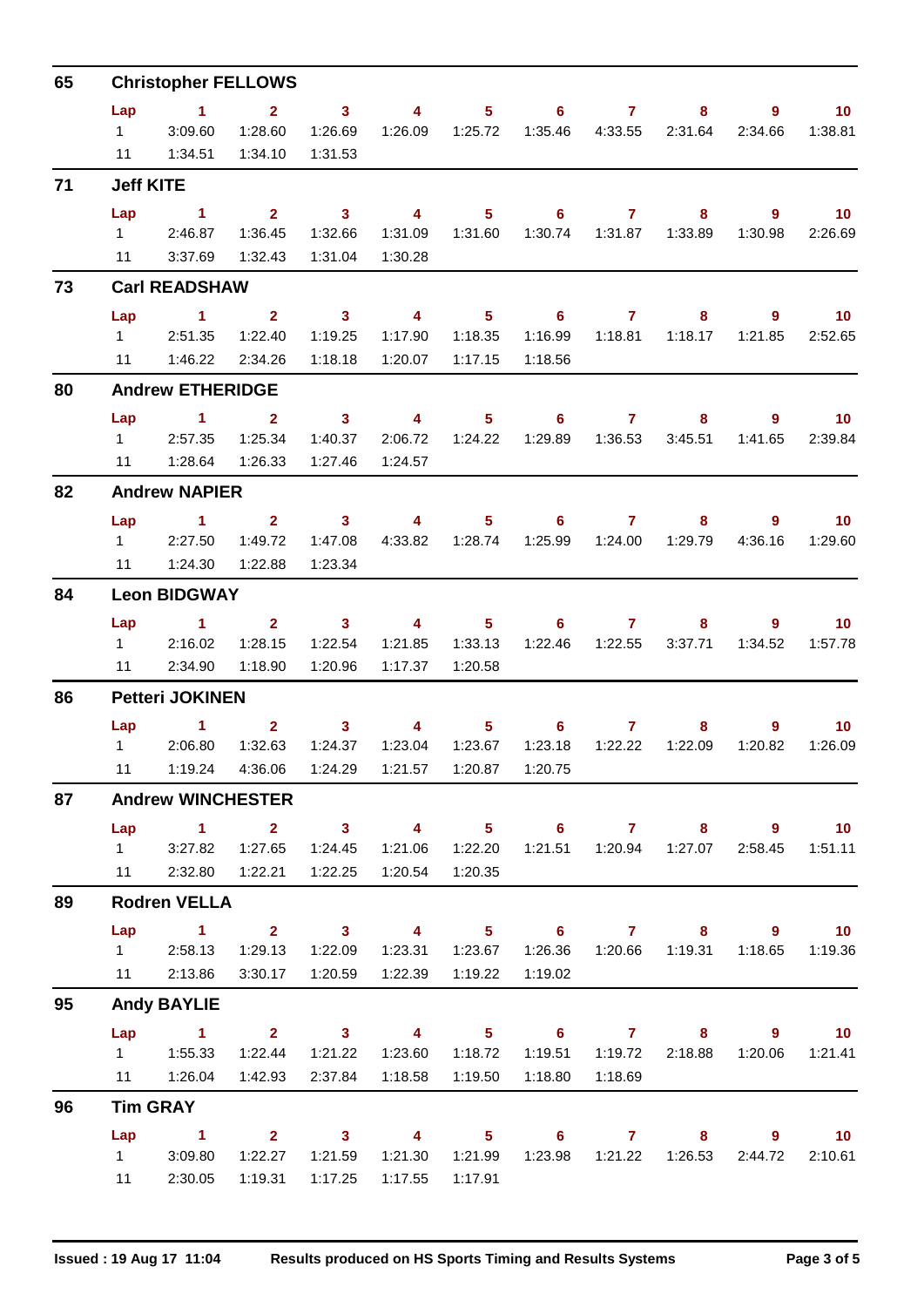| 99  | <b>Jamie STURGES</b> |                          |                               |                         |                                             |                  |                            |                |                           |                |                             |  |  |  |
|-----|----------------------|--------------------------|-------------------------------|-------------------------|---------------------------------------------|------------------|----------------------------|----------------|---------------------------|----------------|-----------------------------|--|--|--|
|     | Lap                  | $\blacktriangleleft$     | 2 <sup>2</sup>                | $\sim$ 3                | $\overline{4}$                              | $5 -$            | $\overline{\phantom{0}}$ 6 | $\overline{7}$ | 8                         | 9              | 10 <sup>°</sup>             |  |  |  |
|     | $1 \quad \Box$       | 2:43.67                  | 1:29.29                       | 1:25.02                 | 1:20.63                                     | 1:19.97          | 1:18.58                    | 1:17.99        | 1:21.53                   | 1:17.60        | 1:17.16                     |  |  |  |
|     | 11                   | 1:23.69                  | 1:47.74                       | 2:34.05                 | 1:18.38                                     | 1:22.06          | 1:17.88                    | 1:17.47        |                           |                |                             |  |  |  |
| 125 |                      | <b>Lea THOMPSON</b>      |                               |                         |                                             |                  |                            |                |                           |                |                             |  |  |  |
|     | Lap                  | $\mathbf 1$              | $\mathbf{2}$                  | $\mathbf{3}$            | $\overline{4}$                              | 5 <sup>1</sup>   | 6                          | $\overline{7}$ | 8                         | $\overline{9}$ | 10 <sub>1</sub>             |  |  |  |
|     | $1 \quad \Box$       | 3:52.66                  | 1:32.23                       | 1:30.92                 |                                             |                  | 1:41.10                    | 3:13.51        | 1:59.47                   | 1:51.17        | 2:18.26                     |  |  |  |
|     | 11                   | 1:37.71                  | 1:39.21                       | 1:37.23                 |                                             |                  |                            |                |                           |                |                             |  |  |  |
| 126 |                      | <b>Paul COOK</b>         |                               |                         |                                             |                  |                            |                |                           |                |                             |  |  |  |
|     | Lap                  | $\sim$ 1                 | 2 <sup>2</sup>                | $\overline{\mathbf{3}}$ | $\overline{\mathbf{4}}$                     | $5 -$            | $\sim$ 6                   | $\overline{7}$ | 8                         | 9              | $\blacksquare$ 10           |  |  |  |
|     | $1 \quad \Box$       | 2:00.93                  | 1:17.72                       | 1:17.12                 | 1:17.02                                     | 1:17.81          | 1:20.31                    | 3:21.19        | 1:19.39                   | 1:16.87        | 1:19.38                     |  |  |  |
|     | 11                   | 2:02.79                  | 2:28.20                       | 1:22.58                 | 1:16.96                                     | 1:18.75          | 1:36.60                    |                |                           |                |                             |  |  |  |
| 130 |                      | <b>Nick COOK</b>         |                               |                         |                                             |                  |                            |                |                           |                |                             |  |  |  |
|     | Lap                  | $\blacktriangleleft$     | 2 <sup>1</sup>                | $\sim$ 3                | $\overline{4}$                              | 5 <sub>1</sub>   | $\overline{\phantom{0}}$ 6 | $\mathbf{7}$   | 8                         | $\overline{9}$ | 10 <sub>1</sub>             |  |  |  |
|     |                      | 1 2:30.44                | 1:22.81                       | 1:22.45                 | 1:22.49                                     | 1:38.81          | 1:21.52                    | 1:20.17        | 1:19.71                   | 1:20.86        | 1:22.03                     |  |  |  |
|     | 11                   | 1:35.31                  | 1:43.09                       | 2:34.64                 | 1:19.64                                     | 1:19.88          | 1:28.23                    | 1:21.03        |                           |                |                             |  |  |  |
| 155 |                      | <b>Christian TIMMS</b>   |                               |                         |                                             |                  |                            |                |                           |                |                             |  |  |  |
|     | Lap                  | $\sim$ $\sim$ 1          | $2^{\circ}$                   | $\sim$ 3                | $\sim$ 4                                    | 5 <sub>5</sub>   | $\overline{\phantom{0}}$ 6 | $\mathbf{7}$   | 8                         | 9              | 10                          |  |  |  |
|     |                      | 1 2:56.72                | 1:30.18                       | 1:25.59                 | 1:28.55                                     | 1:25.40          | 1:34.67                    |                | 2:01.24 1:29.34           | 1:30.29        | 2:19.83                     |  |  |  |
|     | 11                   | 2:31.54                  | 1:34.68                       | 1:28.27                 | 1:26.98                                     | 1:28.67          |                            |                |                           |                |                             |  |  |  |
| 165 |                      | <b>Warren ALLEN</b>      |                               |                         |                                             |                  |                            |                |                           |                |                             |  |  |  |
|     | Lap                  | $\blacktriangleleft$     | $2^{\circ}$                   | 3 <sup>1</sup>          | $\overline{4}$                              | 5 <sup>5</sup>   | 6                          | $\mathbf{7}$   | 8                         | $\overline{9}$ | 10 <sup>°</sup>             |  |  |  |
|     |                      | 12:27.87                 | 1:28.85                       | 1:25.55                 | 1:22.39                                     | 1:23.52          |                            |                | 1:17.91  3:31.76  1:21.50 | 1:21.65        | 2:05.06                     |  |  |  |
|     | 11                   | 2:29.75                  | 1:21.85                       | 1:19.73                 | 1:22.50                                     | 1:39.50          |                            |                |                           |                |                             |  |  |  |
| 173 |                      | <b>Michael PARSONS</b>   |                               |                         |                                             |                  |                            |                |                           |                |                             |  |  |  |
|     |                      | <b>Lap</b><br>1.         | $\mathbf{2}$                  | $\mathbf{3}$            | 4                                           | 5 <sup>1</sup>   | 6.                         | $\mathbf{7}$   | 8                         | 9.             | 10 <sup>°</sup>             |  |  |  |
|     | $1 \quad \Box$       | 5:13.12                  | 1:27.70                       | 1:24.52                 | 1:20.10                                     | 1:20.50          | 1:22.64                    | 1:26.31        | 4:41.66                   | 2:33.74        | 1:30.95                     |  |  |  |
|     |                      | 11  1:27.76  1:27.88     |                               |                         |                                             |                  |                            |                |                           |                |                             |  |  |  |
| 178 |                      | <b>Ethan BURNETT</b>     |                               |                         |                                             |                  |                            |                |                           |                |                             |  |  |  |
|     | Lap                  | 1 2 3 4 5 6 7 8 9 10     |                               |                         |                                             |                  |                            |                |                           |                |                             |  |  |  |
|     |                      |                          | 1:30.40                       | 1:29.54                 |                                             | 1:27.32  1:24.88 |                            |                |                           |                | 1:23.47  1:33.52            |  |  |  |
|     |                      | 11   3:04.00   2:36.05   |                               | 1:27.71                 |                                             |                  | 1:21.74                    |                |                           |                |                             |  |  |  |
| 180 |                      | <b>Michael WATSON</b>    |                               |                         |                                             |                  |                            |                |                           |                |                             |  |  |  |
|     | Lap                  | $\sim$ $\sim$ 1.         | $\overline{2}$ $\overline{3}$ |                         | 4 5 6 7                                     |                  |                            |                |                           | 8 9 10         |                             |  |  |  |
|     |                      | 1 6:23.71 1:29.25        |                               | 1:25.49                 |                                             |                  |                            |                |                           | 1:46.14        | 2:21.26                     |  |  |  |
|     |                      | 11   1:28.37   1:26.21   |                               | 1:25.02                 | 1:25.48                                     |                  |                            |                |                           |                |                             |  |  |  |
| 182 |                      | <b>Paul HATTON</b>       |                               |                         |                                             |                  |                            |                |                           |                |                             |  |  |  |
|     |                      | Lap 1 2 3 4 5 6 7 8 9 10 |                               |                         |                                             |                  |                            |                |                           |                |                             |  |  |  |
|     |                      | 1 2:01.83                |                               | 1:26.42  1:25.84        | 1:23.86  1:22.41  1:23.37  1:21.59  1:36.17 |                  |                            |                |                           |                | 1:23.89  1:29.71            |  |  |  |
|     |                      | 11  1:23.40              |                               |                         |                                             |                  |                            |                |                           |                |                             |  |  |  |
| 188 |                      | <b>Chris BROWN</b>       |                               |                         |                                             |                  |                            |                |                           |                |                             |  |  |  |
|     | Lap                  | $\sim$ $\sim$ 1.         |                               |                         | 2 3 4 5 6 7                                 |                  |                            |                |                           | $8 - 1$<br>9   | $\overline{\phantom{0}}$ 10 |  |  |  |
|     |                      | 1 2:55.00 1:26.29        |                               | 1:27.81                 |                                             |                  |                            |                |                           |                | 3:43.07                     |  |  |  |
|     |                      | 11 2:29.78               | 1:26.08                       | 1:20.38                 | 1:18.77                                     | 1:19.27          |                            |                |                           |                |                             |  |  |  |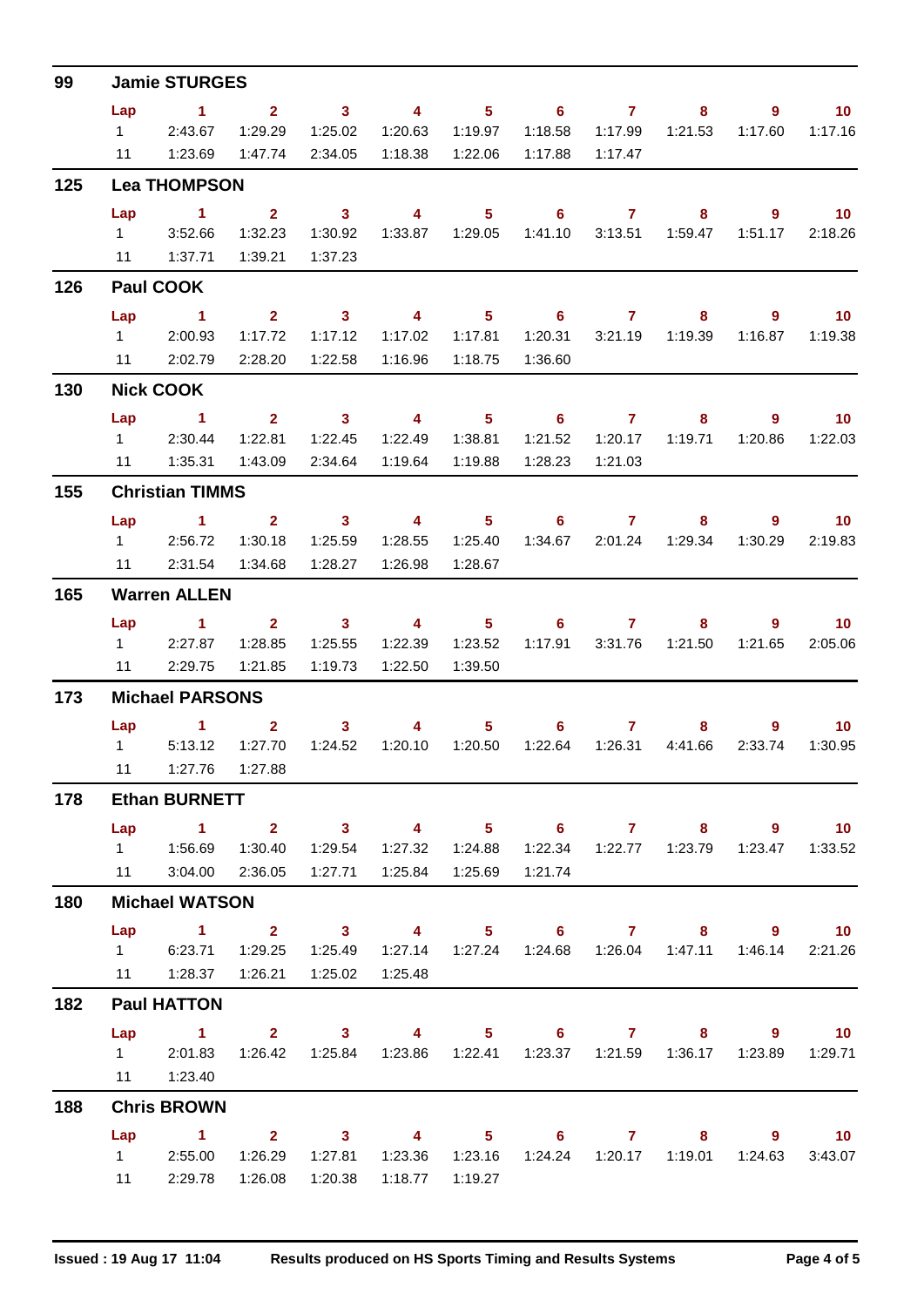| 249 | Fareed ALI |                          |  |                                                                                 |  |  |  |  |  |  |  |  |  |  |
|-----|------------|--------------------------|--|---------------------------------------------------------------------------------|--|--|--|--|--|--|--|--|--|--|
|     |            | Lap 1 2 3 4 5 6 7 8 9 10 |  |                                                                                 |  |  |  |  |  |  |  |  |  |  |
|     |            |                          |  | 2:24.36 1:26.72 1:24.10 1:25.31 1:22.10 1:21.02 1:21.29 3:33.93 1:24.28 2:05.76 |  |  |  |  |  |  |  |  |  |  |
|     |            |                          |  |                                                                                 |  |  |  |  |  |  |  |  |  |  |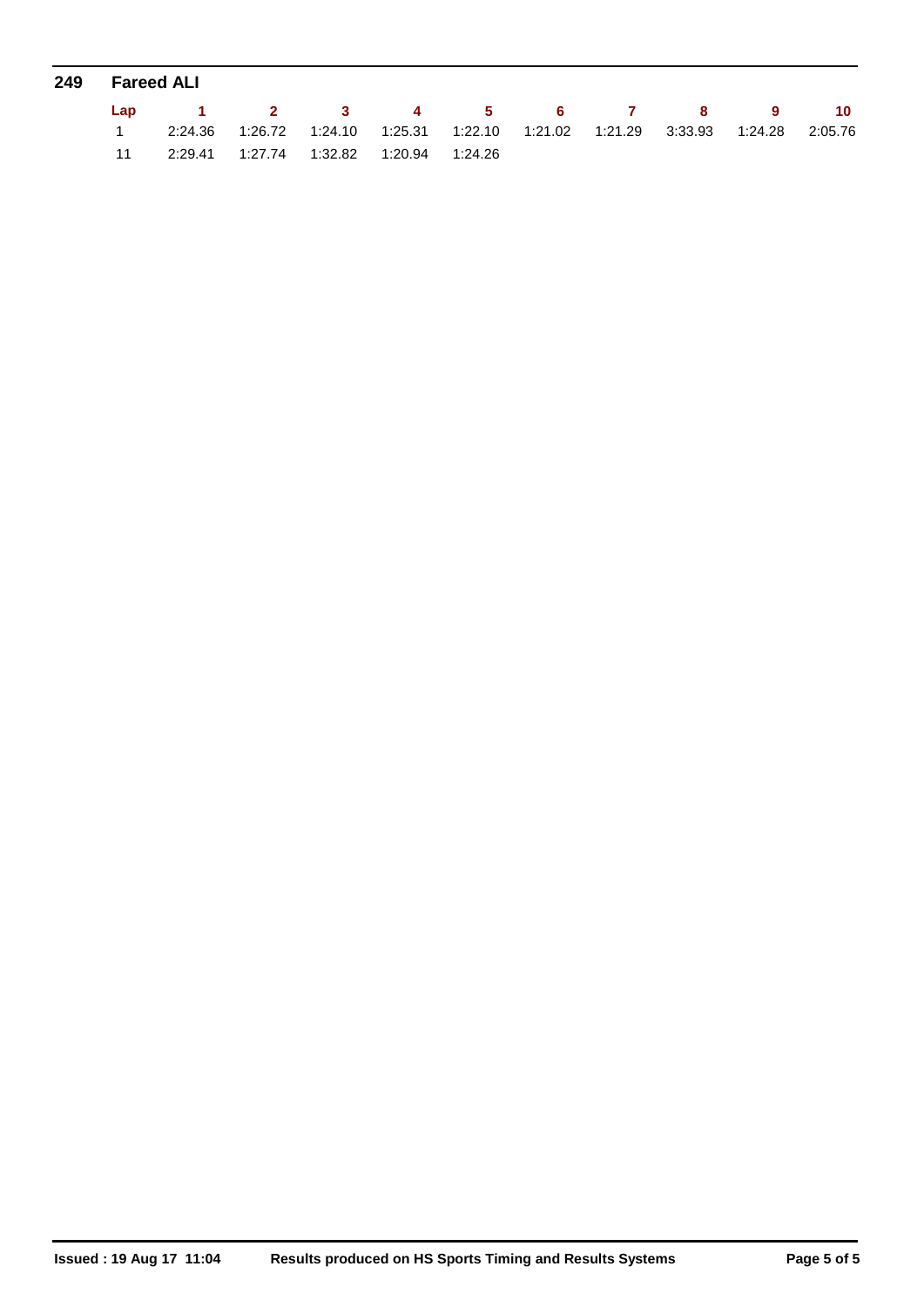### **Cartek Roadsports Series**

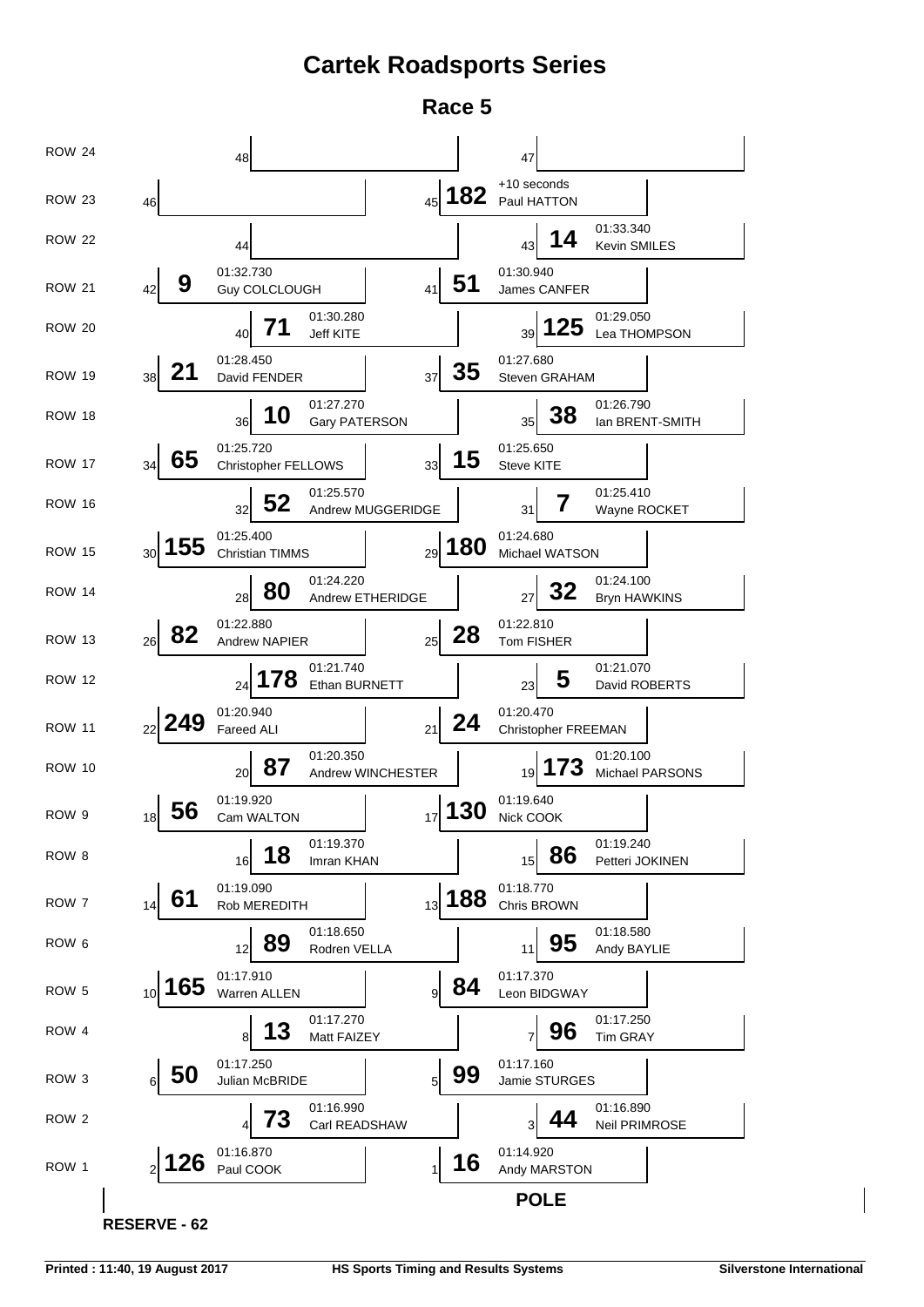

**Provisional Results - Race 5**

| <b>PI</b>   | No                    | <b>CI</b> | Name                                                             | Car                                      |          | Time                                                                   |                  |                | Behind MPH Best Lap on |                | MPH            |
|-------------|-----------------------|-----------|------------------------------------------------------------------|------------------------------------------|----------|------------------------------------------------------------------------|------------------|----------------|------------------------|----------------|----------------|
| 1           | 16                    | Α         | <b>Andy MARSTON/Brett EVANS</b>                                  | <b>BMW E46 M3</b>                        | 34       | 45:30.51                                                               |                  | 82.93          | 1:15.25                | 4              | 88.50          |
| $\mathbf 2$ | 126                   | A         | Paul COOK/Wayne LEWIS                                            | <b>BMW E46 M3</b>                        | 34       | 45:35.99                                                               | 5.48             | 82.76          | 1:16.12                | 19             | 87.49          |
| 3           | 96                    | Α         | <b>Tim GRAY/Mark BETTS</b>                                       | <b>BMW E46 M3</b>                        | 34       | 45:44.64                                                               | 14.13            | 82.50          | 1:16.07                | 10             | 87.55          |
| 4           | 73                    | A         | <b>Carl READSHAW/Daniel TAYLOR</b>                               | <b>BMW E46 M3</b>                        | 34       | 46:03.69                                                               | 33.18            | 81.93          | 1:16.00                | 4              | 87.63          |
| 5           | 50                    | A         | <b>Julian McBRIDE</b>                                            | <b>BMW E46 M3</b>                        | 34       | 46:07.13                                                               | 36.62            | 81.83          | 1:17.07                | 5              | 86.41          |
| 6           | 9                     | Α         | <b>Guy COLCLOUGH</b>                                             | Seat Leon Supercopa                      | 34       | 46:17.44                                                               | 46.93            | 81.53          | 1:16.86                | 31             | 86.65          |
| 7           | 18                    | в         | Imran KHAN                                                       | <b>BMW E36 328i</b>                      | 34       | 46:33.64                                                               | 1:03.13          | 81.06          | 1:18.01                | 27             | 85.37          |
| 8           | 13                    | в         | <b>Matt FAIZEY</b>                                               | Porsche 968                              | 34       | 46:34.34                                                               | 1:03.83          | 81.04          | 1:17.78                | 26             | 85.63          |
| 9           | 61                    | A         | <b>Rob MEREDITH/Bill FORBES</b>                                  | <b>BMW E46 M3</b>                        | 33       | 45:31.98                                                               | 1 Lap            | 80.45          | 1:17.95                | 24             | 85.44          |
| 10          | 89                    | C         | <b>Rodren VELLA</b>                                              | <b>Honda Civic</b>                       | 33       | 45:42.00                                                               | 1 Lap            | 80.15          | 1:18.09                | 18             | 85.29          |
| 11          | 87                    | c         | Andrew WINCHESTER/Josh ORR                                       | <b>BMW E36 Compact</b>                   | 33       | 46:00.37                                                               | 1 Lap            | 79.62          | 1:19.75                | 26             | 83.51          |
| 12          | 86                    | c         | <b>Petteri JOKINEN</b>                                           | <b>Mini Cooper S</b>                     | 33       | 46:01.22                                                               | 1 Lap            | 79.60          | 1:19.09                | 29             | 84.21          |
| 13          | 56                    | c         | <b>Cam WALTON</b>                                                | <b>Toyota GT86</b>                       | 33       | 46:12.15                                                               | 1 Lap            | 79.28          | 1:19.98                | 12             | 83.27          |
| 14          | 24                    | в         | <b>Christopher FREEMAN/Johnny MUNDAY</b>                         | <b>Honda Civic Type R</b>                | 33       | 46:13.05                                                               | 1 Lap            | 79.26          | 1:19.85                | 6              | 83.41          |
| 15          | 52                    | в         | <b>Andrew MUGGERIDGE</b>                                         | <b>Porsche Boxster S</b>                 | 33       | 46:21.42                                                               | 1 Lap            | 79.02          | 1:20.05                | 28             | 83.20          |
| 16          | 188                   | Α         | <b>Chris BROWN/Mika BROWN</b>                                    | <b>Aston Martin GT4</b>                  | 32       | 45:41.76                                                               | 2 Laps           | 77.73          | 1:19.39                | 27             | 83.89          |
| 17          | 178                   | A<br>в    | Ethan BURNETT/Andrew GOORD<br><b>David ROBERTS/James ROBERTS</b> | <b>Caterham Sigma</b>                    | 32       | 45:53.53                                                               | 2 Laps           | 77.40          | 1:20.76                | 20             | 82.47          |
| 18<br>19    | 5<br>182              | c         | <b>Paul HATTON</b>                                               | <b>Rover Tomcat</b><br><b>Ford Focus</b> | 32<br>32 | 45:53.77<br>46:00.84                                                   | 2 Laps<br>2 Laps | 77.39<br>77.19 | 1:21.08<br>1:21.44     | 3<br>17        | 82.14<br>81.78 |
| 20          | 249                   | Α         | <b>Fareed ALI</b>                                                | Porsche Cayman GT4                       | 32       | 46:15.27                                                               | 2 Laps           | 76.79          | 1:20.06                | 27             | 83.19          |
| 21          | 173                   | в         | <b>Michael PARSONS/Lewis RYDER</b>                               | Volkswagen Golf                          | 31       | 46:06.44                                                               | 3 Laps           | 74.63          | 1:18.81                | 7              | 84.51          |
| 22          | 10                    | D         | <b>Arron BOWMAN-SMITH</b>                                        | Toyota MR2 Mk2                           | 31       | 46:16.00                                                               | 3 Laps           | 74.37          | 1:25.06                | 12             | 78.30          |
| 23          | 7                     | D         | <b>Wayne ROCKET</b>                                              | <b>Hyundai Coupe</b>                     | 31       | 46:16.49                                                               | 3 Laps           | 74.36          | 1:25.64                | 31             | 77.77          |
| 24          | 15                    | D         | <b>Steve KITE/Ray HARDING</b>                                    | <b>Hyundai Coupe</b>                     | 30       | 45:38.63                                                               | 4 Laps           | 72.96          | 1:25.53                | 20             | 77.87          |
| 25          | 80                    | в         | Andrew ETHERIDGE/Christopher<br><b>ETHERIDGE</b>                 | <b>Seat Leon</b>                         | 30       | 45:58.57                                                               | 4 Laps           | 72.43          | 1:23.27                | $\overline{7}$ | 79.98          |
| 26          | 155                   | C         | <b>Christian TIMMS/Steve LAWSON</b>                              | <b>Toyota MR2</b>                        | 30       | 46:06.20                                                               | 4 Laps           | 72.23          | 1:21.20                | $\overline{7}$ | 82.02          |
| 27          | 21                    | в         | <b>David FENDER</b>                                              | Caterham 21                              | 30       | 46:08.98                                                               | 4 Laps           | 72.16          | 1:25.45                | 23             | 77.94          |
| 28          | 71                    | D         | <b>Jeff KITE/Dan FLETCHER</b>                                    | <b>Hyundai Coupe</b>                     | 29       | 45:22.15                                                               | 5 Laps           | 70.95          | 1:28.79                | 20             | 75.01          |
| 29          | 51                    | D         | <b>James CANFER</b>                                              | Mazda MX5                                | 29       | 45:23.57                                                               | 5 Laps           | 70.91          | 1:27.97                | 20             | 75.71          |
| 30          | 125                   | D         | Lea THOMPSON/Jeremy McGARRY                                      | Ford Focus ST170                         | 29       | 45:37.84                                                               | 5 Laps           | 70.54          | 1:27.11                | 23             | 76.46          |
| 31          | 35                    | в         | <b>Steven GRAHAM</b>                                             | Ginetta G20                              | 29       | 45:43.49                                                               | 5 Laps           | 70.40          | 1:27.02                | 24             | 76.53          |
| 32          | 65                    | C         | Christopher FELLOWS/Russell DOUGLAS Ginetta G27                  |                                          | 29       | 45:55.31                                                               | 5 Laps           | 70.10          | 1:25.78                | 11             | 77.64          |
| 33          | 14                    | D         | Kevin SMILES                                                     | <b>Hyundai Coupe</b>                     | 29       | 46:28.92                                                               | 5 Laps           | 69.25          | 1:29.73                | 24             | 74.22          |
|             | <b>Not-Classified</b> |           |                                                                  |                                          |          |                                                                        |                  |                |                        |                |                |
|             | 84                    | В         | <b>Leon BIDGWAY/Andy</b><br><b>CHAPMAN</b>                       | <b>Toyota MR2 Turbo</b>                  | 33       | 44:59.18                                                               | <b>DNF</b>       |                | 81.42 1:16.66          | 2              | 86.88          |
|             | 44                    | A         | <b>Neil PRIMROSE/Marc KEMP</b>                                   | <b>BMW 135D</b>                          | 31       | 42:14.15                                                               | DNF              |                | 81.47 1:17.08          | 6              | 86.40          |
|             | 180                   | С         | <b>Michael WATSON</b>                                            | <b>Lotus Elise</b>                       | 27       | 40:21.86                                                               | <b>DNF</b>       |                | 74.25 1:22.50          | 7              | 80.73          |
|             | 38                    | С         | <b>Ian BRENT-SMITH</b>                                           | <b>BMW E30</b>                           | 12       | 17:37.23                                                               | <b>DNF</b>       |                | 75.59 1:24.20          | 11             | 79.10          |
|             | 82                    | в         | <b>Andrew NAPIER</b>                                             | Honda S2000                              | 3        | 4:24.30                                                                | <b>DNF</b>       |                | 75.60 1:23.49          | 3              | 79.77          |
|             |                       |           |                                                                  |                                          |          |                                                                        |                  |                |                        |                |                |
|             | <b>Exclusions</b>     |           |                                                                  |                                          |          |                                                                        |                  |                |                        |                |                |
|             | 165                   | в         | <b>Warren ALLEN</b>                                              | Ginetta G27R                             |          | C1.1.6 - Overtaking under double waved yellow flags                    |                  |                |                        |                |                |
|             | 28                    | С         | <b>Tom FISHER</b>                                                | <b>VW Golf</b>                           |          | C1.1.5 - Driving in an unsafe manner causing another competitor to imp |                  |                |                        |                |                |
|             | 95                    | В         | <b>Andy BAYLIE</b>                                               | Volkswagen Golf GTi                      |          | Failure to comply with championship power to weight ratio regulations  |                  |                |                        |                |                |
|             | 99                    | A         | <b>Jamie STURGES</b>                                             | Seat Leon Eurocup                        |          | Q15.1e/f - Overtaking between single and double waved yellows          |                  |                |                        |                |                |
|             | <b>Non-Starters</b>   |           |                                                                  |                                          |          |                                                                        |                  |                |                        |                |                |
|             | 130                   | A         | <b>Nick COOK</b>                                                 | <b>Ford Voodoo PA1</b>                   |          |                                                                        |                  |                |                        |                |                |
|             | 32                    | C         | <b>Bryn HAWKINS</b>                                              | Toyota Celica                            |          |                                                                        |                  |                |                        |                |                |
|             | <b>Fastest Lap</b>    |           |                                                                  |                                          |          |                                                                        |                  |                |                        |                |                |
|             | 16                    | A         |                                                                  |                                          |          |                                                                        |                  |                | 1:15.25                |                | 88.50 Rec      |
|             |                       |           | Andy MARSTON/Brett EVANS                                         | <b>BMW E46 M3</b>                        |          |                                                                        |                  |                |                        | 4              |                |
|             | 84                    | в         | Leon BIDGWAY/Andy<br>CHAPMAN                                     | <b>Toyota MR2 Turbo</b>                  |          |                                                                        |                  |                | 1:16.66                | 2              | 86.88 Rec      |
|             | 89                    | С         | <b>Rodren VELLA</b>                                              | <b>Honda Civic</b>                       |          |                                                                        |                  |                | 1:18.09                | 18             | 85.29 Rec      |
|             | 10                    | D         | <b>Arron BOWMAN-SMITH</b>                                        | Toyota MR2 Mk2                           |          |                                                                        |                  |                | 1:25.06                | 12             | 78.30 Rec      |

No 96 - Please fix transponder or you will not be timed in Enduro.

| <b>Start Time: 15:00</b> | Silverstone International | 20 Aug 17 08:14                             |
|--------------------------|---------------------------|---------------------------------------------|
| <b>Clerk of Course:</b>  | Time Issued               | IChief Timekeeper :<br><b>Terry Stevens</b> |

**THESE RESULTS REMAIN PROVISIONAL FOR A MINIMUM OF 30 MINUTES FROM THE TIME OF ISSUE AND UNTIL ALL JUDICIAL AND TECHNICAL MATTERS HAVE BEEN SETTLED.**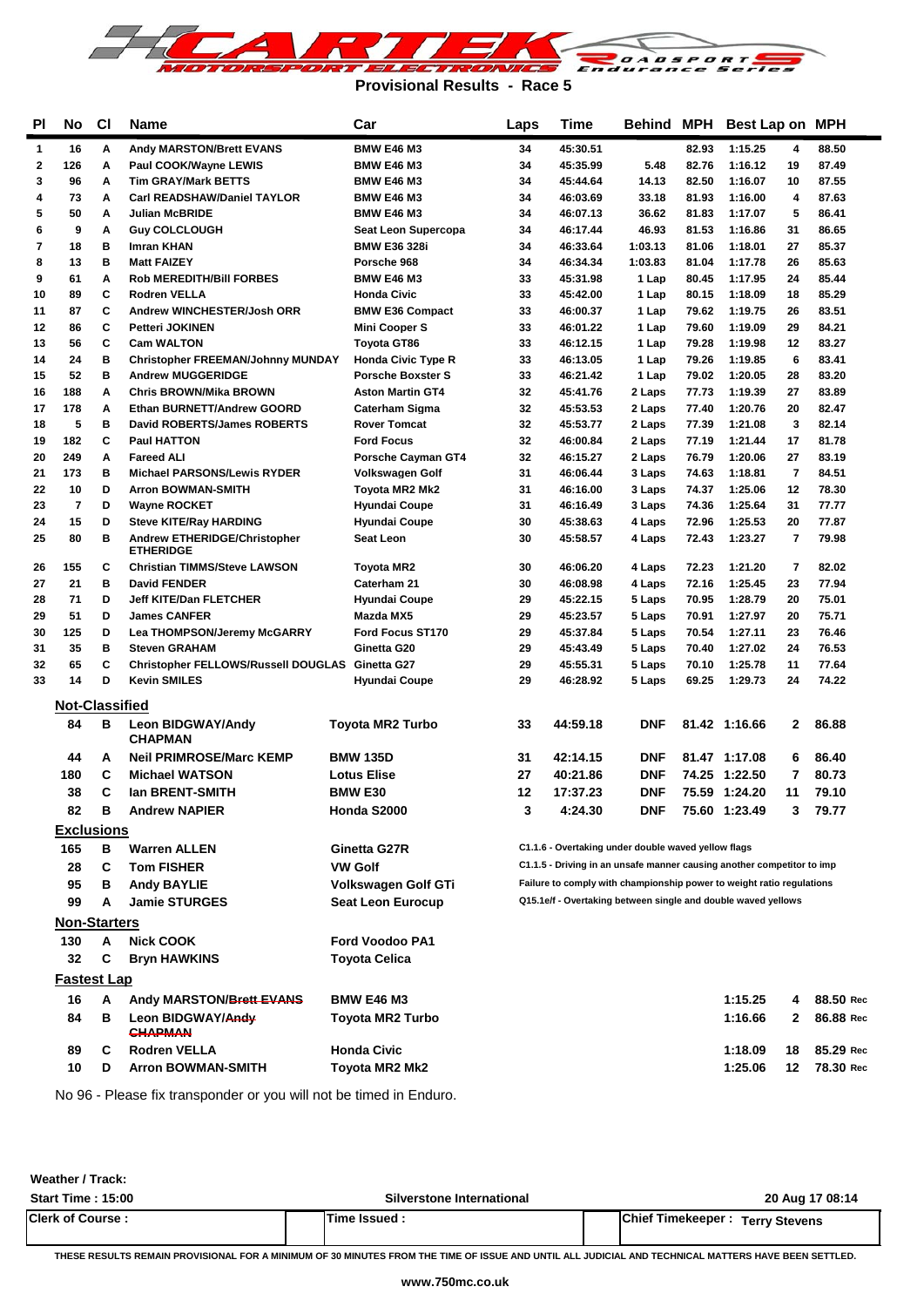|    | Lap 1       |    | Lap <sub>2</sub> |                | Lap <sub>3</sub> |                | Lap 4       |    | Lap <sub>5</sub> |    | Lap <sub>6</sub> |    | Lap <sub>7</sub> |    | Lap <sub>8</sub> |    | Lap <sub>9</sub> |    | Lap <sub>10</sub> |
|----|-------------|----|------------------|----------------|------------------|----------------|-------------|----|------------------|----|------------------|----|------------------|----|------------------|----|------------------|----|-------------------|
| No | <b>Time</b> | No | Time             | No             | <b>Time</b>      | No             | <b>Time</b> | No | <b>Time</b>      | No | <b>Time</b>      | No | Time             | No | <b>Time</b>      | No | Time             | No | Time              |
|    | 84 1:22.45  |    | 84 2:39.11       | 16             | 3:56.45          | 16             | 5:11.70     |    | 16 6:27.93       |    | 16 7:47.78       | 16 | 9:05.35          |    | 16 10:21.62      |    | 16 11:38.05      |    | 16 12:55.17       |
|    | 126 1:23.36 |    | 16 2:39.90       | 84             | 3:56.82          |                | 84 5:13.63  |    | 84 6:30.83       |    | 84 7:48.59       | 84 | 9:06.58          |    | 96 10:23.92      |    | 96 11:40.71      |    | 249 12:55.83 *1   |
|    | 16 1:23.73  |    | 126 2:40.91      |                | 126 3:58.01      |                | 126 5:14.79 |    | 126 6:31.73      |    | 71 7:49.24 *1    | 96 | 9:06.95          |    | 84 10:25.76      |    | 84 11:42.94      |    | 80 12:56.28 *1    |
|    | 96 1:24.54  |    | 96 2:41.21       | 96             | 3:58.51          | 96             | 5:15.54     | 96 | 6:31.98          | 96 | 7:50.13          |    | 126 9:08.77      |    | 65 10:26.42 *1   |    | 126 11:43.97     |    | 28 12:56.51 *1    |
|    | 50 1:25.02  |    | 99 2:41.73       | 99             | 3:59.11          | 99             | 5:15.82     | 99 | 6:32.30          |    | 126 7:50.63      | 99 | 9:09.16          |    | 126 10:27.39     |    | 99 11:44.95      |    | 96 12:56.78       |
|    | 99 1:25.23  |    | 50 2:43.82       | 73             | 4:01.38          | 73             | 5:17.38     |    | 73 6:33.76       |    | 99 7:51.08       |    | 73 9:09.53       |    | 99 10:27.89      |    | 73 11:46.26      |    | 84 13:00.25       |
|    | 73 1:25.78  |    | 73 2:44.12       | 50             | 4:02.30          | 50             | 5:19.49     | 50 | 6:36.56          |    | 51 7:51.17 *1    | 21 | $9:13.20$ *1     | 73 | 10:28.22         | 7  | 11:46.69 *1      |    | 180 13:00.40 *1   |
|    | 44 1:26.60  |    | 44 2:45.37       | 44             | 4:02.82          | 44             | 5:20.32     | 44 | 6:37.46          |    | 125 7:51.53 *1   | 44 | 9:13.36          |    | 38 10:28.69 *1   |    | 10 11:47.44 *1   |    | 126 13:03.17      |
|    | 13 1:27.00  |    | 13 2:46.64       | 95             | 4:04.95          | 95             | 5:22.75     | 95 | 6:40.91          |    | 73 7:51.58       |    | 50 9:13.46       |    | 50 10:31.11      |    | 50 11:49.50      |    | 99 13:03.39       |
|    | 95 1:27.57  |    | 95 2:46.86       | 13             | 4:05.62          | 13             | 5:23.65     |    | 13 6:41.71       |    | 35 7:53.30 *1    | 95 | 9:18.21          |    | 15 10:31.51 *1   |    | 44 11:49.67      |    | 73 13:04.06       |
|    | 87 1:28.88  |    | 89 2:49.51       | 89             | 4:08.66          | 89             | 5:27.60     | 89 | 6:48.03          |    | 44 7:54.54       | 13 | 9:19.37          |    | 44 10:31.51      |    | 65 11:53.50 *1   |    | 50 13:07.10       |
|    | 89 1:29.27  |    | 87 2:49.86       | 87             | 4:09.88          | 61             | 5:28.50     | 61 | 6:48.26          |    | 50 7:55.03       |    | 71 9:21.42 *1    |    | 95 10:36.94      |    | 95 11:55.52      |    | 44 13:07.90       |
|    | 86 1:29.74  |    | 165 2:50.21      | 61             | 4:10.33          | 165            | 5:30.59     | 18 | 6:50.81          |    | 95 7:59.33       |    | 51 9:22.45 *1    |    | 13 10:37.91      |    | 38 11:55.79 *1   |    | 7 13:14.22 *1     |
|    | 165 1:29.84 | 61 | 2:50.98          |                | 165 4:10.78      | 18             | 5.31.17     |    | 165 6:51.56      | 14 | 8:00.24 *1       |    | 125 9:23.14 *1   | 21 | 10:40.09 *1      |    | 13 11:55.94      |    | 10 13:14.27 *1    |
|    | 61 1:30.36  |    | 18 2:52.17       | 18             | 4:11.80          | 87             | 5:31.86     | 87 | 6.52.99          | 13 | 8:00.35          | 35 | $9:24.08$ *1     |    | 89 10:45.66      |    | 15 11:59.42 *1   |    | 95 13:14.41       |
|    | 18 1:30.57  |    | 24 2:52.71       | 24             | 4:13.49          | 24             | 5:34.00     | 9  | 6.53.94          | 89 | 8:06.88          | 89 | 9:25.86          |    | 61 10:46.04      |    | 61 12:04.88      |    | 13 13:14.74       |
|    | 24 1:31.02  |    | 86 2:53.01       | 86             | 4:14.34          | 86             | 5:35.10     |    | 24 6:54.61       |    | 61 8:07.60       |    | 61 9:26.39       |    | 18 10:48.29      |    | 89 12:05.18      |    | 65 13:19.77 *1    |
|    | 56 1:31.19  |    | 56 2:54.03       | 5              | 4:15.38          | 9              | 5:35.48     | 86 | 6:56.69          |    | 18 8:10.16       | 18 | 9:29.25          | 9  | 10:50.49         |    | 18 12:06.78      |    | 38 13:21.07 *1    |
|    | $5$ 1:31.71 |    | 5 2:54.30        | 56             | 4:15.71          | 5              | 5:36.64     | 5  | 6:57.83          |    | 165 8:11.28      | 9  | 9.31.47          |    | 71 10:51.36 *1   |    | 21 12:07.52 *1   |    | 61 13:23.79       |
|    | 80 1:32.41  |    | 178 2:56.10      | 9              | 4:17.26          | 56             | 5:37.02     | 56 | 6:58.26          | 9  | 8:12.28          |    | 165 9:32.01      | 51 | 10:52.56 *1      | 9  | 12:08.46         |    | 89 13:24.42       |
|    | 178 1:32.89 |    | 52 2:56.58       |                | 178 4:18.87      | 173            | 5:39.01     |    | 173 6:58.49      | 87 | 8:13.86          |    | 14 9:32.58 *1    |    | 165 10:53.31     |    | 24 12:16.94      |    | 18 13:26.00       |
|    | 82 1:34.16  |    | 80 2:57.22       |                | 173 4:19.64      |                | 52 5:41.63  |    | 52 7:03.02       |    | 24 8:14.46       |    | 24 9:35.16       |    | 125 10:53.73 *1  |    | 173 12:19.26     |    | 9 13:26.56        |
|    | 28 1:34.55  | 9  | 2:58.13          |                | 52 4:20.22       |                | 178 5:44.06 |    | 178 7:05.69      |    | 86 8:18.02       |    | 87 9:35.74       |    | 35 10:55.30 *1   |    | 87 12:20.16      |    | 15 13:28.11 *1    |
|    | 52 1:34.93  |    | 173 2:59.13      |                | 82 4:24.30       | 80             | 5:50.06     |    | 80 7:14.94       |    | 173 8:19.78      |    | 173 9:38.59      |    | 24 10:55.57      |    | 71 12:22.21 *1   |    | 21 13:35.38 *1    |
|    | 10 1:36.46  |    | 28 3:00.15       | 28             | 4:24.54          |                | 155 5:50.67 |    | 155 7:15.92      | 5  | 8:19.99          | 86 | 9:39.62          |    | 87 10:56.57      |    | 86 12:22.69      |    | 24 13:37.43       |
|    | 9 1:36.62   |    | 82 3:00.81       | 80             | 4:24.94          | 28             | 5:50.89     |    | 28 7:19.89       | 56 | 8:20.66          | 5  | 9:42.45          |    | 173 10:57.46     |    | 51 12:24.37 *1   |    | 173 13:38.08      |
|    | 173 1:36.92 |    | 155 3:02.36      |                | 155 4:25.81      | $\overline{7}$ | 5:58.36     |    | 249 7:22.70      |    | 52 8:24.88       | 56 | 9:43.09          |    | 86 11:00.86      |    | 125 12:25.69 *1  |    | 87 13:40.56       |
|    | 155 1:38.90 |    | 10 3:05.02       | 10             | 4:31.41          | 10             | 5:58.85     |    | 188 7:24.33      |    | 178 8:32.42      |    | 52 9:46.23       |    | 5 11:04.32       | 5  | 12:26.48         |    | 86 13:43.12       |
|    | 7 1:39.46   |    | 7 3:05.32        | $\overline{7}$ | 4:31.84          |                | 249 5:59.31 |    | 182 7:25.33      |    | 155 8:38.79      |    | 178 9:56.48      |    | 56 11:04.62      |    | 56 12:26.89      |    | 5 13:47.97        |
|    | 15 1:40.04  |    | 15 3:07.57       |                | 249 4:35.97      |                | 188 6:01.07 |    | 7 7:25.86        |    | 80 8:39.28       |    | 155 9:59.99      |    | 14 11:06.45 *1   |    | 52 12:27.87      |    | 56 13:48.42       |
|    | 249 1:41.47 |    | 38 3:12.04       | 15             | 4:36.59          |                | 182 6:02.04 |    | 180 7:26.32      |    | 28 8:45.82       |    | 80 10:02.55      |    | 52 11:06.98      |    | 165 12:29.21     |    | 52 13:49.02       |
|    | 65 1:41.63  |    | 249 3:12.43      |                | 188 4:37.56      |                | 180 6:02.97 |    | 10 7:27.38       |    | 249 8:46.49      |    | 188 10:08.36     |    | 178 11:19.82     |    | 35 12:29.65 *1   |    | 165 13:51.33      |
|    | 38 1:41.90  |    | 65 3:12.74       |                | 180 4:39.49      | 15             | 6:05.18     |    | 65 7:33.34       |    | 188 8:46.65      |    | 249 10:09.31     |    | 155 11:22.87     |    | 14 12:37.48 *1   |    | 71 13:51.79 *1    |
|    | 21 1:42.57  |    | 188 3:13.02      |                | 182 4:40.26      | 65             | 6:06.88     |    | 15 7:34.08       |    | 182 8:47.28      |    | 28 10:09.89      |    | 80 11:28.86      |    | 178 12:42.39     |    | 51 13:55.42 *1    |
|    | 71 1:43.04  |    | 180 3:13.29      | 38             | 4:41.00          | 38             | 6:08.31     | 38 | 7:35.23          |    | 180 8:50.08      |    | 182 10:10.10     |    | 188 11:29.53     |    | 155 12:44.18     |    | 125 13:55.84 *1   |
|    | 51 1:45.04  |    | 21 3:14.21       |                | 65 4:41.06       | 21             | 6:14.24     |    | 21 7:42.38       |    | 7 8:53.10        |    | 180 10:12.58     |    | 249 11:30.50     |    | 188 12:52.03     |    | 35 13:57.77 *1    |
|    | 14 1:45.67  |    | 182 3:14.33      | 21             | 4:45.43          | 71             | 6:17.66     |    |                  | 10 | 8:54.34          |    | 7 10:19.45       |    | 182 11:32.32     |    | 182 12:53.82     |    | 178 14:05.65      |
|    | 125 1:46.09 |    | 71 3:15.12       | 71             | 4:46.51          | 51             | 6:17.92     |    |                  | 65 | 9:00.08          |    | 10 10:20.19      |    | 28 11:32.91      |    |                  |    | 155 14:08.63      |
|    | 188 1:46.52 |    | 51 3:16.54       | 51             | 4:47.20          |                | 125 6:18.27 |    |                  | 38 | 9:01.41          |    |                  |    | 180 11:35.55     |    |                  |    | 14 14:10.57 *1    |
|    | 180 1:47.19 |    | 125 3:17.87      |                | 125 4:48.18      | 35             | 6:19.21     |    |                  |    | 15 9:02.45       |    |                  |    |                  |    |                  |    |                   |
|    | 35 1:48.31  |    | 35 3:19.42       |                | 35 4:49.12       |                | 14 6:25.97  |    |                  |    |                  |    |                  |    |                  |    |                  |    |                   |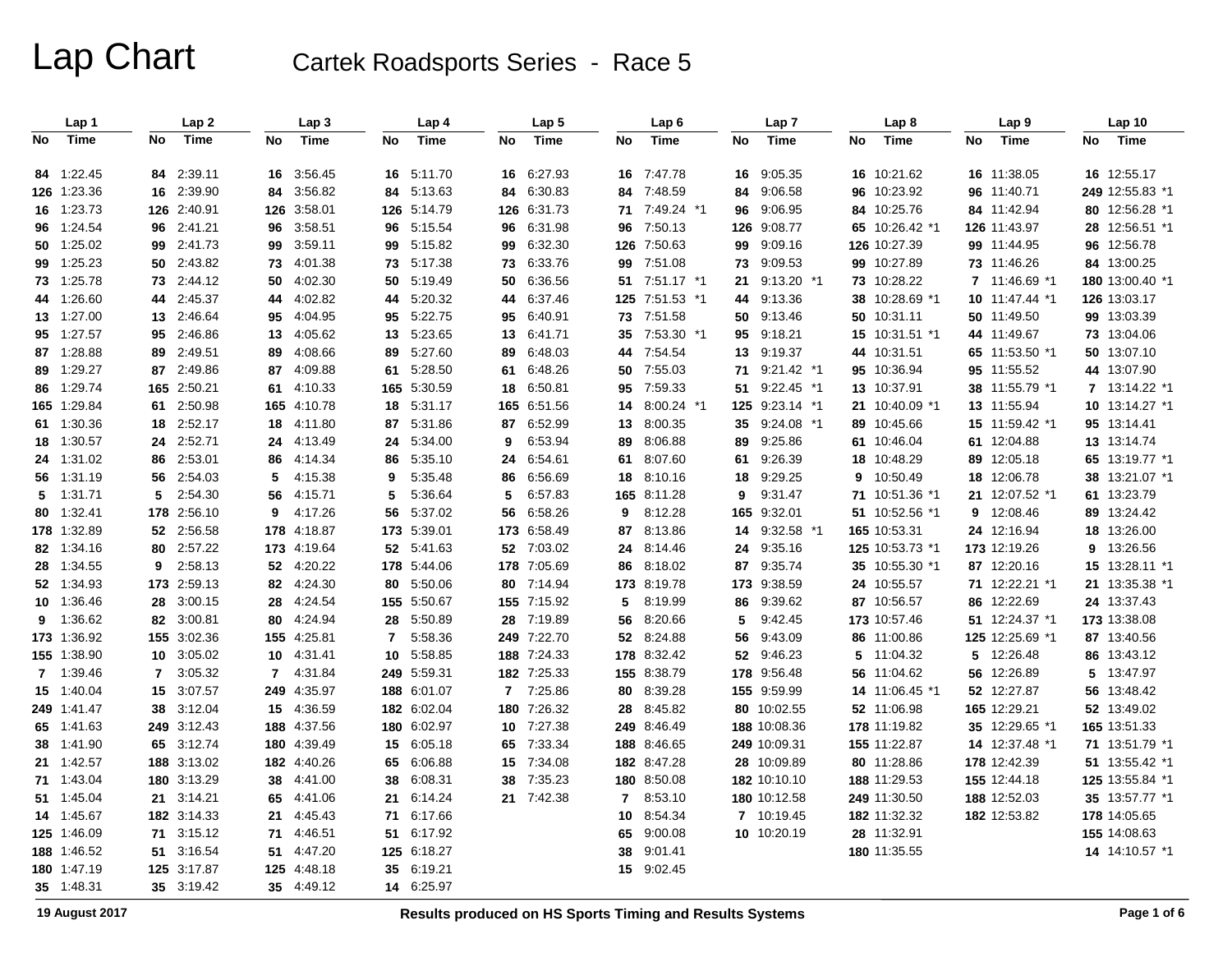**182**1:48.68 **14** 3:20.72 **14** 4:53.54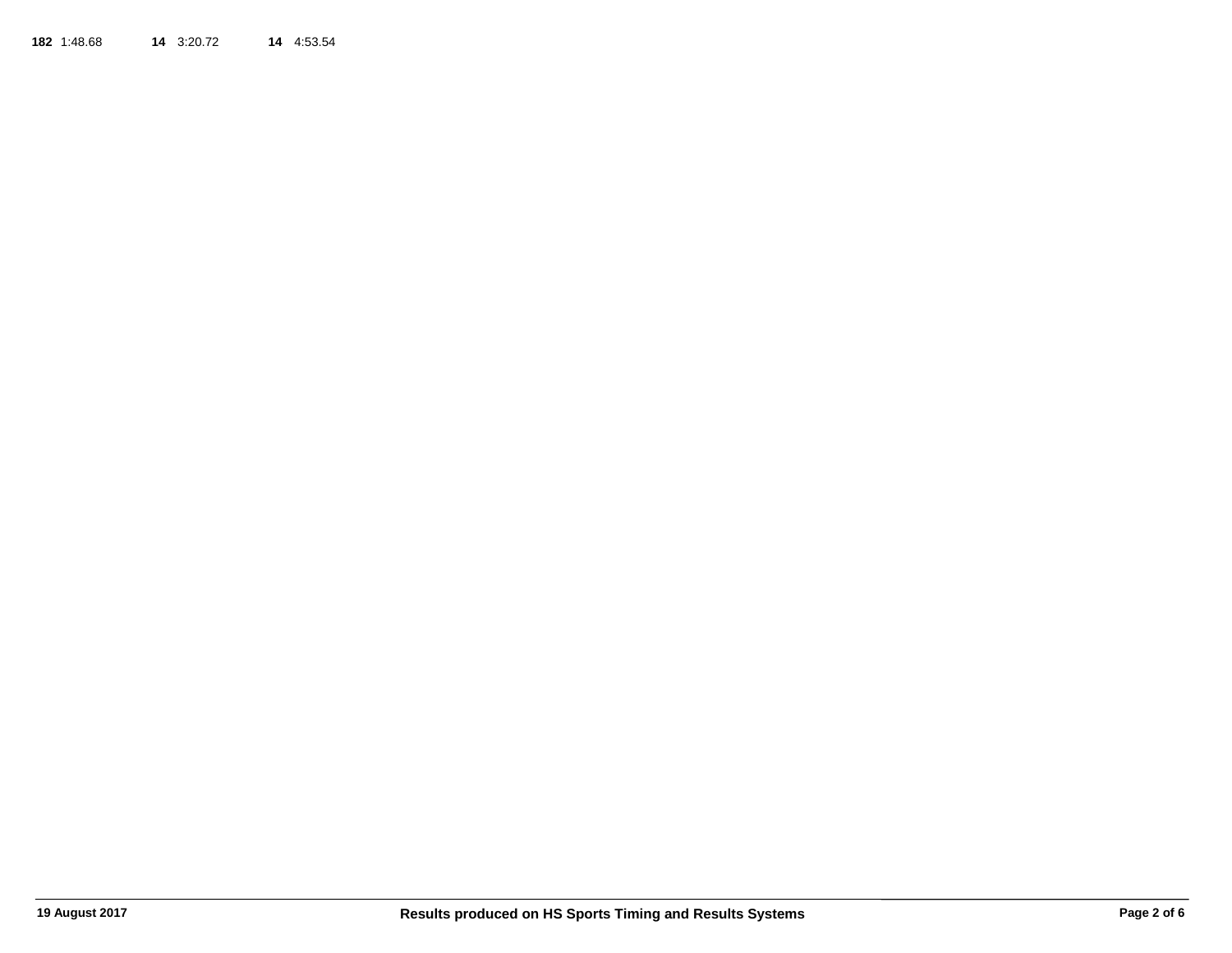| Lap 11          | Lap 12          | Lap 13          | Lap 14            | Lap <sub>15</sub> | Lap 16                 | Lap 17          | Lap 18          | Lap 19          | Lap 20          |
|-----------------|-----------------|-----------------|-------------------|-------------------|------------------------|-----------------|-----------------|-----------------|-----------------|
| Time<br>No      | Time<br>No      | Time<br>No      | Time<br>No        | Time<br>No        | Time<br>No             | Time<br>No      | Time<br>No      | Time<br>No      | Time<br>No      |
|                 |                 |                 |                   |                   |                        |                 |                 |                 |                 |
| 16 14:13.37     | 16 15:29.19     | 16 16:45.64     | 16 18:02.03       | 16 19:18.83       | 16 20:36.81            | 16 21:54.72     | 16 23:12.72     | 16 24:29.34     | 16 25:44.99     |
| 96 14:13.71     | 96 15:30.45     | 96 16:46.97     | 96 18:03.31       | 15 19:18.83 *2    | 96 20:37.11            | 96 21:54.98     | 96 23:13.24     | 96 24:31.09     | 96 25:48.00     |
| 188 14:13.97 *1 | 84 15:37.32     | 178 16:52.12 *1 | 84 18:13.20       | 96 19:19.93       | 165 20:39.03 *1        | 52 21:55.93 *1  | 165 23:13.44 *1 | 35 24:31.96 *3  | 87 25:52.45 *2  |
| 182 14:15.48 *1 | 188 15:37.40 *1 | 71 16:52.56 *2  | 178 18:14.61 *1   | 21 19:24.23 *2    | 5 20:39.44 *1          | 165 21:58.89 *1 | 56 23:14.54 *1  | 87 24:32.47 *2  | 28 25:53.01 *3  |
| 249 14:17.05 *1 | 249 15:38.48 *1 | 99 16:52.59     | 73 18:18.51       | 84 19:31.01       | 84 20:48.24            | 65 22:02.46 *2  | 7 23:15.58 *3   | 86 24:33.59 *2  | 86 25:53.56 *2  |
| 84 14:17.89     | 182 15:39.52 *1 | 51 16:52.92 *2  | 126 18:19.28      | 99 19:34.16 *1    | 99 20:50.15 *1         | 84 22:05.17     | 52 23:18.16 *1  | 56 24:34.91 *1  | 56 25:53.65 *1  |
| 28 14:20.88 *1  | 126 15:39.78    | 125 16:53.30 *2 | 44 18:19.49       | 155 19:35.71 *3   | 21 20:53.27 *2         | 99 22:05.97 *1  | 84 23:22.20     | 52 24:35.34 *1  | 165 25:56.19 *2 |
| 126 14:21.25    | 99 15:39.98     | 35 16:53.64 *2  | 188 18:21.22 *1   | 73 19:36.50       | 44 20:54.01            | 44 22:11.11     | 99 23:22.61 *1  | 51 24:35.51 *4  | 71 25:56.71 *4  |
| 99 14:22.28     | 73 15:40.24     | 84 16:54.93     | 50 18:22.14       | 44 19:36.77       | 73 20:54.64            | 73 22:12.99     | 14 23:27.00 *3  | 10 24:37.30 *3  | 24 25:56.89 *2  |
| 73 14:22.85     | 155 15:42.29 *1 | 188 16:58.44 *1 | 71 18:22.92 *2    | 178 19:38.53 *1   | 155 21:01.45 *3        | 21 22:18.41 *2  | 73 23:27.83     | 99 24:40.30 *1  | 99 25:57.29 *1  |
| 80 14:23.66 *1  | 28 15:44.66 *1  | 126 16:58.94    | 51 18:24.29 *2    | 188 19:41.83 *1   | 50 21:01.94            | 50 22:20.19     | 44 23:28.37     | 84 24:41.13     | 84 25:59.19     |
| 50 14:24.99     | 44 15:44.81     | 73 16:59.33     | 125 18:25.01 *2   | 50 19:42.00       | 188 21:03.03 *1        | 15 22:22.82 *3  | 5 23:40.32 *2   | 7 24:42.22 *3   | 51 26:05.37 *4  |
| 44 14:25.60     | 50 15:45.19     | 249 17:01.42 *1 | 35 18:25.21 *2    | 95 19:53.11       | 126 21:09.26 *1        | 188 22:25.97 *1 | 126 23:44.78 *1 | 44 24:47.53     | 10 26:05.60 *3  |
| 180 14:26.64 *1 | 14 15:45.58 *2  | 44 17:02.01     | 249 18:26.41 *1   | 71 19:53.89 *2    | 9 21:20.46             | 126 22:27.61 *1 | 188 23:46.16 *1 | 126 25:00.97 *1 | 35 26:06.65 *3  |
| 95 14:35.08     | 80 15:49.43 *1  | 50 17:02.96     | 182 18:26.75 *1   | 249 19:54.05 *1   | 182 21:20.97 *1        | 178 22:29.96 *2 | 15 23:50.01 *3  | 125 25:03.32 *4 | 7 26:08.48 *3   |
| 13 14:35.33     | 180 15:50.67 *1 | 182 17:03.37 *1 | 28 18:31.79 *1    | 125 19:54.66 *2   | 61 21:21.19            | 155 22:31.51 *3 | 178 23:51.96 *2 | 5 25:03.50 *2   | 73 26:10.87 *1  |
| 10 14:40.04 *1  | 13 15:54.36     | 28 17:08.08 *1  | 13 18:35.40       | 182 19:54.75 *1   | 13 21:22.02            | 95 22:37.51 *1  | 95 23:56.51 *1  | 14 25:05.01 *3  | 126 26:17.09 *1 |
| 7 14:40.98 *1   | 95 15:54.79     | 180 17:14.13 *1 | 95 18:35.54       | 51 19:55.05 *2    | <b>249</b> 21:23.97 *1 | 9 22:39.24      | 61 23:56.74     | 50 25:08.69 *1  | 5 26:25.36 *2   |
| 61 14:42.64     | 61 16:00.92     | 13 17:14.18     | 180 18:39.10 *1   | 35 19:56.02 *2    | 71 21:25.04 *2         | 61 22:40.43     | 9 23:56.84      | 178 25:15.04 *2 | 50 26:27.14 *1  |
| 89 14:43.95     | 9 16:02.89      | 95 17:14.49     | 18:40.58<br>9     | 13 19:58.40       | 18 21:25.72            | 13 22:41.03     | 18 23:59.45     | 9 25:16.36      | 125 26:32.94 *4 |
| 9 14:44.79      | 89 16:03.72     | 80 17:15.60 *1  | 18:40.65 *1<br>80 | 9 19:59.87        | 89 21:26.46            | 182 22:42.84 *1 | 13 23:59.77     | 95 25:16.97 *1  | 95 26:35.66 *1  |
| 18 14:45.47     | 18 16:04.38     | 14 17:17.76 *2  | 61 18:41.31       | 61 20:01.51       | 35 21:28.75 *2         | 18 22:45.44     | 155 24:00.64 *3 | 21 25:17.75 *3  | 178 26:36.72 *2 |
| 65 14:47.05 *1  | 10 16:06.84 *1  | 61 17:19.58     | 89 18:41.79       | 180 20:02.79 *1   | 28 21:33.56 *1         | 249 22:45.63 *1 | 182 24:04.28 *1 | 13 25:18.30     | 188 26:38.89 *2 |
| 38 14:48.00 *1  | 7 16:07.59 *1   | 9 17:20.84      | 18 18:42.90       | 28 20:04.29 *1    | 80 21:33.88 *1         | 89 22:47.03     | 89 24:05.12     | 15 25:18.84 *3  | 13 26:42.69     |
| 15 14:56.19 *1  | 38 16:12.20 *1  | 89 17:22.07     | 14 18:51.04 *2    | 89 20:04.60       | 125 21:35.75 *2        | 180 22:52.92 *2 | 180 24:16.55 *2 | 65 25:22.47 *3  | 15 26:46.39 *3  |
| 173 14:58.18    | 65 16:12.83 *1  | 18 17:23.37     | 173 18:58.00      | 18 20:04.61       | 51 21:36.80 *2         | 71 22:57.84 *2  |                 | 173 25:22.92 *2 | 89 26:46.54     |
| 24 14:59.22     | 173 16:17.63    | 10 17:31.90 *1  | 10 18:59.67 *1    | 80 20:07.55 *1    | 173 21:41.34           | 35 22:59.10 *2  |                 | 89 25:25.98     | 21 26:47.02 *3  |
| 87 15:00.88     | 24 16:20.33     | 7 17:33.45 *1   | 7 18:59.83 *1     | 173 20:19.49      | 24 21:42.84            | 28 22:59.48 *1  |                 | 182 25:27.57 *1 | 18 26:47.76 *1  |
| 21 15:02.64 *1  | 87 16:21.20     | 38 17:37.23 *1  | 24 19:02.12       | 14 20:22.61 *2    | 86 21:44.31            | 80 23:03.00 *1  |                 | 155 25:30.27 *3 | 182 26:50.46 *1 |
| 86 15:04.03     | 15 16:24.33 *1  | 173 17:37.40    | 87 19:02.59       | 10 20:22.81 *1    | 87 21:45.52            | 24 23:05.83     |                 | 249 25:35.39 *2 | 61 26:52.58 *1  |
| 56 15:09.48     | 86 16:24.81     | 65 17:39.09 *1  | 86 19:06.14       | 24 20:22.90       | 56 21:53.74            | 10 23:09.36 *2  |                 | 180 25:44.35 *2 | 173 26:54.67 *2 |
| 5 15:10.29      | 21 16:29.08 *1  | 24 17:40.51     | 19:08.55 *1<br>65 | 7 20:23.93 *1     | 14 21:54.43 *2         |                 |                 |                 | 249 26:57.02 *2 |
| 52 15:10.51     | 56 16:29.46     | 87 17:41.03     | 56 19:10.69       | 87 20:24.24       |                        |                 |                 |                 | 65 26:59.71 *3  |
| 165 15:11.55    | 52 16:30.97     | 86 17:45.68     | 52 19:13.82       | 86 20:26.73       |                        |                 |                 |                 | 155 27:00.37 *3 |
| 71 15:21.87 *1  | 5 16:32.79      | 56 17:50.40     | 165 19:17.32      | 56 20:33.05       |                        |                 |                 |                 |                 |
| 51 15:24.13 *1  | 165 16:32.98    | 52 17:52.32     | 5 19:17.96        | 52 20:34.84       |                        |                 |                 |                 |                 |
| 125 15:24.76 *1 |                 | 15 17:52.64 *1  |                   | 65 20:36.28 *1    |                        |                 |                 |                 |                 |
| 35 15:25.26 *1  |                 | 5 17:53.93      |                   |                   |                        |                 |                 |                 |                 |
| 178 15:28.45    |                 | 165 17:54.35    |                   |                   |                        |                 |                 |                 |                 |
|                 |                 | 21 17:56.46 *1  |                   |                   |                        |                 |                 |                 |                 |
|                 |                 |                 |                   |                   |                        |                 |                 |                 |                 |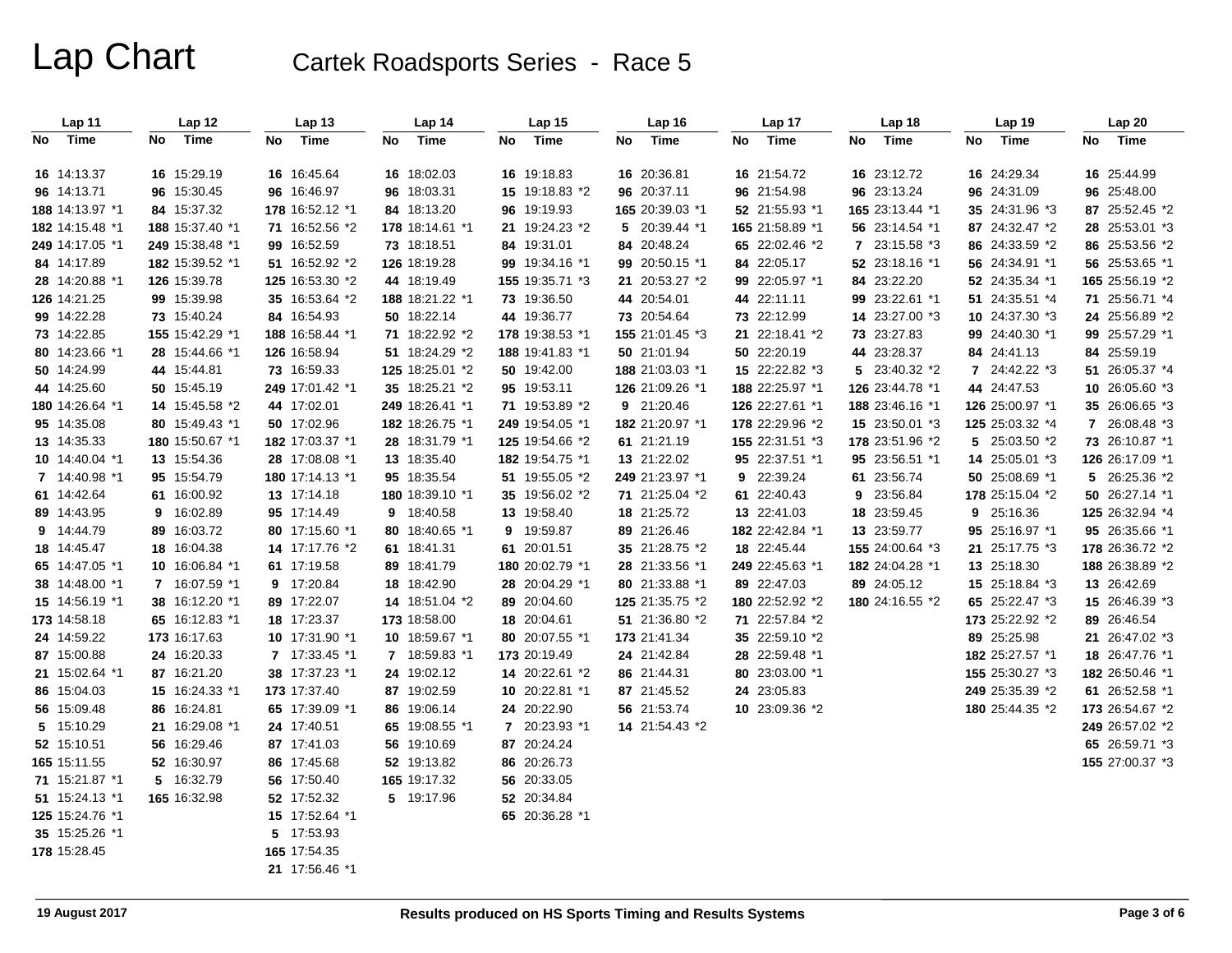| Lap 21          | Lap 22          | Lap23            | Lap 24          | Lap 25          | Lap 26          | Lap 27          | Lap 28          | Lap 29          | Lap 30          |
|-----------------|-----------------|------------------|-----------------|-----------------|-----------------|-----------------|-----------------|-----------------|-----------------|
| No<br>Time      | Time<br>No      | Time<br>No       | Time<br>No      | Time<br>No      | Time<br>No      | Time<br>No      | Time<br>No      | Time<br>No      | Time<br>No      |
| 16 27:00.97     | 16 28:18.02     | 16 29:31.95      | 96 32:19.88     | 96 33:40.69     | 99 35:00.35     | 99 36:18.01     | 99 37:35.13     | 99 38:51.65     | 99 40:09.74     |
| 96 27:05.03     | 96 28:22.82     | 14 29:34.53 *5   | 182 32:20.29 *2 | 89 33:41.17 *1  | 89 35:00.97 *1  | 89 36:20.45 *1  | 188 37:37.72 *2 | 188 38:57.11 *2 | 14 40:12.56 *5  |
| 80 27:05.16 *4  | 173 28:24.86 *3 | 96 29:37.80      | 249 32:21.57 *2 | 182 33:42.36 *2 | 96 35:01.30     | 96 36:21.51     | 89 37:38.77 *1  | 178 38:57.45 *2 | 80 40:12.99 *4  |
| 180 27:09.36 *3 | 155 28:27.95 *4 | 249 29:39.34 *3  | 89 32:22.33 *1  | 99 33:42.46     | 182 35:03.83 *2 | 16 36:24.11     | 7 37:40.00 *3   | 89 38:57.72 *1  | 155 40:13.46 *4 |
| 87 27:12.44 *2  | 80 28:31.31 *4  | 15 29:39.87 *4   | 99 32:25.26     | 35 33:43.87 *4  | 16 35:04.97     | 71 36:26.01 *4  | 96 37:40.26     | 16 38:58.24     | 173 40:15.25 *3 |
| 86 27:13.37 *2  | 99 28:32.74 *1  | 21 29:41.45 *4   | 125 32:27.22 *4 | 16 33:46.23     | 249 35:08.85 *2 | 182 36:26.02 *2 | 16 37:41.05     | 96 39:00.39     | 16 40:16.94     |
| 84 27:14.35     | 87 28:33.46 *2  | 99 29:50.35 *1   | 16 32:27.82     | 249 33:46.73 *2 | 35 35:11.63 *4  | 51 36:28.72 *4  | 182 37:47.76 *2 | 126 39:05.74    | 188 40:17.82 *2 |
| 99 27:14.78 *1  | 180 28:34.07 *3 | 173 29:51.97 *3  | 15 32:33.91 *3  | 87 33:55.06 *1  | 126 35:14.46    | 249 36:29.28 *2 | 126 37:49.18    | 7 39:06.18 *3   | 89 40:18.13 *1  |
| 28 27:15.84 *3  | 86 28:34.25 *2  | 87 29:54.00 *2   | 87 32:34.60 *1  | 125 33:55.19 *4 | 87 35:15.81 *1  | 65 36:30.83 *4  | 249 37:50.79 *2 | 182 39:09.97 *2 | 96 40:19.77     |
| 165 27:17.17 *2 | 65 28:36.26 *4  | 86 29:54.87 *2   | 21 32:35.25 *3  | 86 33:57.02 *1  | 86 35:17.16 *1  | 126 36:31.30    | 71 37:55.38 *4  | 249 39:10.85 *2 | 21 40:19.89 *4  |
| 24 27:18.71 *2  | 165 28:36.93 *2 | 155 29:55.02 *4  | 14 32:36.24 *4  | 126 33:57.68    | 165 35:22.45 *1 | 87 36:35.56 *1  | 87 37:56.07 *1  | 87 39:16.27 *1  | 178 40:21.00 *2 |
| 52 27:22.03 *2  | 28 28:38.52 *3  | 180 29:58.54 *3  | 86 32:36.35 *1  | 15 34:01.33 *3  | 125 35:22.90 *4 | 86 36:37.59 *1  | 51 37:57.89 *4  | 86 39:17.83 *1  | 180 40:21.86 *3 |
| 71 27:26.66 *4  | 56 28:39.09 *2  | 165 29:58.55 *2  | 126 32:40.20    | 165 34:01.43 *1 | 24 35:22.96 *1  | 35 36:39.55 *4  | 86 37:58.14 *1  | 165 39:22.90 *1 | 126 40:22.82    |
| 73 27:30.45 *1  | 24 28:39.86 *2  | 56 30:00.29 *2   | 165 32:41.00 *1 | 24 34:02.38 *1  | 15 35:28.52 *3  | 165 36:42.77 *1 | 165 38:03.31 *1 | 71 39:24.48 *4  | 7 40:31.85 *3   |
| 10 27:31.71 *3  | 52 28:43.17 *2  | 24 30:01.43 *2   | 24 32:42.11 *1  | 21 34:05.13 *3  | 21 35:30.58 *3  | 24 36:43.06 *1  | 24 38:03.96 *1  | 24 39:24.53 *1  | 182 40:32.03 *2 |
| 126 27:33.87 *1 | 73 28:49.19 *1  | 80 30:01.83 *4   | 52 32:47.14 *1  | 14 34:06.62 *4  | 52 35:30.72 *1  | 125 36:50.01 *4 | 65 38:05.16 *4  | 51 39:27.17 *4  | 249 40:32.82 *2 |
| 51 27:34.66 *4  | 126 28:50.07 *1 | 28 30:02.47 *3   | 180 32:48.85 *2 | 52 34:08.43 *1  | 84 35:32.50     | 50 36:51.26     | 35 38:06.57 *4  | 50 39:27.35     | 87 40:36.06 *1  |
| 7 27:35.58 *3   | 71 28:57.18 *4  | 52 30:03.64 *2   | 155 32:50.72 *3 | 180 34:12.62 *2 | 50 35:33.11     | 73 36:51.64     | 50 38:09.16     | 73 39:27.60     | 86 40:36.92 *1  |
| 44 27:39.97 *1  | 10 28:58.20 *3  | 126 30:06.79 *1  | 84 32:52.38     | 84 34:13.24     | 73 35:33.58     | 52 36:52.34 *1  | 73 38:09.57     | 52 39:33.57 *1  | 165 40:43.03 *1 |
| 50 27:45.73 *1  | 44 28:59.80 *1  | 73 30:09.46 *1   | 173 32:53.42 *2 | 50 34:14.49     | 14 35:38.63 *4  | 15 36:55.32 *3  | 52 38:13.52 *1  | 44 39:35.75     | 24 40:45.80 *1  |
| 5 27:46.93 *2   | 7 29:01.68 *3   | 84 30:10.68 *1   | 80 32:54.72 *3  | 73 34:14.76     | 44 35:38.74     | 21 36:56.61 *3  | 44 38:17.89     | 65 39:39.23 *4  | 73 40:48.19     |
| 95 27:55.33 *1  | 51 29:03.49 *4  | 65 30:11.76 *4   | 73 32:55.16     | 155 34:18.08 *3 | 180 35:39.22 *2 | 44 36:58.03     | 125 38:18.56 *4 | 35 39:39.45 *4  | 50 40:50.15     |
| 178 27:58.58 *2 | 50 29:03.58 *1  | 44 30:20.41 *1   | 50 32:55.82     | 44 34:18.17     | 155 35:45.46 *3 | 84 37:02.79     | 15 38:21.88 *3  | 84 39:41.06     | 71 40:53.45 *4  |
| 188 27:59.68 *2 | 5 29:09.19 *2   | 50 30:21.50 *1   | 44 32:58.25     | 80 34:23.50 *3  | 95 35:46.55     | 95 37:05.64     | 84 38:22.26     | 95 39:42.26     | 44 40:54.52     |
| 125 28:01.71 *4 | 95 29:13.84 *1  | 10 30:26.25 *3   | 95 33:09.84     | 173 34:24.16 *2 | 80 35:49.62 *3  | 180 37:06.37 *2 | 21 38:23.77 *3  | 125 39:46.60 *4 | 52 40:55.39 *1  |
| 89 28:02.92     | 35 29:15.77 *4  | 71 30:26.80 *4   | 5 33:16.33 *1   | 95 34:28.12     | 173 35:54.04 *2 | 14 37:09.40 *4  | 95 38:24.04     | 39:48.25<br>9   | 51 40:57.08 *4  |
| 14 28:03.05 *4  | 178 29:19.34 *2 | 7 30:27.41 *3    | 65 33:19.54 *3  | 5 34:38.55 *1   | 9 35:56.42      | 9 37:13.82      | 9 38:31.30      | 15 39:49.08 *3  | 84 41:01.17     |
| 18 28:05.98 *1  | 188 29:23.48 *2 | 5 30:30.75 *2    | 7 33:20.00 *2   | 9 34:39.06      | 5 36:00.69 *1   | 155 37:13.84 *3 | 180 38:38.17 *2 | 13 40:00.36     | 95 41:01.53     |
| 9 28:09.83 *1   | 18 29:24.37 *1  | 51 30:32.08 *4   | 33:22.15<br>9   | 13 34:45.16     | 13 36:02.94     | 80 37:16.41 *3  | 14 38:39.13 *4  | 18 40:00.83     | 9 41:06.85      |
| 182 28:10.03 *1 | 13 29:26.31 *1  | 95 30:32.12 *1   | 188 33:24.01 *1 | 18 34:45.68     | 18 36:04.03     | 173 37:20.38 *2 | 18 38:41.01     | 61 40:07.15     | 35 41:10.97 *4  |
| 61 28:12.28 *1  | 9 29:27.17 *1   | 178 30:40.76 *2  | 18 33:24.76     | 7 34:47.07 *2   | 61 36:08.60     | 13 37:21.28     | 13 38:41.38     | 5 40:08.84 *1   | 65 41:12.70 *4  |
| 15 28:13.37 *3  | 125 29:30.06 *4 | 188 30:44.16 *2  | 71 33:25.06 *3  | 61 34:49.22     | 178 36:11.80 *1 | 18 37:22.04     | 155 38:42.28 *3 |                 | 125 41:14.49 *4 |
| 21 28:14.64 *3  | 61 29:31.23 *1  | 18 30:44.50 *1   | 13 33:25.23     | 178 34:50.08 *1 | 7 36:13.64 *2   | 5 37:23.37 *1   | 80 38:42.72 *3  |                 | 15 41:16.14 *3  |
| 249 28:17.71 *2 |                 | 30:44.70 *1<br>9 | 178 33:26.33 *1 | 65 34:54.59 *3  | 188 36:17.56 *1 | 61 37:26.89     | 5 38:45.17 *1   |                 | 18 41:19.46     |
|                 |                 | 13 30:45.62 *1   | 61 33:27.23     | 71 34:55.56 *3  |                 | 178 37:34.51 *1 | 61 38:46.36     |                 | 13 41:19.69     |
|                 |                 | 35 30:46.19 *4   | 51 33:28.77 *3  | 188 34:56.03 *1 |                 |                 | 173 38:47.97 *2 |                 | 61 41:25.26     |
|                 |                 | 61 30:50.49 *1   |                 | 51 34:56.75 *3  |                 |                 |                 |                 |                 |
|                 |                 | 182 30:58.06 *2  |                 |                 |                 |                 |                 |                 |                 |
|                 |                 | 125 30:58.47 *4  |                 |                 |                 |                 |                 |                 |                 |
|                 |                 | 249 31:00.46 *2  |                 |                 |                 |                 |                 |                 |                 |
|                 |                 | 89 31:02.56 *1   |                 |                 |                 |                 |                 |                 |                 |
|                 |                 |                  |                 |                 |                 |                 |                 |                 |                 |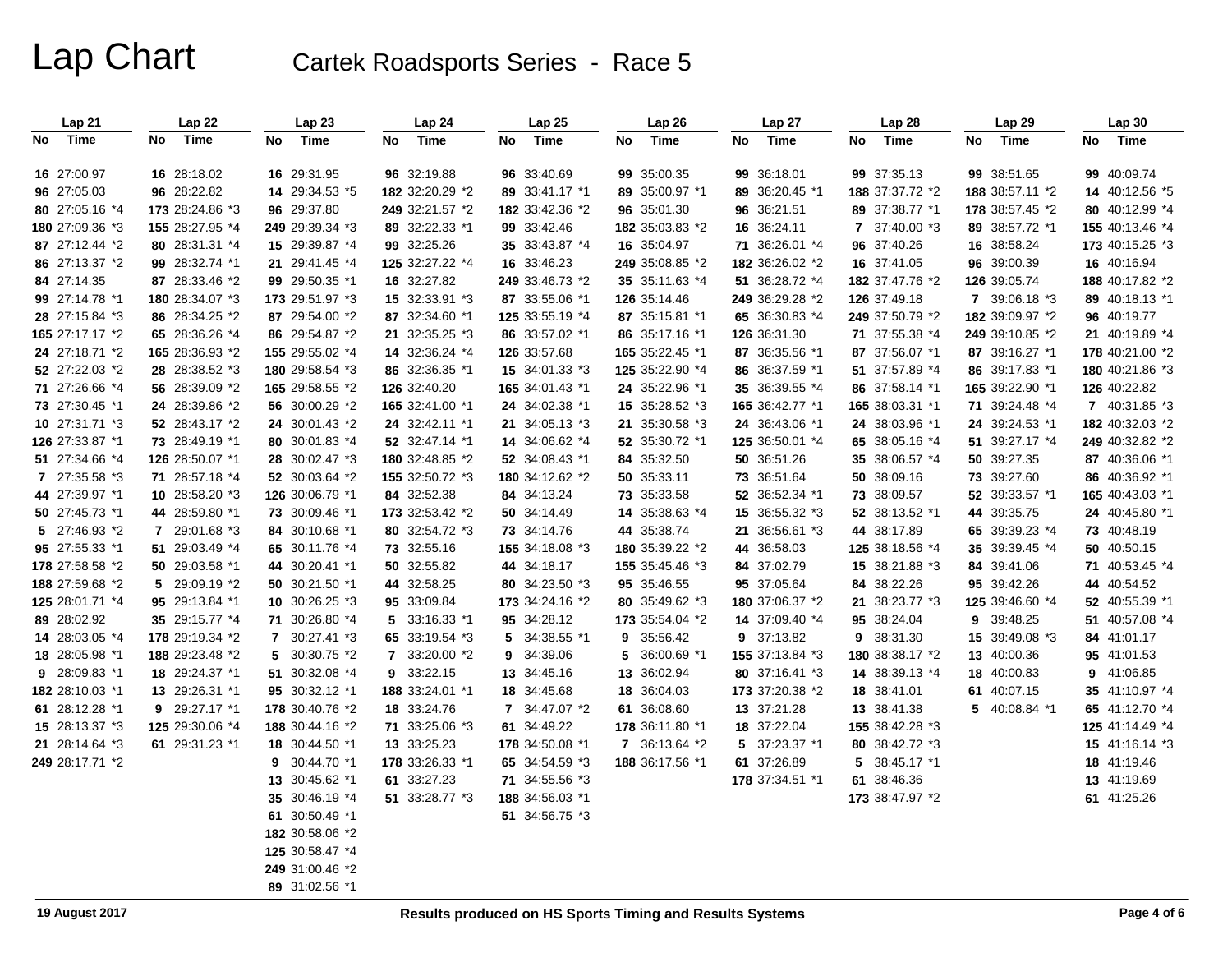|                | 14 31:04.82     | *4 |
|----------------|-----------------|----|
|                | 15 31:05.40 *3  |    |
|                | 99 31:07.42     |    |
|                | 21 31:07.95 *3  |    |
|                | 87 31:14.32 *1  |    |
| 86             | 31:16.28        | *1 |
|                | 165 31:20.20 *1 |    |
|                | 173 31:21.19 *2 |    |
|                | 56 31:21.34     | *1 |
| 24             | 31:21.80        | *1 |
|                | 155 31:22.59    | *3 |
|                | 126 31:22.98    |    |
|                | 180 31:23.29 *2 |    |
|                | 52 31:24.05     | *1 |
|                | 28 31:25.59     | *2 |
|                | 80 31:28.86 *3  |    |
|                | 84 31:31.18     |    |
|                | 73 31:36.47     |    |
| 50             | 31:38.63        |    |
|                | 44 31:39.55     |    |
|                | 65 31:45.67     | *3 |
|                | 95 31:50.82     |    |
| 10             | 31:52.07        | *2 |
| 5              | 31:53.01        | *1 |
| $\overline{7}$ | 31:54.03 *2     |    |
|                | 71 31:55.59 *3  |    |
| 51             | 32:00.05        | *3 |
|                | 178 32:03.05    | *1 |
|                | 188 32:04.05 *1 |    |
|                | 9 32:04.05      |    |
|                | 18 32:04.87     |    |
| 13             | 32:05.11        |    |
| 61             | 32:09.28        |    |
| 35             | 32:14.10        |    |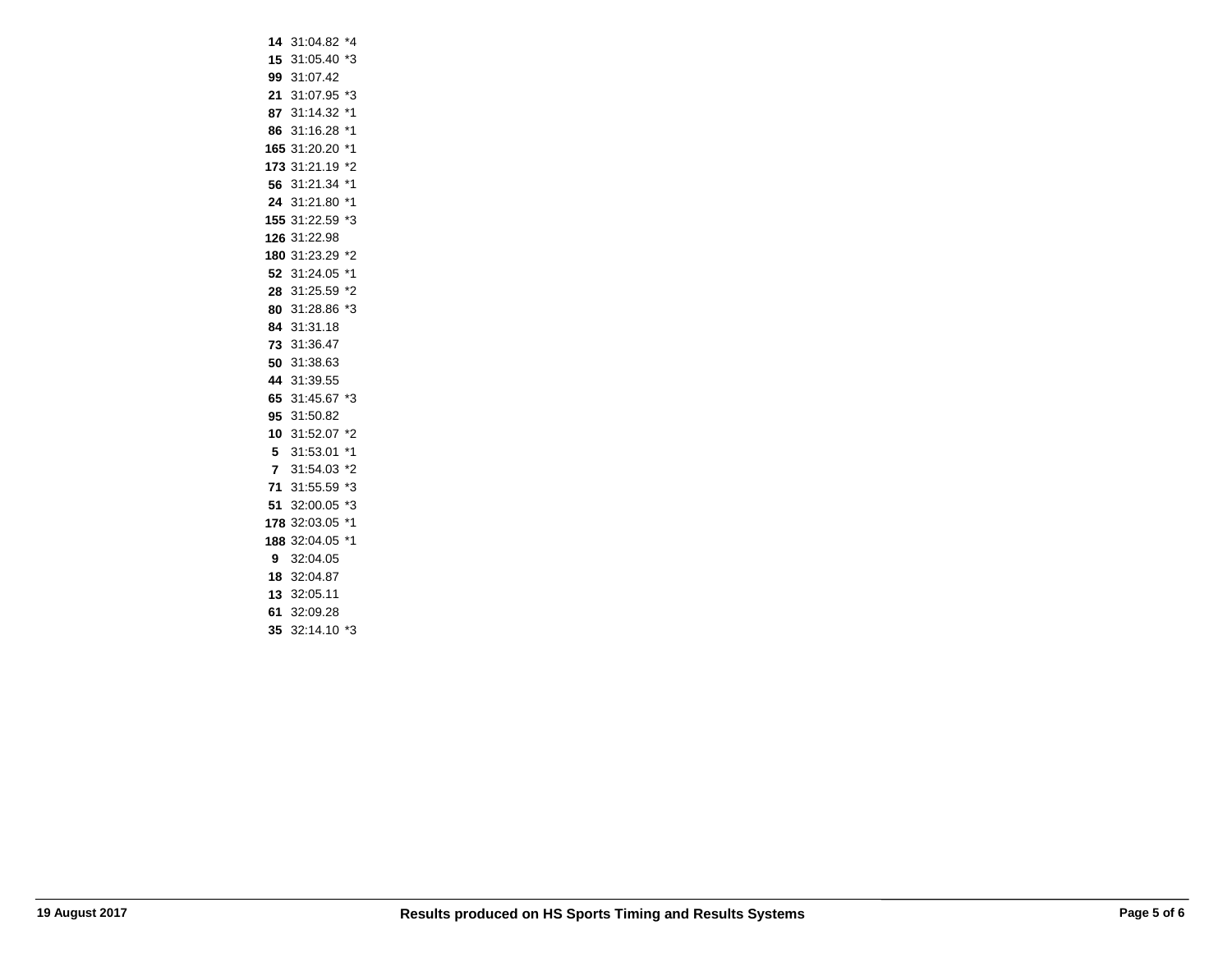| Lap31           |     | Lap 32          | Lap33             |    | Lap 34          | Lap35   | Lap 36  |    | Lap 37 |    | Lap38 |    | Lap 39 | Lap40   |
|-----------------|-----|-----------------|-------------------|----|-----------------|---------|---------|----|--------|----|-------|----|--------|---------|
| No Time         | No. | Time            | No Time           | No | Time            | No Time | No Time | No | Time   | No | Time  | No | Time   | No Time |
| 99 41:26.41     |     | 99 42:43.50     | 99 44:01.22       |    | 99 45:21.51     |         |         |    |        |    |       |    |        |         |
| 5 41:30.39 *2   |     | 61 42:46.04 *1  | 125 44:09.50 *5   |    | 71 45:22.15 *5  |         |         |    |        |    |       |    |        |         |
| 16 41:36.21     |     | 65 42:46.46 *5  | 61 44:09.73 *1    |    | 51 45:23.57 *5  |         |         |    |        |    |       |    |        |         |
| 80 41:39.46 *4  |     | 5 42:52.20 *2   | 15 44:10.90 *4    |    | 16 45:30.51     |         |         |    |        |    |       |    |        |         |
| 188 41:39.79 *2 |     | 16 42:53.78     | 16 44:11.58       |    | 61 45:31.98 *1  |         |         |    |        |    |       |    |        |         |
| 89 41:40.19 *1  |     | 126 42:57.65    | 35 44:12.84 *5    |    | 126 45:35.99    |         |         |    |        |    |       |    |        |         |
| 126 41:40.56    |     | 188 42:59.64 *2 | 126 44:16.73      |    | 125 45:37.84 *5 |         |         |    |        |    |       |    |        |         |
| 155 41:42.89 *4 |     | 89 43:01.12 *1  | $5$ 44:18.42 $*2$ |    | 15 45:38.63 *4  |         |         |    |        |    |       |    |        |         |
| 96 41:43.17     |     | 96 43:04.59     | 188 44:19.79 *2   |    | 188 45:41.76 *2 |         |         |    |        |    |       |    |        |         |
| 14 41:43.57 *5  |     | 80 43:06.07 *4  | 89 44:20.68 *1    |    | 89 45:42.00 *1  |         |         |    |        |    |       |    |        |         |
| 178 41:44.62 *2 |     | 178 43:06.71 *2 | 65 44:21.68 *5    |    | 35 45:43.49 *5  |         |         |    |        |    |       |    |        |         |
| 173 41:45.36 *3 |     | 155 43:09.86 *4 | 96 44:24.55       |    | 96 45:44.64     |         |         |    |        |    |       |    |        |         |
| 21 41:46.47 *4  |     | 173 43:11.06 *3 | 178 44:30.38 *2   |    | 178 45:53.53 *2 |         |         |    |        |    |       |    |        |         |
| 182 41:54.03 *2 |     | 21 43:14.78 *4  | 80 44:33.75 *4    |    | 5 45:53.77 *2   |         |         |    |        |    |       |    |        |         |
| 249 41:54.78 *2 |     | 14 43:15.07 *5  | 155 44:37.15 *4   |    | 65 45:55.31 *5  |         |         |    |        |    |       |    |        |         |
| 87 41:56.55 *1  |     | 182 43:15.52 *2 | 173 44:37.50 *3   |    | 80 45:58.57 *4  |         |         |    |        |    |       |    |        |         |
| 86 41:57.15 *1  |     | 87 43:16.53 *1  | 182 44:38.07 *2   |    | 87 46:00.37 *1  |         |         |    |        |    |       |    |        |         |
| 7 41:58.64 *3   |     | 86 43:17.03 *1  | 87 44:38.32 *1    |    | 182 46:00.84 *2 |         |         |    |        |    |       |    |        |         |
| 165 42:03.39 *1 |     | 249 43:20.61 *2 | 86 44:38.72 *1    |    | 86 46:01.22 *1  |         |         |    |        |    |       |    |        |         |
| 73 42:05.25     |     | 73 43:22.82     | 21 44:42.51 *4    |    | 73 46:03.69     |         |         |    |        |    |       |    |        |         |
| 24 42:06.64 *1  |     | 165 43:23.43 *1 | 73 44:43.71       |    | 155 46:06.20 *4 |         |         |    |        |    |       |    |        |         |
| 50 42:07.36     |     | 7 43:24.66 *3   | 14 44:46.78 *5    |    | 173 46:06.44 *3 |         |         |    |        |    |       |    |        |         |
| 44 42:14.15     |     | 50 43:25.28     | 165 44:46.81 *1   |    | 50 46:07.13     |         |         |    |        |    |       |    |        |         |
| 52 42:15.99 *1  |     | 24 43:27.51 *1  | 249 44:47.26 *2   |    | 165 46:08.79 *1 |         |         |    |        |    |       |    |        |         |
| 95 42:20.23     |     | 56 43:28.01 *1  | 50 44:47.70       |    | 21 46:08.98 *4  |         |         |    |        |    |       |    |        |         |
| 84 42:21.27     |     | 52 43:36.61 *1  | 10 44:49.76 *3    |    | 56 46:12.15 *1  |         |         |    |        |    |       |    |        |         |
| 71 42:22.95 *4  |     | 95 43:38.59     | 24 44:50.43 *1    |    | 24 46:13.05 *1  |         |         |    |        |    |       |    |        |         |
| 9 42:23.71      |     | 84 43:39.90     | 7 44:50.85 *3     |    | 249 46:15.27 *2 |         |         |    |        |    |       |    |        |         |
| 51 42:25.68 *4  |     | 9 43:40.98      | 56 44:51.01 *1    |    | 10 46:16.00 *3  |         |         |    |        |    |       |    |        |         |
| 18 42:38.30     |     | 71 43:52.06 *4  | 52 44:58.24 *1    |    | $746:16.49*3$   |         |         |    |        |    |       |    |        |         |
| 13 42:39.34     |     | 51 43:53.83 *4  | 95 44:58.59       |    | 9 46:17.44      |         |         |    |        |    |       |    |        |         |
| 125 42:41.68 *4 |     | 28 43:56.10 *2  | 84 44:59.18       |    | 95 46:18.72     |         |         |    |        |    |       |    |        |         |
| 35 42:42.20 *4  |     | 18 43:56.32     | 9 44:59.39        |    | 52 46:21.42 *1  |         |         |    |        |    |       |    |        |         |
| 15 42:43.43 *3  |     | 13 43:57.15     | 18 45:14.90       |    | 14 46:28.92 *5  |         |         |    |        |    |       |    |        |         |
|                 |     |                 | 13 45:16.38       |    | 18 46:33.64     |         |         |    |        |    |       |    |        |         |
|                 |     |                 | 28 45:21.28 *2    |    | 13 46:34.34     |         |         |    |        |    |       |    |        |         |
|                 |     |                 |                   |    | 28 46:48.85 *2  |         |         |    |        |    |       |    |        |         |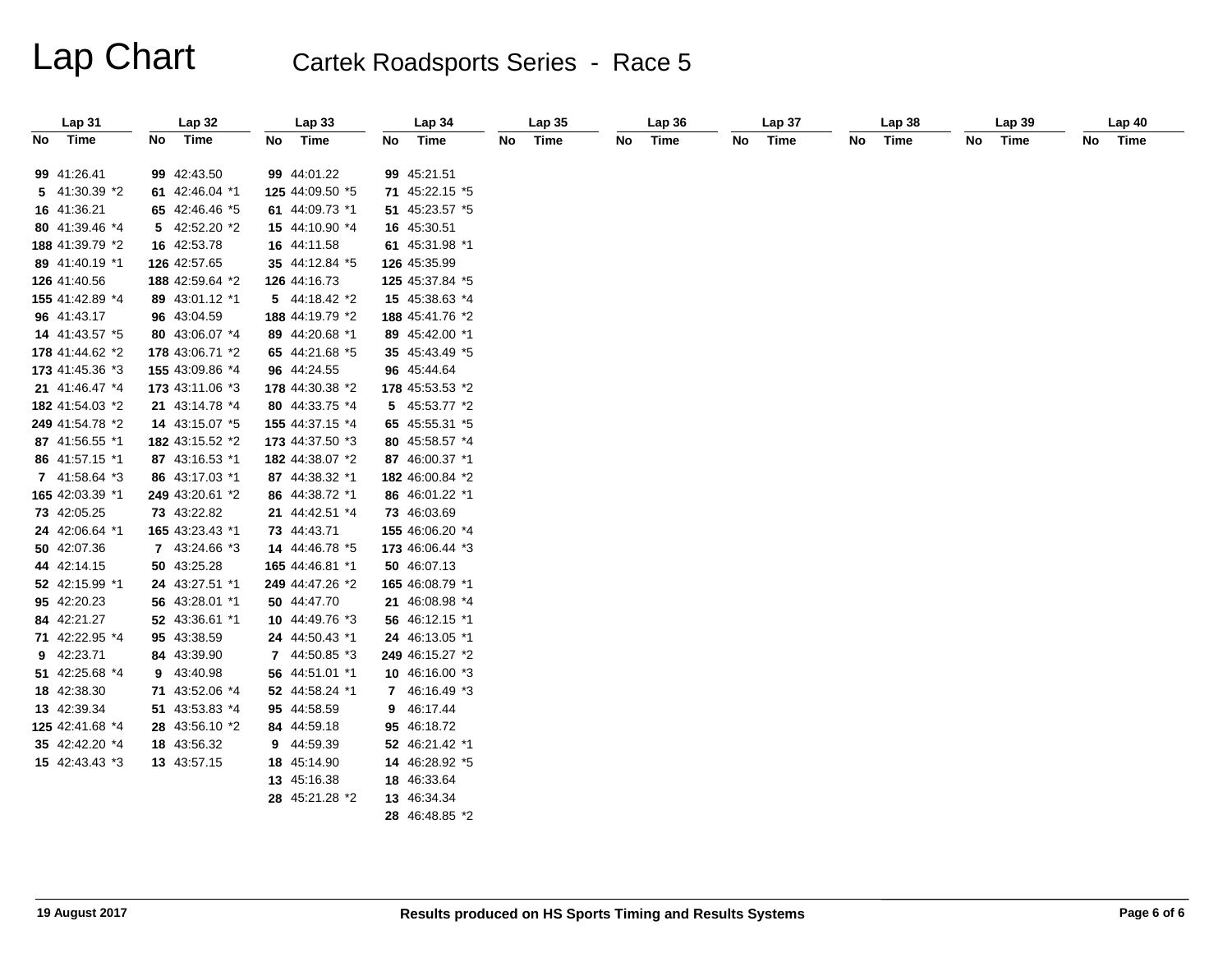## **Cartek Roadsports Series**

### **LAP TIMES - Race 5**

| 5              |                           | <b>David ROBERTS</b> |                         |                            |                          |                 |                            |                |                            |                          |                 |  |  |  |
|----------------|---------------------------|----------------------|-------------------------|----------------------------|--------------------------|-----------------|----------------------------|----------------|----------------------------|--------------------------|-----------------|--|--|--|
|                | Lap                       | $\sim$ 1             | $\overline{2}$          | $\overline{\mathbf{3}}$    | $\overline{4}$           | 5 <sub>5</sub>  | $\overline{\phantom{0}}$ 6 | $\overline{7}$ | 8                          | 9                        | 10              |  |  |  |
|                | 1                         | 1:31.71              | 1:22.59                 | 1:21.08                    | 1:21.26                  | 1:21.19         | 1:22.16                    | 1:22.46        | 1:21.87                    | 1:22.16                  | 1:21.49         |  |  |  |
|                | 11                        | 1:22.32              | 1:22.50                 | 1:21.14                    | 1:24.03                  | 1:21.48         | 3:00.88                    | 1:23.18        | 1:21.86                    | 1:21.57                  | 1:22.26         |  |  |  |
|                | 21                        | 1:21.56              | 1:22.26                 | 1:23.32                    | 1:22.22                  | 1:22.14         | 1:22.68                    | 1:21.80        | 1:23.67                    | 1:21.55                  | 1:21.81         |  |  |  |
|                | 31                        | 1:26.22              | 1:35.35                 |                            |                          |                 |                            |                |                            |                          |                 |  |  |  |
| $\overline{7}$ |                           | <b>Wayne ROCKET</b>  |                         |                            |                          |                 |                            |                |                            |                          |                 |  |  |  |
|                | Lap                       | $\sim$ 1             | $\mathbf{2}$            | $\overline{\mathbf{3}}$    | $\overline{4}$           | 5 <sup>5</sup>  | $\overline{\phantom{0}}$ 6 | $\overline{7}$ | 8                          | $\overline{\phantom{a}}$ | $\overline{10}$ |  |  |  |
|                | 1                         | 1:39.46              | 1:25.86                 | 1:26.52                    | 1:26.52                  | 1:27.50         | 1:27.24                    | 1:26.35        | 1:27.24                    | 1:27.53                  | 1:26.76         |  |  |  |
|                | 11                        | 1:26.61              | 1:25.86                 | 1:26.38                    | $\sim$ $-$               | 2:51.65         | 1:26.64                    | 1:26.26        | 1:27.10                    | 1:26.10                  | 1:25.73         |  |  |  |
|                | 21                        | 1:26.62              | 1:25.97                 | 1:27.07                    | 1:26.57                  | 1:26.36         | 1:26.18                    | 1:25.67        | 1:26.79                    | 1:26.02                  | 1:26.19         |  |  |  |
|                | 31                        | 1:25.64              |                         |                            |                          |                 |                            |                |                            |                          |                 |  |  |  |
| 9              | <b>Guy COLCLOUGH</b>      |                      |                         |                            |                          |                 |                            |                |                            |                          |                 |  |  |  |
|                | Lap                       | $\sim$ 1             | $\mathbf{2}$            | $\overline{\mathbf{3}}$    | $\sim$ 4                 | 5 <sub>5</sub>  | $\overline{\phantom{0}}$ 6 | $\overline{7}$ | 8                          | 9                        | $\overline{10}$ |  |  |  |
|                | 1                         | 1:36.62              | 1:21.51                 | 1:19.13                    | 1:18.22                  | 1:18.46         | 1:18.34                    | 1:19.19        | 1:19.02                    | 1:17.97                  | 1:18.10         |  |  |  |
|                | 11                        | 1:18.23              | 1:18.10                 | 1:17.95                    | 1:19.74                  | 1:19.29         | 1:20.59                    | 1:18.78        | 1:17.60                    | 1:19.52                  | 2:53.47         |  |  |  |
|                | 21                        | 1:17.34              | 1:17.53                 | 1:19.35                    | 1:18.10                  | 1:16.91         | 1:17.36                    | 1:17.40        | 1:17.48                    | 1:16.95                  | 1:18.60         |  |  |  |
|                | 31                        | 1:16.86              | 1:17.27                 | 1:18.41                    | 1:18.05                  |                 |                            |                |                            |                          |                 |  |  |  |
| 10             | <b>Arron BOWMAN-SMITH</b> |                      |                         |                            |                          |                 |                            |                |                            |                          |                 |  |  |  |
|                | Lap                       | $\sim$ 1             | $\mathbf{2}$            | $\mathbf{3}$               | $\overline{4}$           | 5 <sub>1</sub>  | $\overline{\phantom{a}}$ 6 | $\overline{7}$ | 8                          | 9                        | $\overline{10}$ |  |  |  |
|                | 1                         | 1:36.46              | 1:28.56                 | 1:26.39                    | 1:27.44                  | 1:28.53         | 1:26.96                    | 1:25.85        | 1:27.25                    | 1:26.83                  | 1:25.77         |  |  |  |
|                | 11                        | 1:26.80              | 1:25.06                 | 1:27.77                    | <b>Contract Contract</b> | 2:46.55         | 1:27.94                    | 1:28.30        | 1:26.11                    | 1:26.49                  | 1:28.05         |  |  |  |
|                | 21                        | 1:25.82              |                         |                            |                          |                 |                            |                |                            |                          | 1:27.64         |  |  |  |
|                | 31                        | 1:26.24              |                         |                            |                          |                 |                            |                |                            |                          |                 |  |  |  |
| 13             | <b>Matt FAIZEY</b>        |                      |                         |                            |                          |                 |                            |                |                            |                          |                 |  |  |  |
|                | Lap                       | $\sim$ 1             | $\mathbf{2}$            | $\sim$ 3                   | $\overline{4}$           | 5 <sub>1</sub>  | $\overline{\phantom{0}}$ 6 | $\overline{7}$ | 8                          | 9                        | 10              |  |  |  |
|                | 1                         | 1:27.00              | 1:19.64                 | 1:18.98                    | 1:18.03                  | 1:18.06         | 1:18.64                    | 1:19.02        | 1:18.54                    | 1:18.03                  | 1:18.80         |  |  |  |
|                | 11                        | 1:20.59              | 1:19.03                 | 1:19.82                    | 1:21.22                  | 1:23.00         | 1:23.62                    | 1:19.01        | 1:18.74                    | 1:18.53                  | 1:24.39         |  |  |  |
|                | 21                        | 2:43.62              | 1:19.31                 | 1:19.49                    | 1:20.12                  | 1:19.93         |                            |                | 1:20.10                    | 1:18.98                  | 1:19.33         |  |  |  |
|                | 31                        | 1:19.65              | 1:17.81                 | 1:19.23                    | 1:17.96                  |                 |                            |                |                            |                          |                 |  |  |  |
| 14             |                           | <b>Kevin SMILES</b>  |                         |                            |                          |                 |                            |                |                            |                          |                 |  |  |  |
|                | Lap                       | $\mathbf{1}$         | 2 <sup>1</sup>          | $\mathbf{3}$               | $\overline{\mathbf{4}}$  | 5 <sup>1</sup>  | $6\phantom{1}$             | $\mathbf{7}$   | 8                          | $\overline{9}$           | 10              |  |  |  |
|                | 1                         | 1:45.67              | 1:35.05                 | 1:32.82                    | 1:32.43                  | 1:34.27         | 1:32.34                    | 1:33.87        | 1:31.03                    | 1:33.09                  | 1:35.01         |  |  |  |
|                | 11                        | 1:32.18              | 1:33.28                 | 1:31.57                    | 1:31.82                  | 1:32.57         | 1:38.01                    | 2:58.04        | 1:31.48                    | 1:30.29                  | 1:31.42         |  |  |  |
|                | 21                        | 1:30.38              | 1:32.01                 | 1:30.77                    | 1:29.73                  | 1:33.43         | 1:31.01                    | 1:31.50        | 1:31.71                    | 1:42.14                  |                 |  |  |  |
| 15             |                           | <b>Steve KITE</b>    |                         |                            |                          |                 |                            |                |                            |                          |                 |  |  |  |
|                | Lap                       | $\sim$ 1             | $\overline{\mathbf{2}}$ | $\overline{\phantom{a}}$ 3 | $\overline{4}$           | $5\phantom{.0}$ | $\overline{\phantom{0}}$ 6 | $\overline{7}$ | $\overline{\phantom{0}}$ 8 | $\overline{\phantom{a}}$ | 10              |  |  |  |
|                | 1                         | 1:40.04              | 1:27.53                 | 1:29.02                    | 1:28.59                  | 1:28.90         | 1:28.37                    | 1:29.06        | 1:27.91                    | 1:28.69                  | 1:28.08         |  |  |  |
|                | 11                        | 1:28.14              | 1:28.31                 | 1:26.19                    | 3:03.99                  | 1:27.19         | 1:28.83                    | 1:27.55        | 1:26.98                    | 1:26.50                  | 1:25.53         |  |  |  |
|                | 21                        | 1:28.51              | 1:27.42                 | 1:27.19                    | 1:26.80                  | 1:26.56         | 1:27.20                    | 1:27.06        | 1:27.29                    | 1:27.47                  | 1:27.73         |  |  |  |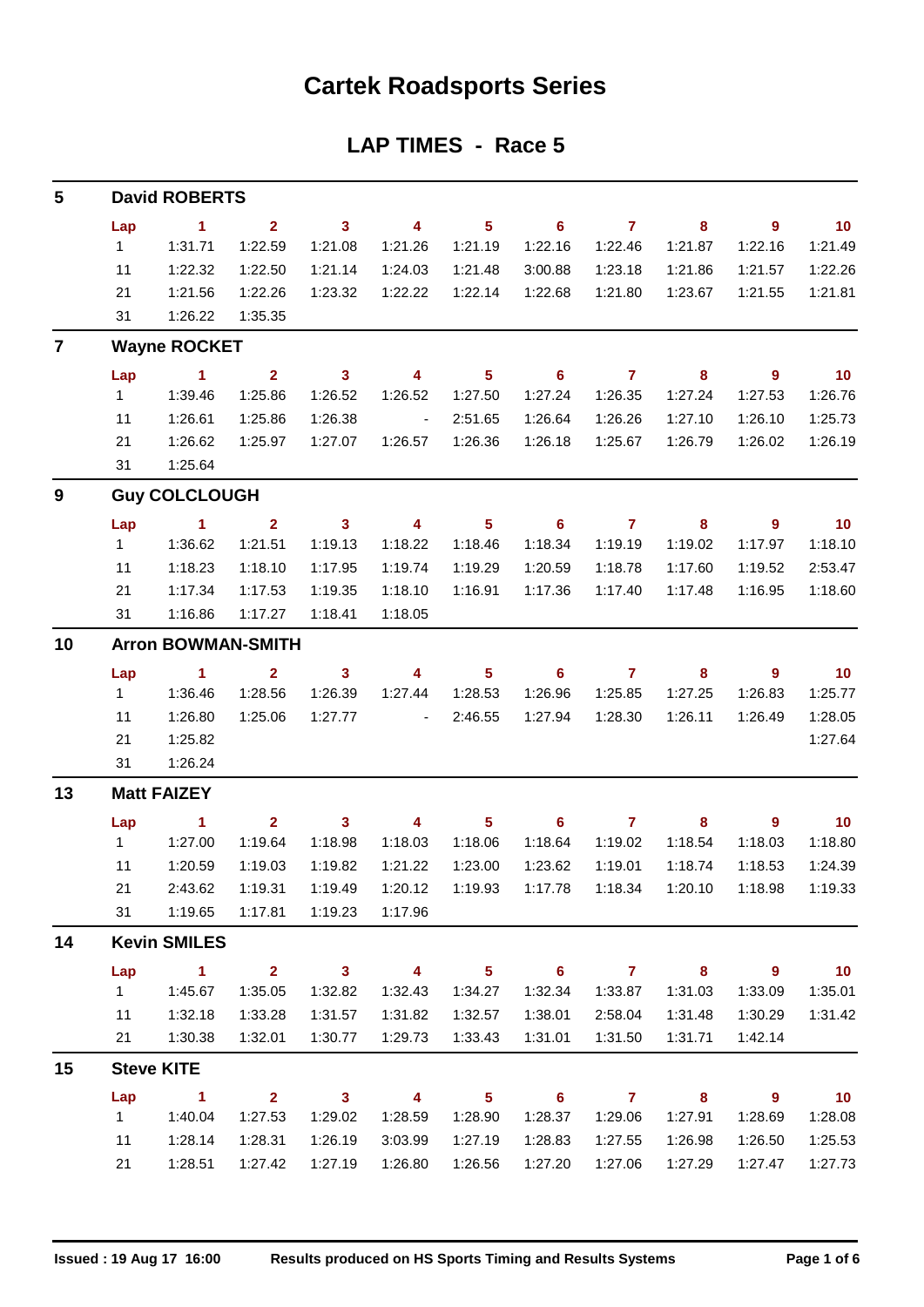| 16 |                            | <b>Andy MARSTON</b>    |                         |                         |                          |                            |                            |                |                            |                          |                             |  |  |  |
|----|----------------------------|------------------------|-------------------------|-------------------------|--------------------------|----------------------------|----------------------------|----------------|----------------------------|--------------------------|-----------------------------|--|--|--|
|    | Lap                        | $\blacksquare$ 1       | 2 <sup>1</sup>          | $\overline{\mathbf{3}}$ | $\overline{4}$           | $\overline{\phantom{0}}$ 5 | $\overline{\phantom{0}}$ 6 | $\overline{7}$ | 8                          | $\overline{\phantom{a}}$ | $\overline{10}$             |  |  |  |
|    | $1 -$                      | 1:23.73                | 1:16.17                 | 1:16.55                 | 1:15.25                  | 1:16.23                    | 1:19.85                    | 1:17.57        | 1:16.27                    | 1:16.43                  | 1:17.12                     |  |  |  |
|    | 11                         | 1:18.20                | 1:15.82                 | 1:16.45                 | 1:16.39                  | 1:16.80                    | 1:17.98                    | 1:17.91        | 1:18.00                    | 1:16.62                  | 1:15.65                     |  |  |  |
|    | 21                         | 1:15.98                | 1:17.05                 | <b>Contract Advised</b> | 2:55.87                  | 1:18.41                    | 1:18.74                    | 1:19.14        | 1:16.94                    | 1:17.19                  | 1:18.70                     |  |  |  |
|    | 31                         | 1:19.27                | 1:17.57                 | 1:17.80                 | 1:18.93                  |                            |                            |                |                            |                          |                             |  |  |  |
| 18 |                            | <b>Imran KHAN</b>      |                         |                         |                          |                            |                            |                |                            |                          |                             |  |  |  |
|    | Lap                        | $\sim$ 1               | $\overline{2}$          | $\overline{\mathbf{3}}$ | $\overline{\mathbf{4}}$  | $\overline{\phantom{1}}$ 5 | $\overline{\phantom{a}}$ 6 | $\overline{7}$ | $\overline{\mathbf{8}}$    | $\overline{\phantom{a}}$ | $\overline{\phantom{0}}$ 10 |  |  |  |
|    | $1 \quad$                  | 1:30.57                | 1:21.60                 | 1:19.63                 | 1:19.37                  | 1:19.64                    | 1:19.35                    | 1:19.09        | 1:19.04                    | 1:18.49                  | 1:19.22                     |  |  |  |
|    | 11                         | 1:19.47                | 1:18.91                 | 1:18.99                 | 1:19.53                  | 1:21.71                    | 1:21.11                    | 1:19.72        | <b>Contract Contract</b>   | 2:48.31                  | 1:18.22                     |  |  |  |
|    | 21                         | 1:18.39                | 1:20.13                 | 1:20.37                 | 1:19.89                  | 1:20.92                    | 1:18.35                    | 1:18.01        | 1:18.97                    | 1:19.82                  | 1:18.63                     |  |  |  |
|    | 31                         | 1:18.84                | 1:18.02                 | 1:18.58                 | 1:18.74                  |                            |                            |                |                            |                          |                             |  |  |  |
| 21 |                            | <b>David FENDER</b>    |                         |                         |                          |                            |                            |                |                            |                          |                             |  |  |  |
|    | Lap                        | $\sim$ 1               | $\overline{2}$          | $\overline{\mathbf{3}}$ | $\overline{\mathbf{4}}$  | $\overline{\phantom{0}}$ 5 | $\overline{\phantom{0}}$ 6 | $\overline{7}$ | $\overline{\mathbf{8}}$    | $\overline{\phantom{a}}$ | $\overline{\mathbf{10}}$    |  |  |  |
|    | $1 \quad$                  | 1:42.57                | 1:31.64                 | 1:31.22                 | 1:28.81                  | 1:28.14                    | 1:30.82                    | 1:26.89        | 1:27.43                    | 1:27.86                  | 1:27.26                     |  |  |  |
|    | 11                         | 1:26.44                | 1:27.38                 | 1:27.77                 | 1:29.04                  | $\sim 10^{11}$ m $^{-1}$   | 2:59.34                    | 1:29.27        | 1:27.62                    | 1:26.81                  | 1:26.50                     |  |  |  |
|    |                            | 21   1:27.30           | 1:29.88                 | 1:25.45                 | 1:26.03                  | 1:27.16                    | 1:56.12                    | 1:26.58        | 1:28.31                    | 1:27.73                  | 1:26.47                     |  |  |  |
| 24 | <b>Christopher FREEMAN</b> |                        |                         |                         |                          |                            |                            |                |                            |                          |                             |  |  |  |
|    | Lap                        | $\sim$ 1               | $\overline{\mathbf{2}}$ | $\overline{\mathbf{3}}$ | $\overline{4}$           | $\overline{\phantom{0}}$ 5 |                            | $6\qquad 7$    | $\overline{\phantom{a}}$ 8 | - 9                      | $\overline{10}$             |  |  |  |
|    | $1 \quad$                  | 1:31.02                | 1:21.69                 | 1:20.78                 | 1:20.51                  | 1:20.61                    | 1:19.85                    | 1:20.70        | 1:20.41                    | 1:21.37                  | 1:20.49                     |  |  |  |
|    | 11                         | 1:21.79                | 1:21.11                 | 1:20.18                 | 1:21.61                  | 1:20.78                    | 1:19.94                    | 1:22.99        | 2:51.06                    | 1:21.82                  | 1:21.15                     |  |  |  |
|    | 21                         | 1:21.57                | 1:20.37                 | 1:20.31                 | 1:20.27                  | 1:20.58                    | 1:20.10                    | 1:20.90        | 1:20.57                    | 1:21.27                  | 1:20.84                     |  |  |  |
|    | 31                         | 1:20.87                | 1:22.92                 | 1:22.62                 |                          |                            |                            |                |                            |                          |                             |  |  |  |
| 28 |                            | <b>Tom FISHER</b>      |                         |                         |                          |                            |                            |                |                            |                          |                             |  |  |  |
|    | Lap                        | $\sim$ 1               | $\mathbf{2}$            | $\overline{\mathbf{3}}$ | $\overline{\mathbf{4}}$  | $\overline{\phantom{0}}$ 5 | $\overline{\phantom{a}}$ 6 | $\overline{7}$ | 8                          | - 9                      | $\overline{10}$             |  |  |  |
|    | $1 \quad$                  | 1:34.55                | 1:25.60                 | 1:24.39                 | 1:26.35                  | 1:29.00                    | 1:25.93                    | 1:24.07        | 1:23.02                    | 1:23.60                  | 1:24.37                     |  |  |  |
|    | 11                         | 1:23.78                | 1:23.42                 | 1:23.71                 | 1:32.50                  | 1:29.27                    | 1:25.92                    | 2:53.53        | 1:22.83                    | 1:22.68                  | 1:23.95                     |  |  |  |
|    | 21                         | 1:23.12                |                         |                         |                          |                            |                            |                |                            |                          | 1:23.98                     |  |  |  |
|    | 31                         | 1:25.18                | 1:27.57                 |                         |                          |                            |                            |                |                            |                          |                             |  |  |  |
| 35 |                            | <b>Steven GRAHAM</b>   |                         |                         |                          |                            |                            |                |                            |                          |                             |  |  |  |
|    | Lap                        | $\blacktriangleleft$   | $\overline{2}$          | $\mathbf{3}$            | $\overline{\phantom{a}}$ | 5 <sup>5</sup>             | 6                          | $\overline{7}$ | $\overline{\mathbf{8}}$    | $9^{\circ}$              | 10                          |  |  |  |
|    | $\mathbf{1}$               | 1:48.31                | 1:31.11                 | 1:29.70                 | 1:30.09                  | 1:34.09                    | 1:30.78                    | 1:31.22        | 1:34.35                    | 1:28.12                  | 1:27.49                     |  |  |  |
|    | 11                         | 1:28.38                | 1:31.57                 | 1:30.81                 | 1:32.73                  | 1:30.35                    | 1:32.86                    | 1:34.69        | 3:09.12                    | 1:30.42                  | 1:27.91                     |  |  |  |
|    | 21                         | 1:29.77                | 1:27.76                 | 1:27.92                 | 1:27.02                  | 1:32.88                    | 1:31.52                    | 1:31.23        | 1:30.64                    | 1:30.65                  |                             |  |  |  |
| 38 |                            | <b>Ian BRENT-SMITH</b> |                         |                         |                          |                            |                            |                |                            |                          |                             |  |  |  |
|    | Lap                        | $\sim$ 1               | $\mathbf{2}$            | $\mathbf{3}$            | 4                        | 5 <sub>5</sub>             | $6\phantom{1}$             | $\overline{7}$ | 8                          | $\overline{9}$           | 10                          |  |  |  |
|    | $1 \quad$                  | 1:41.90                | 1:30.14                 | 1:28.96                 | 1:27.31                  | 1:26.92                    | 1:26.18                    | 1:27.28        | 1:27.10                    | 1:25.28                  | 1:26.93                     |  |  |  |
|    | 11                         | 1:24.20                | 1:25.03                 |                         |                          |                            |                            |                |                            |                          |                             |  |  |  |
| 44 |                            | <b>Neil PRIMROSE</b>   |                         |                         |                          |                            |                            |                |                            |                          |                             |  |  |  |
|    | Lap                        | $\blacktriangleleft$   | $\overline{2}$          | 3 <sup>1</sup>          | $\overline{\mathbf{4}}$  | 5 <sup>5</sup>             | $6\phantom{1}$             | $\mathbf{7}$   | 8                          | $\overline{9}$           | 10                          |  |  |  |
|    | 1                          | 1:26.60                | 1:18.77                 | 1:17.45                 | 1:17.50                  | 1:17.14                    | 1:17.08                    | 1:18.82        | 1:18.15                    | 1:18.16                  | 1:18.23                     |  |  |  |
|    | 11                         | 1:17.70                | 1:19.21                 | 1:17.20                 | 1:17.48                  | 1:17.28                    | 1:17.24                    | 1:17.10        | 1:17.26                    | 1:19.16                  | 2:52.44                     |  |  |  |
|    | 21                         | 1:19.83                | 1:20.61                 | 1:19.14                 | 1:18.70                  | 1:19.92                    | 1:20.57                    | 1:19.29        | 1:19.86                    | 1:17.86                  | 1:18.77                     |  |  |  |
|    | 31                         | 1:19.63                |                         |                         |                          |                            |                            |                |                            |                          |                             |  |  |  |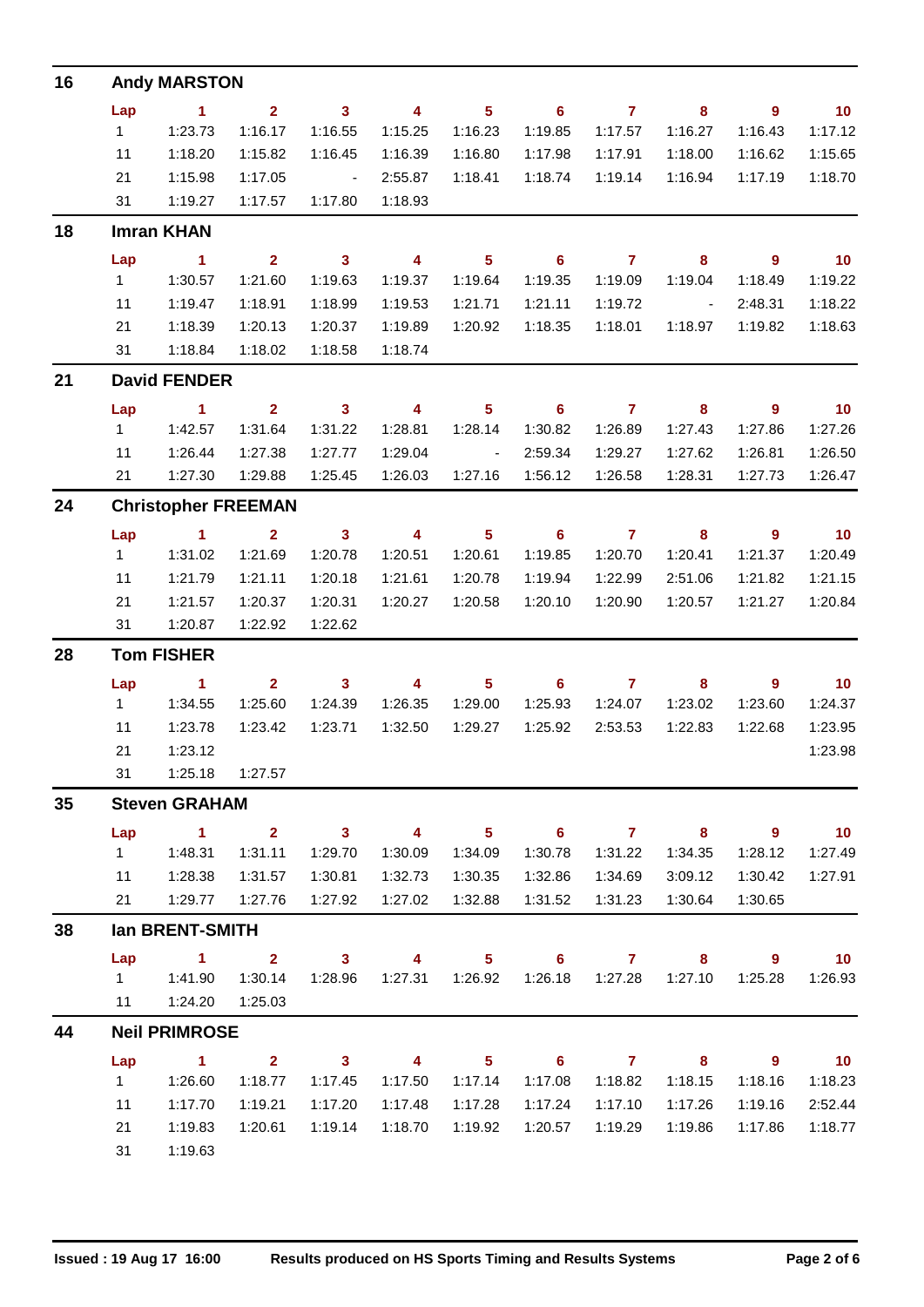| 50 |                     | <b>Julian McBRIDE</b>             |                         |                         |                          |                            |                            |                |                              |                            |                             |  |  |  |  |
|----|---------------------|-----------------------------------|-------------------------|-------------------------|--------------------------|----------------------------|----------------------------|----------------|------------------------------|----------------------------|-----------------------------|--|--|--|--|
|    | Lap                 | $\sim$ 1                          | $2^{\circ}$             | $\overline{\mathbf{3}}$ | $\overline{\mathbf{4}}$  | $\overline{\phantom{1}}$ 5 | $\overline{\phantom{0}}$ 6 | $\overline{7}$ | $\overline{\mathbf{8}}$      | $\overline{\phantom{a}}$   | $\overline{10}$             |  |  |  |  |
|    | 1                   | 1:25.02                           | 1:18.80                 | 1:18.48                 | 1:17.19                  | 1:17.07                    | 1:18.47                    | 1:18.43        | 1:17.65                      | 1:18.39                    | 1:17.60                     |  |  |  |  |
|    | 11                  | 1:17.89                           | 1:20.20                 | 1:17.77                 | 1:19.18                  | 1:19.86                    | 1:19.94                    | 1:18.25        | 2:48.50                      | 1:18.45                    | 1:18.59                     |  |  |  |  |
|    | 21                  | 1:17.85                           | 1:17.92                 | 1:17.13                 | 1:17.19                  | 1:18.67                    | 1:18.62                    | 1:18.15        | 1:17.90                      | 1:18.19                    | 1:22.80                     |  |  |  |  |
|    | 31                  | 1:17.21                           | 1:17.92                 | 1:22.42                 | 1:19.43                  |                            |                            |                |                              |                            |                             |  |  |  |  |
| 51 |                     | <b>James CANFER</b>               |                         |                         |                          |                            |                            |                |                              |                            |                             |  |  |  |  |
|    | Lap                 | $\sim$ 1                          | $\overline{\mathbf{2}}$ | $\overline{\mathbf{3}}$ | $\overline{4}$           | $\overline{\phantom{1}}$ 5 |                            | 6 7 8          |                              | $\overline{\phantom{a}}$ 9 | $\overline{\phantom{0}}$ 10 |  |  |  |  |
|    | 1                   | 1:45.04                           | 1:31.50                 | 1:30.66                 | 1:30.72                  | 1:33.25                    | 1:31.28                    | 1:30.11        | 1:31.81                      | 1:31.05                    | 1:28.71                     |  |  |  |  |
|    | 11                  | 1:28.79                           | 1:31.37                 | 1:30.76                 | 1:41.75                  | 2:58.71                    | 1:29.86                    | 1:29.29        | 1:28.83                      | 1:28.59                    | 1:27.97                     |  |  |  |  |
|    | 21                  | 1:28.72                           | 1:27.98                 | 1:31.97                 | 1:29.17                  | 1:29.28                    | 1:29.91                    | 1:28.60        | 1:28.15                      | 1:29.74                    |                             |  |  |  |  |
| 52 |                     | <b>Andrew MUGGERIDGE</b>          |                         |                         |                          |                            |                            |                |                              |                            |                             |  |  |  |  |
|    | Lap                 | $\sim$ 1                          | $\overline{\mathbf{2}}$ | $\overline{\mathbf{3}}$ | $\overline{4}$           | $\overline{\phantom{0}}$ 5 | $\overline{\phantom{0}}$ 6 | $\overline{7}$ | $\overline{\phantom{a}}$ 8   | $\overline{\phantom{a}}$ 9 | $\overline{10}$             |  |  |  |  |
|    | $1 \quad$           | 1:34.93                           | 1:21.65                 | 1:23.64                 | 1:21.41                  | 1:21.39                    | 1:21.86                    | 1:21.35        | 1:20.75                      | 1:20.89                    | 1:21.15                     |  |  |  |  |
|    | 11                  | 1:21.49                           | 1:20.46                 | 1:21.35                 | 1:21.50                  | 1:21.02                    | 1:21.09                    | 1:22.23        | $\sim 10^{11}$ km $^{-1}$    | 2:46.69                    | 1:21.14                     |  |  |  |  |
|    | 21                  | 1:20.47                           | 1:20.41                 | 1:23.09                 | 1:21.29                  | 1:22.29                    | 1:21.62                    | 1:21.18        | 1:20.05                      | 1:21.82                    | 1:20.60                     |  |  |  |  |
|    | 31                  | 1:20.62                           | 1:21.63                 | 1:23.18                 |                          |                            |                            |                |                              |                            |                             |  |  |  |  |
| 56 |                     | <b>Cam WALTON</b>                 |                         |                         |                          |                            |                            |                |                              |                            |                             |  |  |  |  |
|    | Lap                 | $\sim$ $\sim$ 1                   | $\overline{\mathbf{2}}$ | $\overline{\mathbf{3}}$ | $\overline{\mathbf{4}}$  | $\overline{\phantom{1}}$ 5 |                            | $6\qquad 7$    | $\overline{\mathbf{8}}$      | 9                          | $\overline{10}$             |  |  |  |  |
|    | $1 \quad$           | 1:31.19                           | 1:22.84                 | 1:21.68                 | 1:21.31                  | 1:21.24                    | 1:22.40                    | 1:22.43        | 1:21.53                      | 1:22.27                    | 1:21.53                     |  |  |  |  |
|    | 11                  | 1:21.06                           | 1:19.98                 | 1:20.94                 | 1:20.29                  | 1:22.36                    | 1:20.69                    | 1:20.80        | 1:20.37                      | <b>Contract Contract</b>   | 2:45.44                     |  |  |  |  |
|    | 21                  | 1:21.20                           | 1:21.05                 |                         |                          |                            |                            |                |                              |                            |                             |  |  |  |  |
|    | 31                  | 1:21.06                           | 1:23.00                 | 1:21.14                 |                          |                            |                            |                |                              |                            |                             |  |  |  |  |
| 61 | <b>Rob MEREDITH</b> |                                   |                         |                         |                          |                            |                            |                |                              |                            |                             |  |  |  |  |
|    | Lap                 | $\sim$ $\sim$ $\sim$ 1.400 $\sim$ | $\overline{\mathbf{2}}$ | $\overline{\mathbf{3}}$ | $\overline{4}$           | $\overline{\phantom{1}}$ 5 |                            | $6$ $7$ $8$    |                              | $\overline{\phantom{a}}$ 9 | $\overline{10}$             |  |  |  |  |
|    | $1 \quad$           | 1:30.36                           | 1:20.62                 | 1:19.35                 | 1:18.17                  | 1:19.76                    | 1:19.34                    | 1:18.79        | 1:19.65                      | 1:18.84                    | 1:18.91                     |  |  |  |  |
|    | 11                  | 1:18.85                           | 1:18.28                 | 1:18.66                 | 1:21.73                  | 1:20.20                    | 1:19.68                    | 1:19.24        | $\sim 10^{-10}$ km s $^{-1}$ | 2:55.84                    | 1:19.70                     |  |  |  |  |
|    | 21                  | 1:18.95                           | 1:19.26                 | 1:18.79                 | 1:17.95                  | 1:21.99                    | 1:19.38                    | 1:18.29        | 1:19.47                      | 1:20.79                    | 1:18.11                     |  |  |  |  |
|    | 31                  | 1:20.78                           | 1:23.69                 | 1:22.25                 |                          |                            |                            |                |                              |                            |                             |  |  |  |  |
| 65 |                     | <b>Christopher FELLOWS</b>        |                         |                         |                          |                            |                            |                |                              |                            |                             |  |  |  |  |
|    | Lap                 | $\sim$ 1                          | $\mathbf{2}$            | $\overline{\mathbf{3}}$ | $\overline{4}$           | 5 <sub>5</sub>             | $\overline{\phantom{0}}$ 6 | $\overline{7}$ | $\overline{\mathbf{8}}$      | $\overline{\phantom{a}}$ 9 | 10                          |  |  |  |  |
|    | $\mathbf{1}$        | 1:41.63                           | 1:31.11                 | 1:28.32                 | 1:25.82                  | 1:26.46                    | 1:26.74                    | 1:26.34        | 1:27.08                      | 1:26.27                    | 1:27.28                     |  |  |  |  |
|    | 11                  | 1:25.78                           | 1:26.26                 | 1:29.46                 | 1:27.73                  | 1:26.18                    | 3:20.01                    | 1:37.24        | 1:36.55                      | 1:35.50                    | 1:33.91                     |  |  |  |  |
|    | 21                  | 1:33.87                           | 1:35.05                 | 1:36.24                 | 1:34.33                  | 1:34.07                    | 1:33.47                    | 1:33.76        | 1:35.22                      | 1:33.63                    |                             |  |  |  |  |
| 71 | <b>Jeff KITE</b>    |                                   |                         |                         |                          |                            |                            |                |                              |                            |                             |  |  |  |  |
|    | Lap                 | $\sim$ 1                          | $\overline{\mathbf{2}}$ | $\overline{\mathbf{3}}$ | $\overline{4}$           | $\overline{\phantom{0}}$ 5 | $\overline{\phantom{0}}$ 6 | $\overline{7}$ | $\overline{\mathbf{8}}$      | $\overline{\phantom{a}}$ 9 | $\blacksquare$ 10           |  |  |  |  |
|    | 1                   | 1:43.04                           | 1:32.08                 | 1:31.39                 | 1:31.15                  | 1:31.58                    | 1:32.18                    | 1:29.94        | 1:30.85                      | 1:29.58                    | 1:30.08                     |  |  |  |  |
|    | 11                  | 1:30.69                           | 1:30.36                 | 1:30.97                 | 1:31.15                  | 1:32.80                    | 2:58.87                    | 1:29.95        | 1:30.52                      | 1:29.62                    | 1:28.79                     |  |  |  |  |
|    | 21                  | 1:29.47                           | 1:30.50                 | 1:30.45                 | 1:29.37                  | 1:29.10                    | 1:28.97                    | 1:29.50        | 1:29.11                      | 1:30.09                    |                             |  |  |  |  |
| 73 |                     | <b>Carl READSHAW</b>              |                         |                         |                          |                            |                            |                |                              |                            |                             |  |  |  |  |
|    | Lap                 | $\sim$ 1                          | $\overline{2}$          | $\overline{\mathbf{3}}$ | $\overline{\phantom{a}}$ | 5 <sup>5</sup>             | $\overline{\phantom{0}}$ 6 | $\overline{7}$ | 8                            | 9                          | 10                          |  |  |  |  |
|    | 1                   | 1:25.78                           | 1:18.34                 | 1:17.26                 | 1:16.00                  | 1:16.38                    | 1:17.82                    | 1:17.95        | 1:18.69                      | 1:18.04                    | 1:17.80                     |  |  |  |  |
|    | 11                  | 1:18.79                           | 1:17.39                 | 1:19.09                 | 1:19.18                  | 1:17.99                    | 1:18.14                    | 1:18.35        | $\sim 10^{11}$ km s $^{-1}$  | 2:43.04                    | 1:19.58                     |  |  |  |  |
|    | 21                  | 1:18.74                           | 1:20.27                 | 1:27.01                 | 1:18.69                  | 1:19.60                    | 1:18.82                    | 1:18.06        | 1:17.93                      | 1:18.03                    | 1:20.59                     |  |  |  |  |
|    | 31                  | 1:17.06                           | 1:17.57                 | 1:20.89                 | 1:19.98                  |                            |                            |                |                              |                            |                             |  |  |  |  |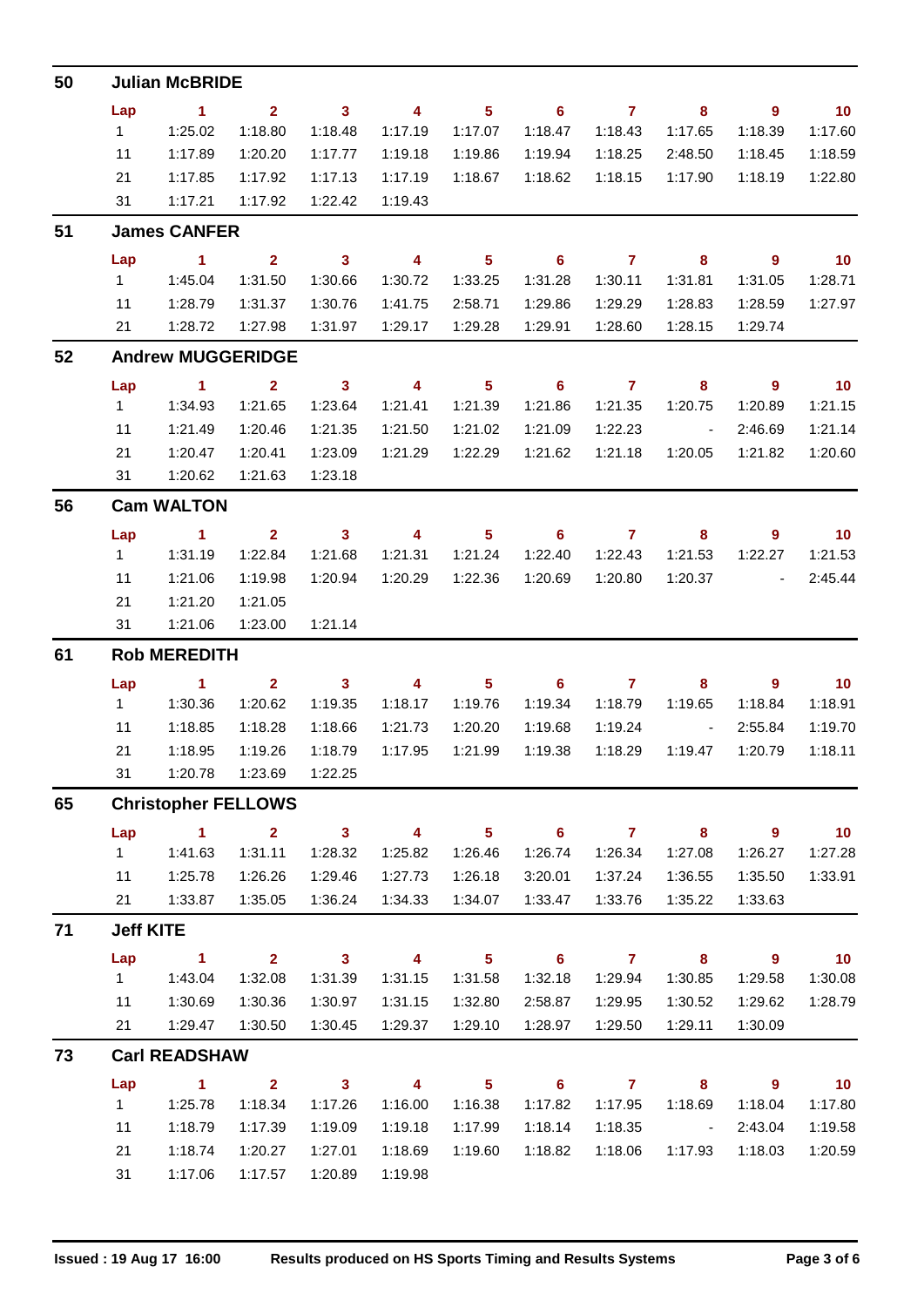| 80 |                          | <b>Andrew ETHERIDGE</b>           |                                    |                                                           |                                    |                             |                                       |                           |              |                            |                   |  |  |  |
|----|--------------------------|-----------------------------------|------------------------------------|-----------------------------------------------------------|------------------------------------|-----------------------------|---------------------------------------|---------------------------|--------------|----------------------------|-------------------|--|--|--|
|    | Lap                      | $\sim$ 1                          | $\mathbf{2}$                       | $\mathbf{3}$                                              | $\overline{\mathbf{4}}$            | 5 <sub>1</sub>              | $\overline{\phantom{0}}$ 6            | $\overline{7}$            | 8            | $\overline{\phantom{a}}$   | $\overline{10}$   |  |  |  |
|    | 1                        | 1:32.41                           | 1:24.81                            | 1:27.72                                                   | 1:25.12                            | 1:24.88                     | 1:24.34                               | 1:23.27                   | 1:26.31      | 1:27.42                    | 1:27.38           |  |  |  |
|    | 11                       | 1:25.77                           | 1:26.17                            | 1:25.05                                                   | 1:26.90                            | 1:26.33                     | 1:29.12                               | 4:02.16                   | 1:26.15      | 1:30.52                    | 1:27.03           |  |  |  |
|    | 21                       | 1:25.86                           | 1:28.78                            | 1:26.12                                                   | 1:26.79                            | 1:26.31                     | 1:30.27                               | 1:26.47                   | 1:26.61      | 1:27.68                    | 1:24.82           |  |  |  |
| 82 |                          | <b>Andrew NAPIER</b>              |                                    |                                                           |                                    |                             |                                       |                           |              |                            |                   |  |  |  |
|    | Lap                      | $\sim$ 1<br>1.34.16               | $\overline{\mathbf{2}}$<br>1:26.65 | $\sim$ 3<br>1:23.49                                       | $\overline{4}$                     | 5 <sub>5</sub>              | $6^{\circ}$                           | $\overline{7}$            | 8            | $\overline{9}$             | 10                |  |  |  |
| 84 |                          | <b>Leon BIDGWAY</b>               |                                    |                                                           |                                    |                             |                                       |                           |              |                            |                   |  |  |  |
|    | Lap                      | $\sim$ 1                          | $\mathbf{2}$                       | $\overline{\mathbf{3}}$                                   | $\overline{4}$                     | $5^{\circ}$                 | $\overline{\phantom{0}}$ 6            | $\overline{7}$            | 8            | - 9                        | $\overline{10}$   |  |  |  |
|    | $1 \quad$                | 1:22.45                           | 1:16.66                            | 1:17.71                                                   | 1:16.81                            | 1:17.20                     | 1:17.76                               | 1:17.99                   | 1:19.18      | 1:17.18                    | 1:17.31           |  |  |  |
|    | 11                       | 1:17.64                           | 1:19.43                            | 1:17.61                                                   | 1:18.27                            | 1:17.81                     | 1:17.23                               | 1:16.93                   | 1:17.03      | 1:18.93                    | 1:18.06           |  |  |  |
|    | 21                       | $\sim 10^{11}$ and $\sim 10^{11}$ | 2:56.33                            | 1:20.50                                                   | 1:21.20                            | 1:20.86                     | 1:19.26                               | 1:30.29                   | 1:19.47      | 1:18.80                    | 1:20.11           |  |  |  |
|    | 31                       | 1:20.10                           | 1:18.63                            | 1:19.28                                                   |                                    |                             |                                       |                           |              |                            |                   |  |  |  |
| 86 |                          | <b>Petteri JOKINEN</b>            |                                    |                                                           |                                    |                             |                                       |                           |              |                            |                   |  |  |  |
|    | Lap                      | $\sim$ 1                          | $\overline{2}$                     | $\overline{\mathbf{3}}$                                   | $\overline{\mathbf{4}}$            | 5 <sub>5</sub>              | $\overline{\phantom{0}}$ 6            | $\overline{7}$            | 8            | - 9                        | $\blacksquare$ 10 |  |  |  |
|    | 1                        | 1:29.74                           | 1:23.27                            | 1:21.33                                                   | 1:20.76                            | 1:21.59                     | 1:21.33                               | 1:21.60                   | 1:21.24      | 1:21.83                    | 1:20.43           |  |  |  |
|    | 11                       | 1:20.91                           | 1:20.78                            | 1:20.87                                                   | 1:20.46                            | 1:20.59                     | <b>Contract State</b>                 | 2:49.28                   | 1:19.97      | 1:19.81                    | 1:20.88           |  |  |  |
|    | 21                       | 1:20.62                           | 1:21.41                            | 1:20.07                                                   | 1:20.67                            | 1:20.14                     | 1:20.43                               | 1:20.55                   | 1:19.69      | 1:19.09                    | 1:20.23           |  |  |  |
|    | 31                       | 1:19.88                           | 1:21.69                            | 1:22.50                                                   |                                    |                             |                                       |                           |              |                            |                   |  |  |  |
| 87 | <b>Andrew WINCHESTER</b> |                                   |                                    |                                                           |                                    |                             |                                       |                           |              |                            |                   |  |  |  |
|    | Lap                      | $\sim$ 1                          | $\mathbf{2}$                       | $\overline{\mathbf{3}}$                                   | $\overline{4}$                     | $5^{\circ}$                 | $\overline{\phantom{0}}$ 6            | $\overline{7}$            | 8            | - 9                        | $\overline{10}$   |  |  |  |
|    | 1                        | 1:28.88                           | 1:20.98                            | 1:20.02                                                   | 1:21.98                            | 1:21.13                     | 1:20.87                               | 1:21.88                   | 1:20.83      | 1:23.59                    | 1:20.40           |  |  |  |
|    | 11                       | 1:20.32                           | 1:20.32                            | 1:19.83                                                   | 1:21.56                            | 1:21.65                     | 1:21.28                               | 2:46.95                   | 1:19.98      | 1:19.99                    | 1:21.02           |  |  |  |
|    | 21                       | 1:20.54                           | 1:20.32                            | 1:20.28                                                   | 1:20.46                            | 1:20.75                     | 1:19.75                               | 1:20.51                   | 1:20.20      | 1:19.79                    | 1:20.49           |  |  |  |
|    | 31                       | 1:19.98                           | 1:21.79                            | 1:22.05                                                   |                                    |                             |                                       |                           |              |                            |                   |  |  |  |
| 89 | <b>Rodren VELLA</b>      |                                   |                                    |                                                           |                                    |                             |                                       |                           |              |                            |                   |  |  |  |
|    |                          | Lap 1                             | -2                                 | 3                                                         | 4                                  | 5.                          | 6.                                    | $7^{\circ}$               | 8.           | 9.                         | 10                |  |  |  |
|    | 1                        | 1:29.27                           | 1:20.24                            | 1:19.15                                                   | 1:18.94                            | 1:20.43                     | 1:18.85                               | 1:18.98                   | 1:19.80      | 1:19.52                    | 1:19.24           |  |  |  |
|    | 11                       | 1:19.53                           | 1:19.77                            | 1:18.35                                                   | 1:19.72                            | 1:22.81                     | 1:21.86                               | 1:20.57                   | 1:18.09      | 1:20.86                    | 1:20.56           |  |  |  |
|    | 21                       | $\sim 10^{11}$ and $\sim 10^{11}$ | 2:59.64                            | 1:19.77                                                   | 1:18.84                            | 1:19.80                     | 1:19.48                               | 1:18.32                   | 1:18.95      | 1:20.41                    | 1:22.06           |  |  |  |
|    | 31                       | 1:20.93                           | 1:19.56                            | 1:21.32                                                   |                                    |                             |                                       |                           |              |                            |                   |  |  |  |
| 95 |                          | <b>Andy BAYLIE</b>                |                                    |                                                           |                                    |                             |                                       |                           |              |                            |                   |  |  |  |
|    | Lap                      | $\sim$ 1                          | $\overline{\mathbf{2}}$            | $\overline{\mathbf{3}}$                                   | $\overline{4}$                     | $5 -$                       | $\overline{\phantom{a}}$ 6            | $\overline{7}$            | 8            | $\overline{\phantom{a}}$ 9 | 10                |  |  |  |
|    | 1                        | 1:27.57                           | 1:19.29                            | 1:18.09                                                   | 1:17.80                            | 1:18.16                     | 1:18.42                               | 1:18.88                   | 1:18.73      | 1:18.58                    | 1:18.89           |  |  |  |
|    | 11                       | 1:20.67                           | 1:19.71                            | 1:19.70                                                   | 1:21.05                            | $\sim 10^{11}$ km s $^{-1}$ | 2:44.40                               | 1:19.00                   | 1:20.46      | 1:18.69                    | 1:19.67           |  |  |  |
|    | 21                       | 1:18.51                           | 1:18.28                            | 1:18.70                                                   | 1:19.02                            | 1:18.28                     | 1:18.43                               | 1:19.09                   | 1:18.40      | 1:18.22                    | 1:19.27           |  |  |  |
|    | 31                       | 1:18.70                           | 1:18.36                            | 1:20.00                                                   | 1:20.13                            |                             |                                       |                           |              |                            |                   |  |  |  |
| 96 |                          | <b>Tim GRAY</b>                   |                                    |                                                           |                                    |                             |                                       |                           |              |                            |                   |  |  |  |
|    | Lap<br>1                 | $\sim$ 1<br>1:24.54               | $2^{\circ}$<br>1:16.67             | $\overline{\phantom{a}}$ 3<br>1:17.30                     | $\overline{\mathbf{4}}$<br>1:17.03 | 5 <sub>1</sub><br>1:16.44   | $\overline{\phantom{0}}$ 6<br>1:18.15 | 7 <sup>7</sup><br>1:16.82 | 8<br>1:16.97 | $\overline{9}$<br>1:16.79  | 10<br>1:16.07     |  |  |  |
|    | 11                       | 1:16.93                           | 1:16.74                            | 1:16.52                                                   | 1:16.34                            | 1:16.62                     | 1:17.18                               | 1:17.87                   | 1:18.26      | 1:17.85                    | 1:16.91           |  |  |  |
|    | 21                       | 1:17.03                           | 1:17.79                            | $\mathcal{L}(\mathcal{L})$ and $\mathcal{L}(\mathcal{L})$ | 2:42.08                            | 1:20.81                     | 1:20.61                               | 1:20.21                   | 1:18.75      | 1:20.13                    | 1:19.38           |  |  |  |
|    | 31                       | 1:23.40                           | 1:21.42                            | 1:19.96                                                   | 1:20.09                            |                             |                                       |                           |              |                            |                   |  |  |  |
|    |                          |                                   |                                    |                                                           |                                    |                             |                                       |                           |              |                            |                   |  |  |  |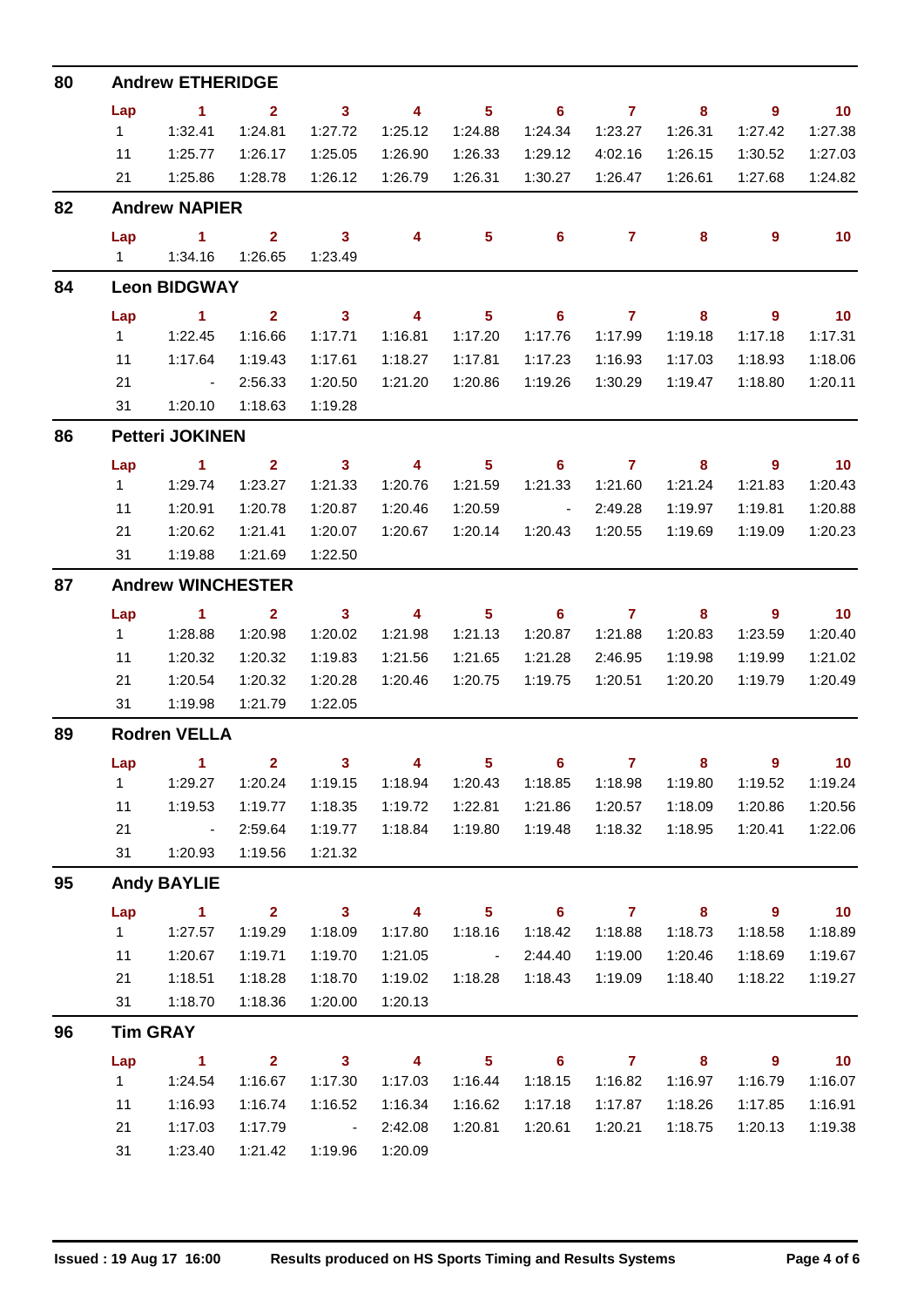| 99  |                        | <b>Jamie STURGES</b>   |                                    |                                    |                                    |                                       |                              |                              |                         |                                       |                             |  |  |  |
|-----|------------------------|------------------------|------------------------------------|------------------------------------|------------------------------------|---------------------------------------|------------------------------|------------------------------|-------------------------|---------------------------------------|-----------------------------|--|--|--|
|     | Lap                    | $\sim$ 1               | $\overline{2}$                     | $\overline{\mathbf{3}}$            | $\overline{4}$                     | $\overline{\phantom{0}}$ 5            | $\overline{\phantom{a}}$ 6   | $7 \t 8$                     |                         | $\overline{\phantom{a}}$ 9            | $\overline{10}$             |  |  |  |
|     | $1 -$                  | 1:25.23                | 1:16.50                            | 1:17.38                            | 1:16.71                            | 1:16.48                               | 1:18.78                      | 1:18.08                      | 1:18.73                 | 1:17.06                               | 1:18.44                     |  |  |  |
|     | 11                     | 1:18.89                | 1:17.70                            | $\sim 10^{11}$ and $\sim 10^{11}$  | 2:41.57                            | 1:15.99                               | 1:15.82                      | 1:16.64                      | 1:17.69                 | 1:16.99                               | 1:17.49                     |  |  |  |
|     | 21                     | 1:17.96                | 1:17.61                            | 1:17.07                            | 1:17.84                            | 1:17.20                               | 1:17.89                      | 1:17.66                      | 1:17.12                 | 1:16.52                               | 1:18.09                     |  |  |  |
|     | 31                     | 1:16.67                | 1:17.09                            | 1:17.72                            | 1:20.29                            |                                       |                              |                              |                         |                                       |                             |  |  |  |
| 125 |                        | <b>Lea THOMPSON</b>    |                                    |                                    |                                    |                                       |                              |                              |                         |                                       |                             |  |  |  |
|     | Lap                    | $\sim$ 1               | $\overline{\mathbf{2}}$            | $\overline{\mathbf{3}}$            | $\overline{4}$                     | $\overline{\phantom{0}}$ 5            | $\overline{\phantom{0}}$ 6   | $\overline{7}$               | $\overline{\mathbf{8}}$ | $\overline{\phantom{a}}$ 9            | $\blacksquare$ 10           |  |  |  |
|     | $1 \quad$              | 1:46.09                | 1:31.78                            | 1:30.31                            | 1:30.09                            | 1:33.26                               | 1:31.61                      | 1:30.59                      | 1:31.96                 | 1:30.15                               | 1:28.92                     |  |  |  |
|     | 11                     | 1:28.54                | 1:31.71                            | 1:29.65                            | 1:41.09                            | 3:27.57                               | 1:29.62                      | 1:28.77                      | 1:28.35                 | 1:28.41                               | 1:28.75                     |  |  |  |
|     | 21                     | 1:27.97                | 1:27.71                            | 1:27.11                            | 1:28.55                            | 1:28.04                               | 1:27.89                      | 1:27.19                      | 1:27.82                 | 1:28.34                               |                             |  |  |  |
| 126 | Paul COOK              |                        |                                    |                                    |                                    |                                       |                              |                              |                         |                                       |                             |  |  |  |
|     | Lap                    | $\sim$ 1               | $\overline{\mathbf{2}}$            | $\overline{\mathbf{3}}$            | $\overline{4}$                     | $\overline{\phantom{0}}$ 5            | $\overline{\phantom{0}}$ 6   | $\overline{7}$               | $\overline{\mathbf{8}}$ | $\overline{\phantom{a}}$              | $\overline{10}$             |  |  |  |
|     | $1 \quad$              | 1:23.36                | 1:17.55                            | 1:17.10                            | 1:16.78                            | 1:16.94                               | 1:18.90                      | 1:18.14                      | 1:18.62                 | 1:16.58                               | 1:19.20                     |  |  |  |
|     | 11                     | 1:18.08                | 1:18.53                            | 1:19.16                            | 1:20.34                            | 2:49.98                               | 1:18.35                      | 1:17.17                      | 1:16.19                 | 1:16.12                               | 1:16.78                     |  |  |  |
|     | 21                     | 1:16.20                | 1:16.72                            | 1:16.19                            | 1:17.22                            | 1:17.48                               | 1:16.78                      | 1:16.84                      | 1:17.88                 | 1:16.56                               | 1:17.08                     |  |  |  |
|     | 31                     | 1:17.74                | 1:17.09                            | 1:19.08                            | 1:19.26                            |                                       |                              |                              |                         |                                       |                             |  |  |  |
| 155 | <b>Christian TIMMS</b> |                        |                                    |                                    |                                    |                                       |                              |                              |                         |                                       |                             |  |  |  |
|     | Lap                    | $\sim$ 1.              | $\overline{\mathbf{2}}$            | $\overline{\mathbf{3}}$            | $\overline{\mathbf{4}}$            | $\overline{\phantom{0}}$ 5            | $\overline{\phantom{a}}$ 6   | $\overline{7}$               | $\overline{\mathbf{8}}$ | $\overline{\phantom{a}}$              | $\overline{10}$             |  |  |  |
|     | $1 \quad$              | 1:38.90                | 1:23.46                            | 1:23.45                            | 1:24.86                            | 1:25.25                               | 1:22.87                      | 1:21.20                      | 1:22.88                 | 1:21.31                               | 1:24.45                     |  |  |  |
|     | 11                     | 1:33.66                | 3:53.42                            | 1:25.74                            | 1:30.06                            | 1:29.13                               | 1:29.63                      | 1:30.10                      | 1:27.58                 | 1:27.07                               | 1:27.57                     |  |  |  |
|     | 21                     | 1:28.13                | 1:27.36                            | 1:27.38                            | 1:28.38                            | 1:28.44                               | 1:31.18                      | 1:29.43                      | 1:26.97                 | 1:27.29                               | 1:29.05                     |  |  |  |
| 165 | <b>Warren ALLEN</b>    |                        |                                    |                                    |                                    |                                       |                              |                              |                         |                                       |                             |  |  |  |
|     | Lap                    | $\sim$ 1               | $\overline{2}$                     | $\overline{\mathbf{3}}$            | $\overline{\phantom{a}}$           | $\overline{\phantom{0}}$ 5            | $\overline{\phantom{0}}$ 6   | $\overline{7}$               | 8                       | $\overline{\phantom{a}}$ 9            | $\overline{\phantom{0}}$ 10 |  |  |  |
|     | 1                      | 1:29.84                | 1:20.37                            | 1:20.57                            | 1:19.81                            | 1:20.97                               | 1:19.72                      | 1:20.73                      | 1:21.30                 | 1:35.90                               | 1:22.12                     |  |  |  |
|     | 11                     | 1:20.22                | 1:21.43                            | 1:21.37                            | 1:22.97                            | 1:21.71                               | 1:19.86                      | $\sim 10^{-10}$ km s $^{-1}$ | 2:42.75                 | 1:20.98                               | 1:19.76                     |  |  |  |
|     | 21                     | 1:21.62                | 1:21.65                            | 1:20.80                            | 1:20.43                            | 1:21.02                               | 1:20.32                      | 1:20.54                      | 1:19.59                 | 1:20.13                               | 1:20.36                     |  |  |  |
|     | 31                     | 1:20.04                | 1:23.38                            | 1:21.98                            |                                    |                                       |                              |                              |                         |                                       |                             |  |  |  |
| 173 |                        | <b>Michael PARSONS</b> |                                    |                                    |                                    |                                       |                              |                              |                         |                                       |                             |  |  |  |
|     | Lap                    | $\sim$ 1               | $\overline{\mathbf{2}}$            |                                    | $3 \t 4$                           |                                       | $5 \t 6 \t 7$                |                              | $8^{\circ}$             | $\overline{\phantom{a}}$ 9            | $\overline{10}$             |  |  |  |
|     | $1 \quad$              | 1:36.92                | 1:22.21                            | 1:20.51                            | 1:19.37                            | 1:19.48                               | 1:21.29                      | 1:18.81                      | 1:18.87                 | 1:21.80                               | 1:18.82                     |  |  |  |
|     | 11                     | 1:20.10                | 1:19.45                            | 1:19.77                            | 1:20.60                            | 1:21.49                               | 1:21.85                      | 3:41.58                      | 1:31.75                 | 1:30.19                               | 1:27.11                     |  |  |  |
|     | 21                     | 1:29.22                | 1:32.23                            | 1:30.74                            | 1:29.88                            | 1:26.34                               | 1:27.59                      | 1:27.28                      | 1:30.11                 | 1:25.70                               | 1:26.44                     |  |  |  |
|     | 31                     | 1:28.94                |                                    |                                    |                                    |                                       |                              |                              |                         |                                       |                             |  |  |  |
| 178 |                        | <b>Ethan BURNETT</b>   |                                    |                                    |                                    |                                       |                              |                              |                         |                                       |                             |  |  |  |
|     | Lap<br>$1 \quad$       | $\sim$ 1<br>1:32.89    | $\overline{\mathbf{2}}$<br>1:23.21 | $\overline{\mathbf{3}}$<br>1:22.77 | $\overline{\mathbf{4}}$<br>1:25.19 | $\overline{\phantom{1}}$ 5<br>1:21.63 | 1:26.73                      | $6$ $7$ $8$<br>1:24.06       | 1:23.34                 | - 9<br>1:22.57                        | $\overline{10}$<br>1:23.26  |  |  |  |
|     | 11                     |                        |                                    |                                    |                                    |                                       |                              |                              |                         |                                       |                             |  |  |  |
|     | 21                     | 1:22.80                | 1:23.67                            | 1:22.49                            | 1:23.92                            | 2:51.43                               | 1:22.00                      | 1:23.08                      | 1:21.68                 | 1:21.86                               | 1:20.76                     |  |  |  |
|     | 31                     | 1:21.42<br>1:23.67     | 1:22.29<br>1:23.15                 | 1:23.28                            | 1:23.75                            | 1:21.72                               | 1:22.71                      | 1:22.94                      | 1:23.55                 | 1:23.62                               | 1:22.09                     |  |  |  |
|     |                        |                        |                                    |                                    |                                    |                                       |                              |                              |                         |                                       |                             |  |  |  |
| 180 |                        | <b>Michael WATSON</b>  |                                    |                                    |                                    |                                       |                              |                              |                         |                                       |                             |  |  |  |
|     | Lap<br>$1 \quad$       | $\sim$ 1<br>1:47.19    | $\overline{\mathbf{2}}$<br>1:26.10 | 1:26.20                            | $3 \t 4$<br>1:23.48                | 1:23.35                               | $5 \t\t 6 \t\t 7$<br>1:23.76 | 1:22.50                      | 8<br>1:22.97            | $\overline{\phantom{a}}$ 9<br>1:24.85 | $\overline{10}$<br>1:26.24  |  |  |  |
|     |                        |                        |                                    |                                    |                                    |                                       |                              |                              |                         |                                       |                             |  |  |  |
|     | 11                     | 1:24.03                | 1:23.46                            | 1:24.97                            | 1:23.69                            | 2:50.13                               | 1:23.63                      | 1:27.80                      | 1:25.01                 | 1:24.71                               | 1:24.47                     |  |  |  |
|     | 21                     | 1:24.75                | 1:25.56                            | 1:23.77                            | 1:26.60                            | 1:27.15                               | 1:31.80                      | 1:43.69                      |                         |                                       |                             |  |  |  |